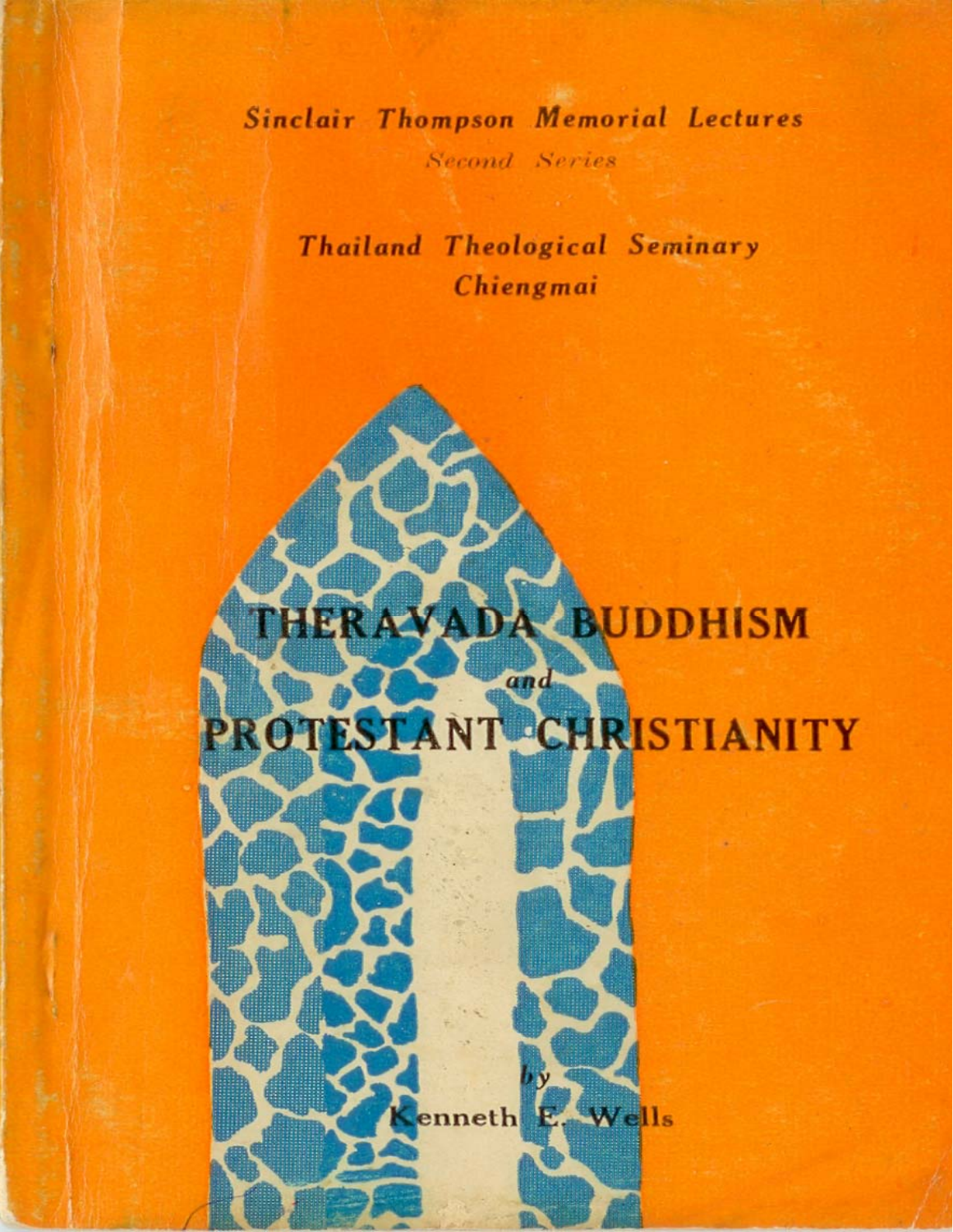# **THERAVADA BUDDHISM and**

# **PROTESTANT CHRISTIANITY**

**By** 

**Kenneth E.Wells, Ph.D.** 

**Sinclair Thompson Memorial Lectures** 

**Second Series** 

**Thailand Theological Seminary Chiangmai, Thailand** 

**November 14-15, 1963**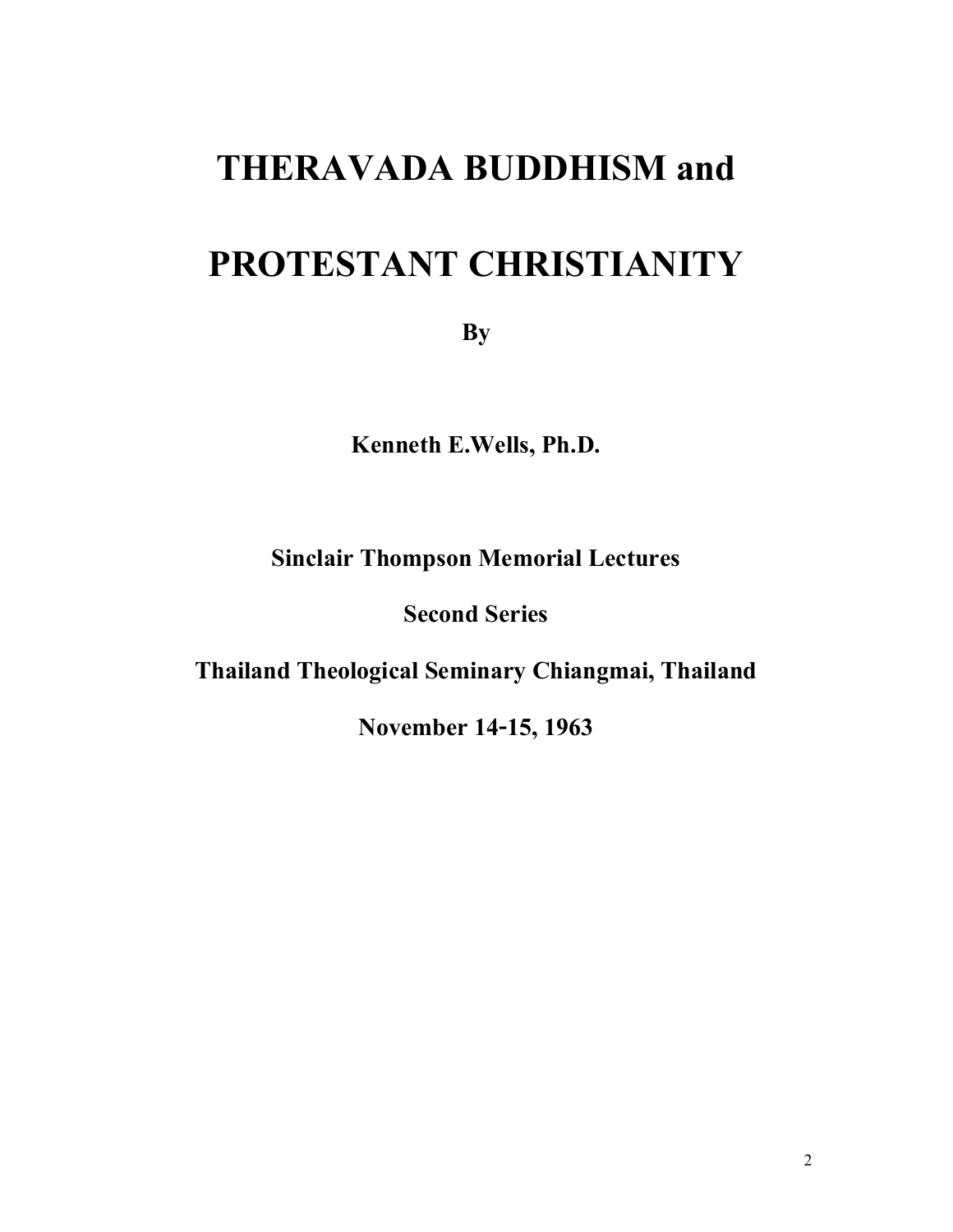# **Charoen Tham Printing Press**

**160 Sao Ching Cha, Bangkok** 

**Rual Rung Tham, owner.** 

**1963**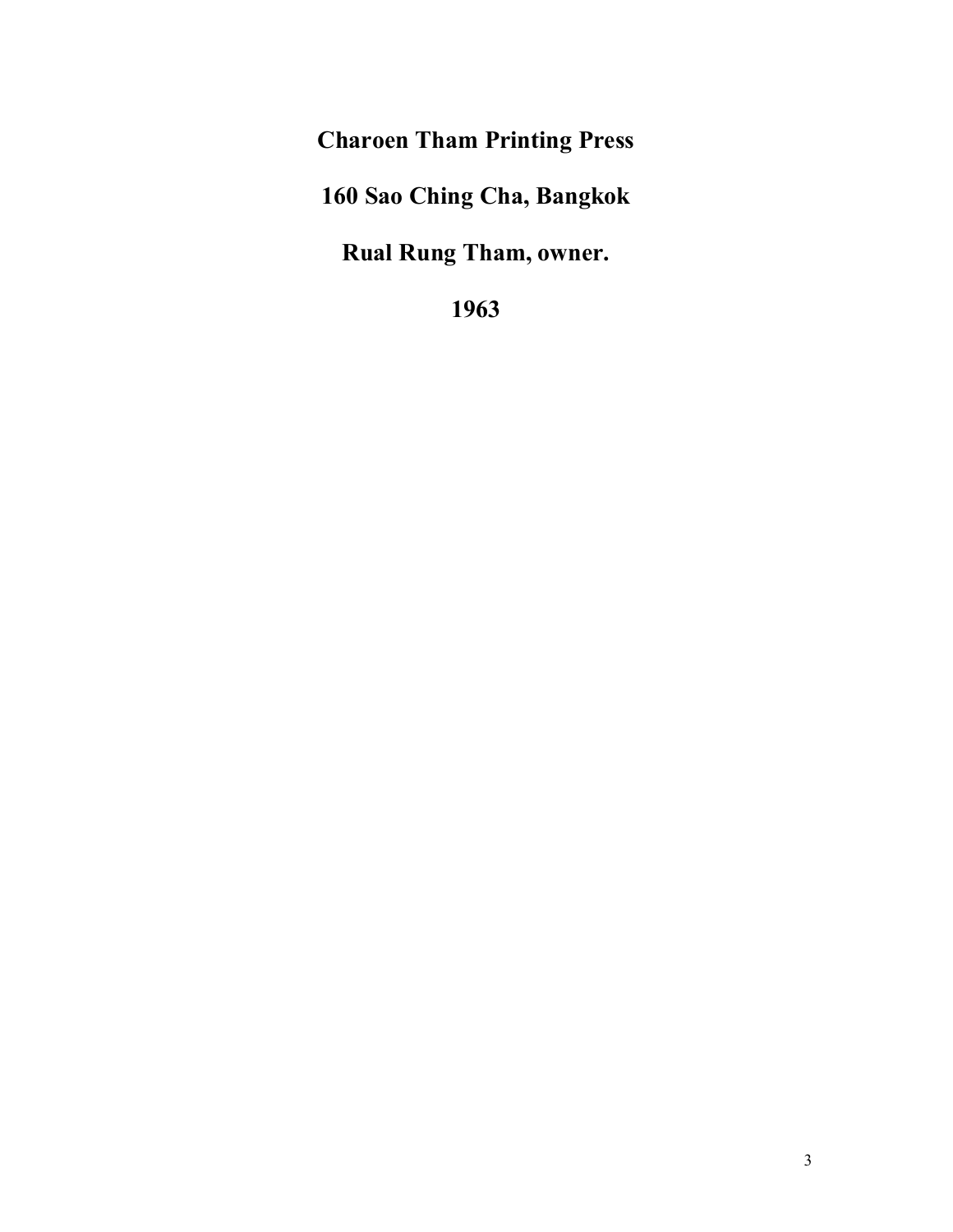## **PREFACE**

Thailand Theological Seminary is pleased to present the second series of the Sinclair Thomson Memorial Lectures (1963). They are in memory of William James Sinclair Thompson (1915-1961) who worked in Thailand from 1937 until his internment during the Second World War, and from 1946 until his death in a railway accident July 8, 1961. He was a member of the faculty of the seminary and taught Biblical, theological, and practical courses with equal skill and enthusiasm. He had a lively interest in Buddhism and its frontier with Christianity, and this memorial lectureship was established to carry on the work he was doing when he was called by our Lord for higher service.

The lectures in this series are given by Kenneth E. Wells, Ph.D., who has served in Thailand as a fraternal worker of the United Presbyterian Commission on Ecumenical Mission and Relations (USA). From his arrival in Thailand in 1927 he has continued his interest in Buddhism, and is well known for his authoritative study, *Thai Buddhism: its Rites and Activities* (republished in 1960). Formerly a teacher and later Headmaster of Prince Royal's College (1928-1951), he has been Secretary of the Department of Christian Education and Literature of the Church of Christ in Thailand since 1953. The seminary is happy to welcome Dr. Wells to this lectureship.

E. John Hamlin

Principal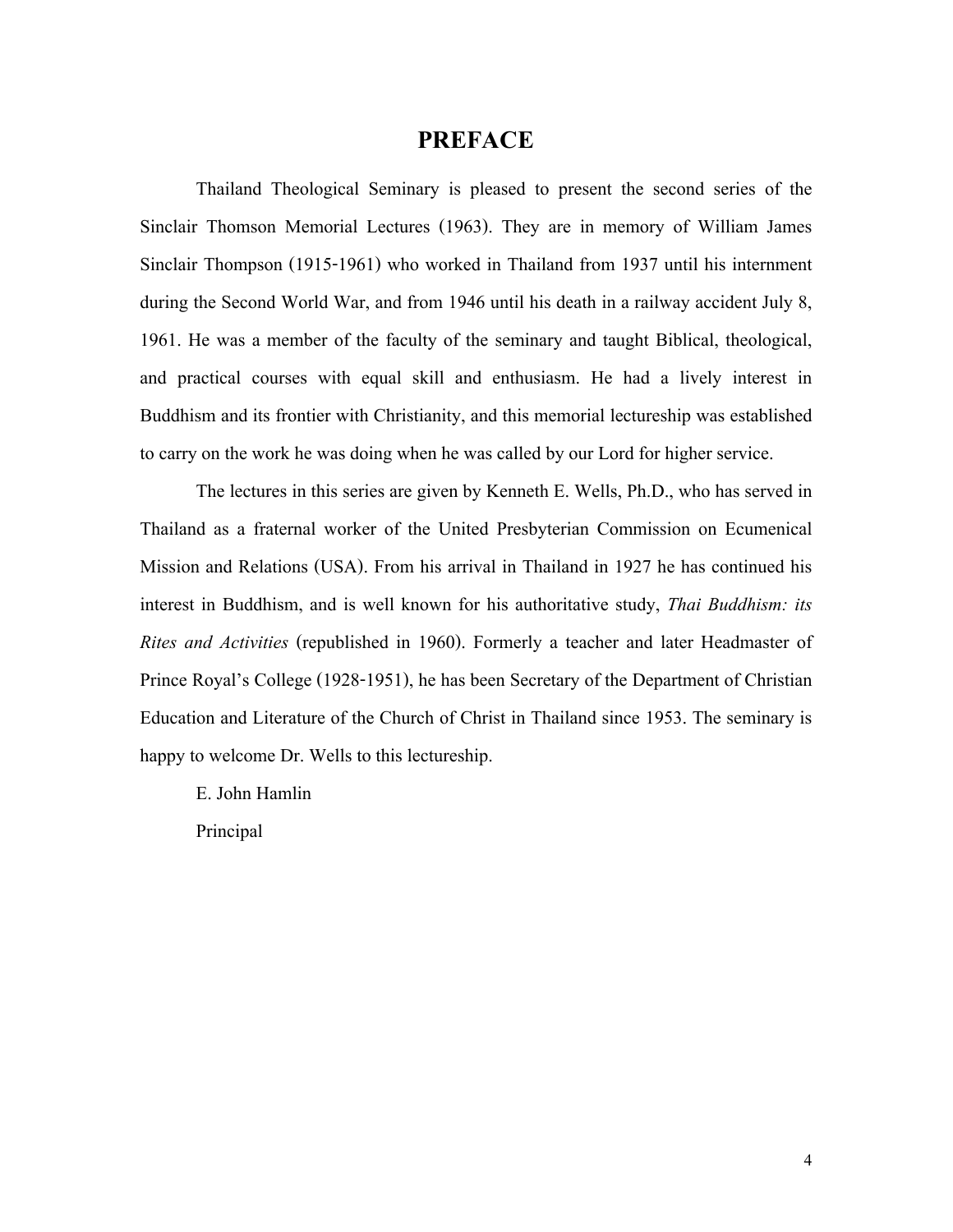# THERAVADA BUDDHISM AND PROTESTANT

# **CHRISTIANITY**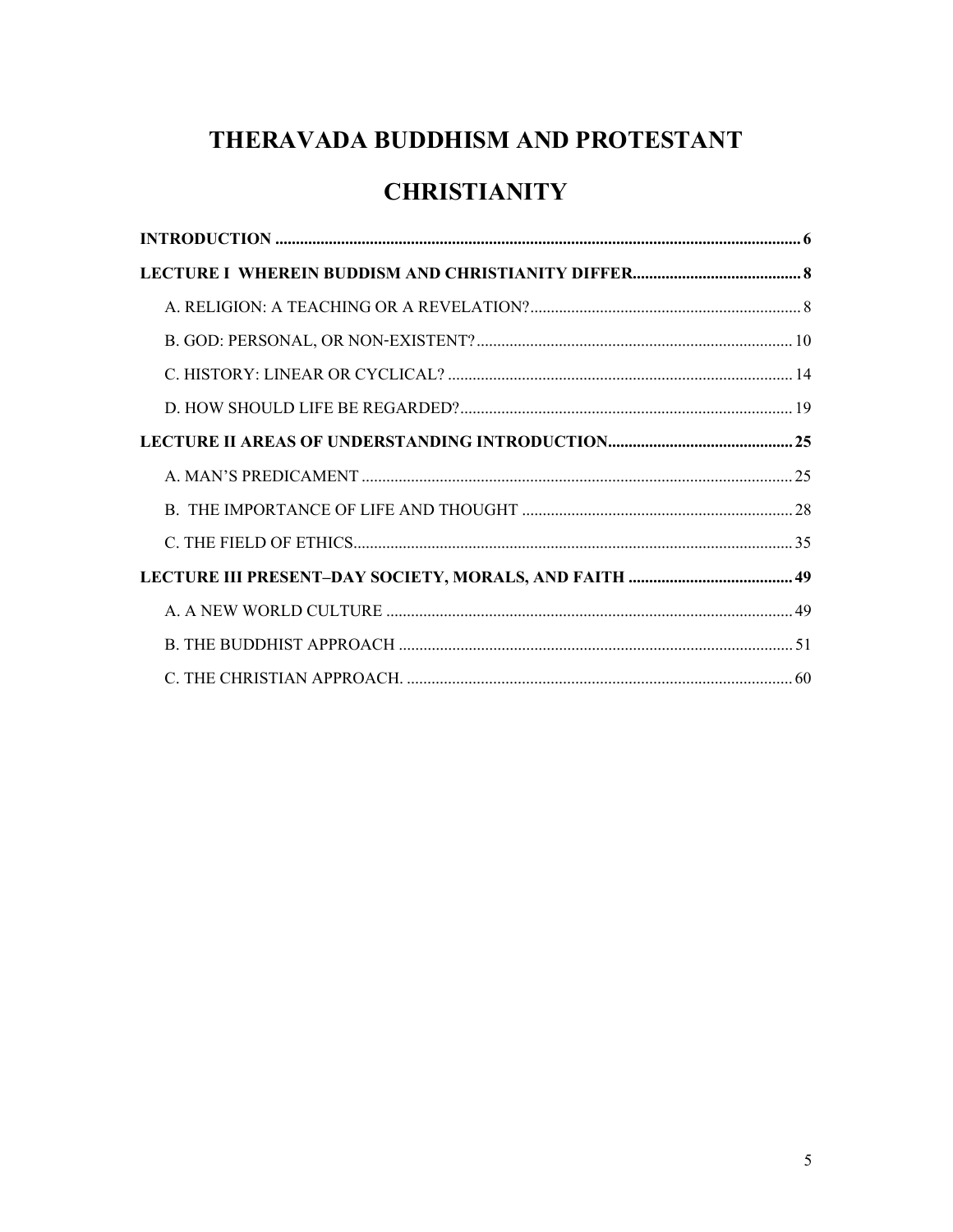# **THERAVADA BUDDHISM AND PROTESANT CHRISTIANITY**

## **INTRODUCTION**

<span id="page-5-0"></span>These lectures were prepared for the general public rather then for Buddhist or Christian scholars. Only a few of the basic teachings of Theravada Buddhism and of Christianity are discussed. Limitations of time and learning make impossible an exhaustive treatment of any or all the great doctrines of the two religions. The teachings here taken up, however briefly, are those which determine to a high degree the religious thinking and practices of devout adherents.

No attempt is made to discuss the historical development of the two religions, or their forms of organization, their present-day activities or their moral influence or social effectiveness. Instead, the discussion is focused on doctrines which have a bearing on religious practices. The primary teachings, however ancient, of a living religion have present-day relevance for those who respect and follow them. Any development of religious concepts and practices, any concessions to social pressures and trends of thought, involves a fresh scrutiny of, or a bow to, the original texts. For a religion to depart entirely from its basic doctrines would be to lose its traditional character, its essence, its unique contribution to the world.

The texts hereafter cited, however numerous, give the reader some basis upon which to judge the validity and fairness of the general discussion. No mention is made of texts which run counter to the main current of doctrinal thought. As appropriate to the general subject before us the approach to this material has been irenic.

Religions today have need to preach peace and to exemplify it. Men of all nations are prey to the same fears and diseases, warmed by the same sun, subject to the same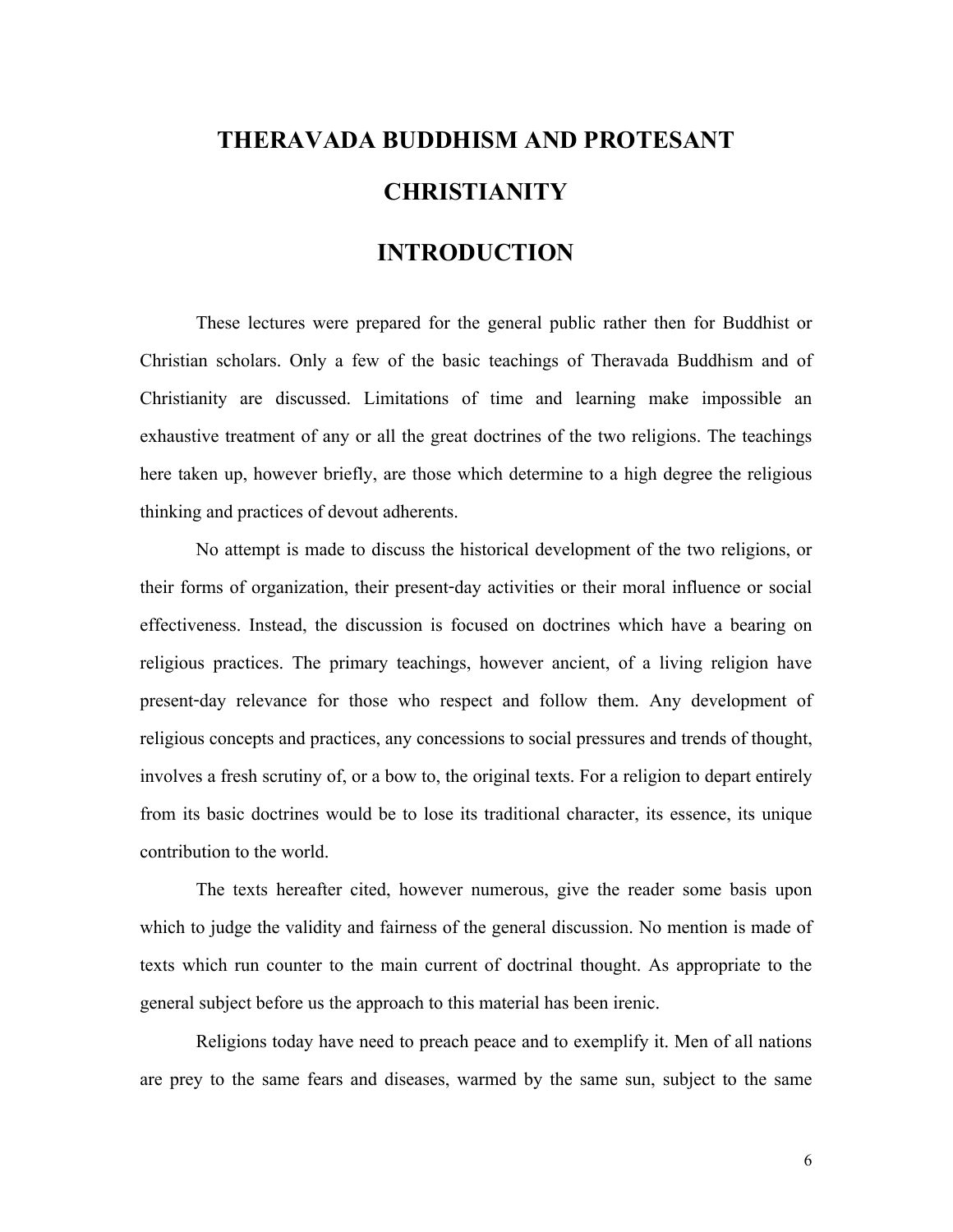political and economic forces, and caught up in the same world culture. All religions have common problems, not the least of which is secularism. Ethical religions share a concern for moral integrity in today's society. Modern science has not reduced in any marked degree man's propensity to evil, neither have wealth and technology of themselves freed mankind of corruption, juvenile delinquency, and war. Today, in addition to giant machines and weapons, there is need also for the quiet satisfactions of life, the values that flower from doing justly, loving mercy, and walking humbly. The art of living finds support and expression in ethical religions, for in them moral values are upheld and human existence is recognized as having significance. Great art and great saints have come from the great religions, - to the enrichment of civilizations and history. More important, such religions give and have given courage and comfort to men and women of all ranks and in all conditions, - given them moral purpose and a sense of worth.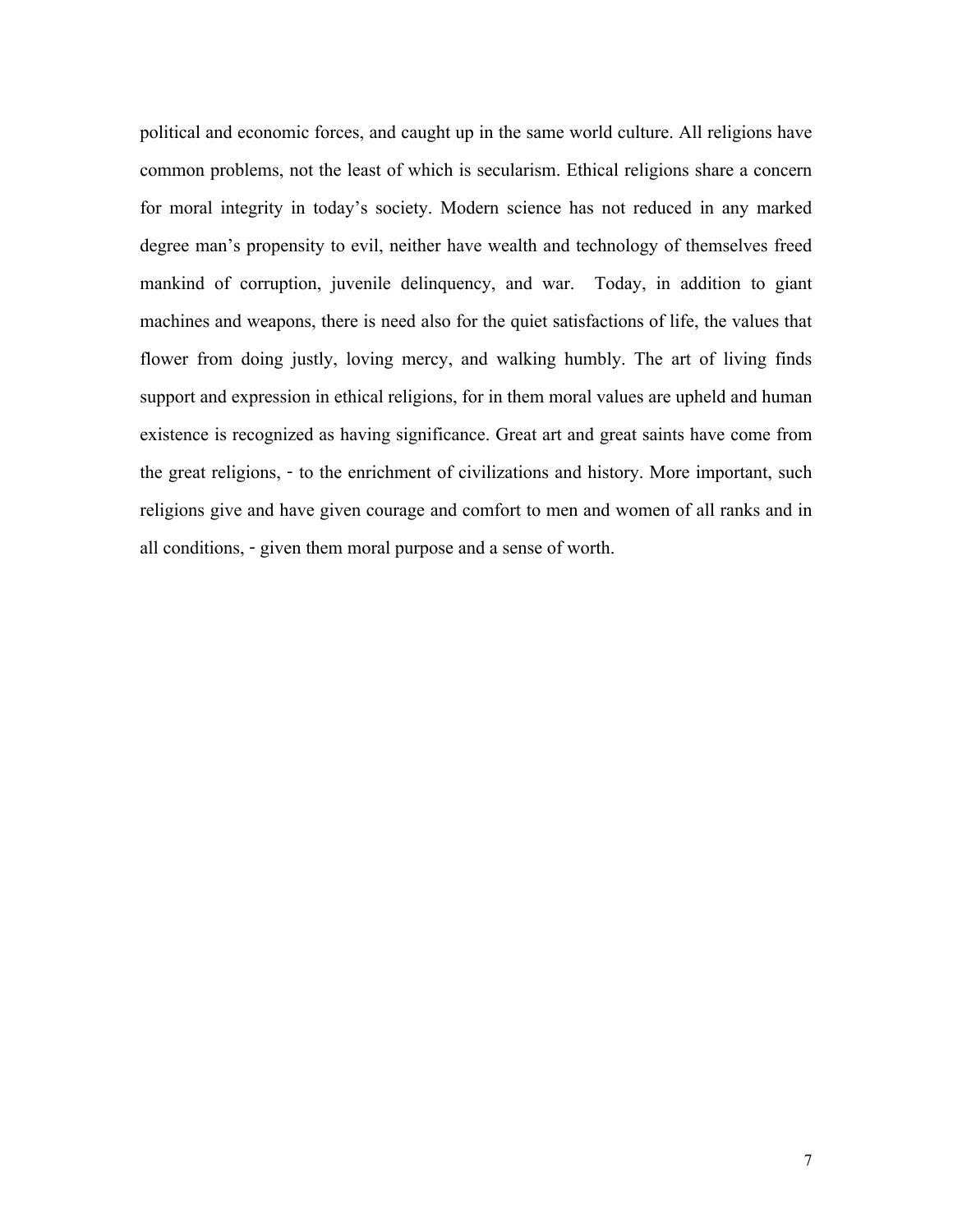## **LECTURE I**

### <span id="page-7-0"></span>**WHEREIN BUDDISM AND CHRISTIANITY DIFFER**

Horticulturists have sometimes crossed or blended two strains of fruit or flowers, both good, to produce something better. Some people say that Buddhism and Christianity are both good, and that the two religions, like flowers, could be blended, syncretized, to produce a faith which would have universal appeal.

Such a synthesis would appeal only to persons who are not deeply committed to either Christianity or Buddhism. Are the two religions of such a nature that they can be blended? Or are they, like the orchid and the rose, of two different species and incapable of blending to form one life-stream? Those who stress the similarities of Buddhism and Christianity speak of the ethical teachings common to both. This aspect will be discussed in Lecture II. For the moment let us consider the differences in doctrine that are basic. Persons who are prone to think of the two religions as somehow alike will, upon questioning, concede that a Buddhist monastery and a Protestant church, even in the same culture, are quite dissimilar in atmosphere, activities, and architecture. Is it that different concepts bear different fruit?

#### <span id="page-7-1"></span>**A. RELIGION: A TEACHING OR A REVELATION?**

It can be argued that a religion may consider its body of doctrines both a revelation and a teaching. Actually there is a great difference in the Christian concept of moral law and that held by Buddhists. The Dharma and the Bible differ in origin and in the role they play in man's salvation or release.

I. In general, Buddhists look upon their religion as a Teaching. At the end of a sixyear quest Gotama the Buddha found the Way. He then remained upon earth for 45 more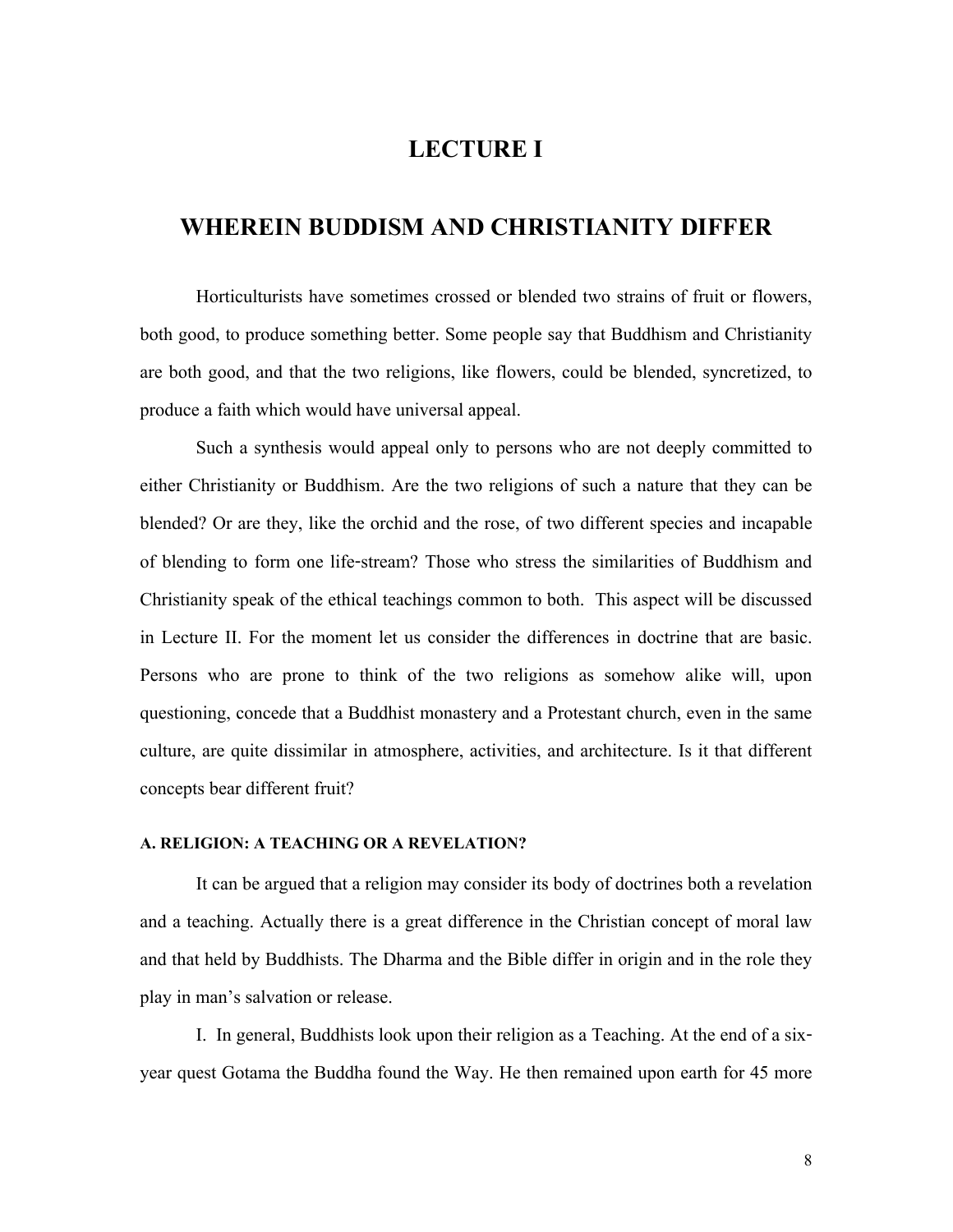years in order to teach the Way to others. His precepts numbered 84,000. They may be divided into teachings for householders, and rules and instruction for his immediate disciples the monks. The early monks or bhikkhus had the task of memorizing the *suttas* and *vinaya* rules and thus preserving them for future generations. The Three Gems were the Buddha-Teacher or *muni;* the Dharma or Teachings; and the Sangha or Order which preserved and transmitted the Dharma.

During his six-year quest for knowledge Buddha listened to the teachings of various ascetic gurus or monks such as Alara Kalama who taught the attainment of "the state of nothingness," or Uddahka Ramaputta who taught "the state of neither consciousness nor unconsciousness." (Majjhima Nikaya, Mahasaccaka Sutta). Many of the teachers belonged to rival schools. After Buddha attained enlightenment and began instructing his own followers he did so against a background of Brahman teachings opposed to his. The discourses in the Suttapitaka often arose in answer to questions from inquirers and followers, questions prompted by rival points of view. Buddha, in summing up his mission, said, "I came to teach suffering and the escape from suffering." (Samyutta Nikaya 22:86)

II. In general, Christians look upon the essential teachings of their religion as a revelation. In the Old Testament the teachings of Moses and the prophets carries the ring of, *"Thus says the Lord."* The prophets spoke and the national leaders moved at the command or revelation of God. In the New Testament, Jesus Christ is the Messiah promised by God and is God's supreme revelation of himself to mankind. This is the significance of Christmas. "Immanuel," "God with us" came: in the heavens a new star, the angelic proclamation of "good tidings of great joy,"…. "glory to God", a babe born of a kingly line who was the long-expected and divinely-promised Messiah foretold by the prophet Micah and others. (Micah 5:21). Israel had become familiar with God's acts and revelations in an historic past covering much more than a thousand years. God had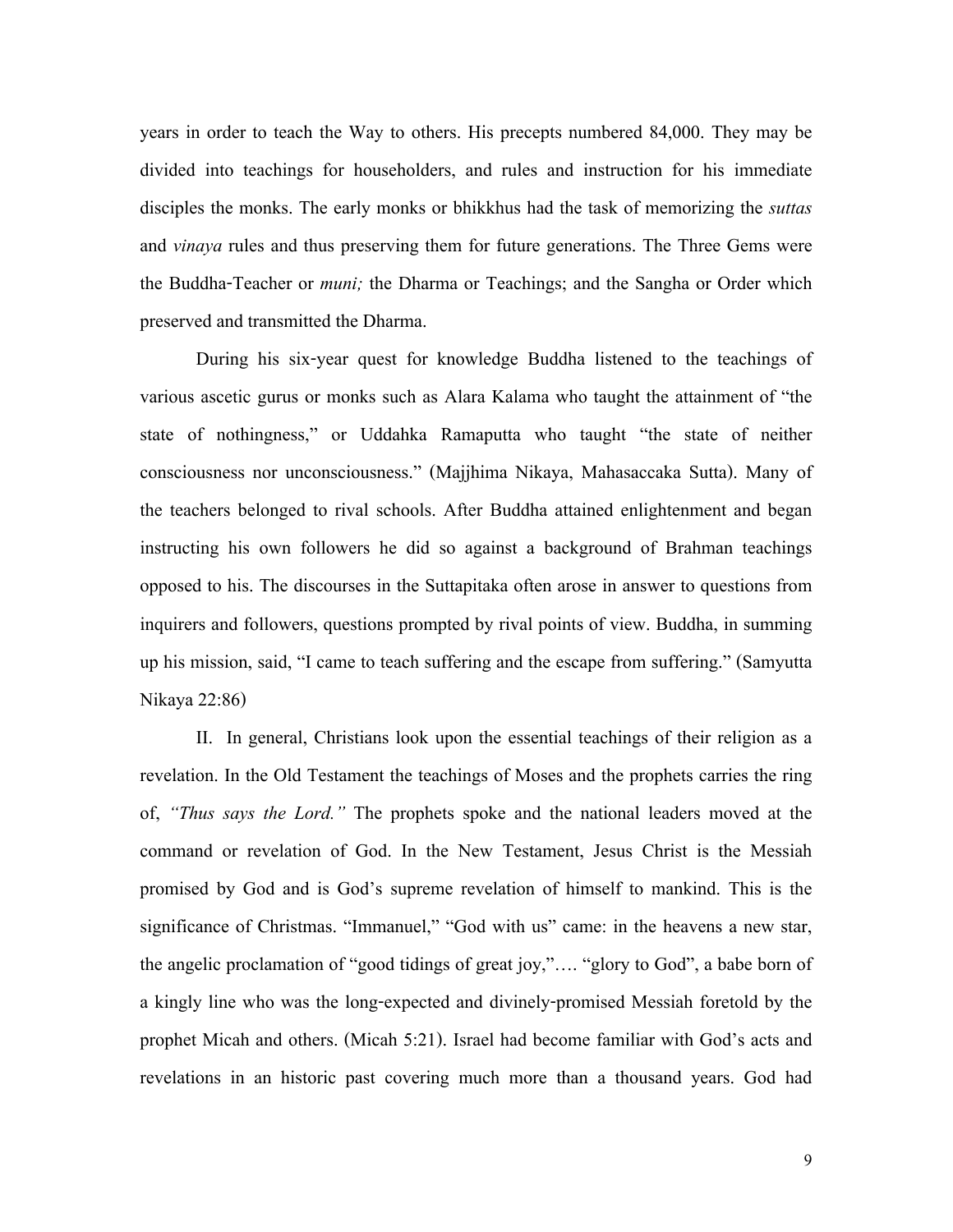revealed himself to Abraham, to Isaac, to Jacob, to Moses in the burning bush, to Israel at the crossing of the Red Sea, to Joshua and to the prophets Elijah, Isaiah, and Jeremiah. At times such revelations were accompanied by manifestations of God's power, for example to Elijah at Mount Horeb, and they involved commands to action.

When Jesus Christ was born Israel was a colony of Rome and the people were in economic and spiritual distress. Had God abandoned Israel? Then came the birth of Jesus, - and those who knew him saw in him a revelation of God himself, in love and power. In joy they quoted, *"For those who sat in the region and shadow of death, light has dawned,"* (Matt. 4:16)

Thus Buddhists and Christians have different concepts of religion. Buddhism is essentially a Teaching. The Dharma is a body of knowledge: psychological, metaphysical, moral and intuitive. Buddha is the Teacher. Many prominent Buddhists have asserted that Buddhism is not a religion at all, but a philosophy. Christianity is not a philosophy but a religious system based on faith in a personal God. Jesus Christ was the supreme revelation of God's grace, will, and power. By a sacrificial act, by his voluntary death and his resurrection, Jesus demonstrated God's concern for mankind. Christianity was founded on acts of God as well as on his word - transmitted by prophets and by Jesus Christ. The Christian message is not thought of as a teaching but as a gospel, good news which came by revelation from God.

#### <span id="page-9-0"></span>**B. GOD: PERSONAL, OR NON-EXISTENT?**

I. When Buddhism arose in India polytheism generally prevailed and the names of deities such as Brahma, Indra, Thorani, Mara, and Yama were widely known. Buddhism reduced them from gods to godlings or celestial beings. As such they were not abiding, not permanent, but subject to *samsara* or rebirth after long intervals of time.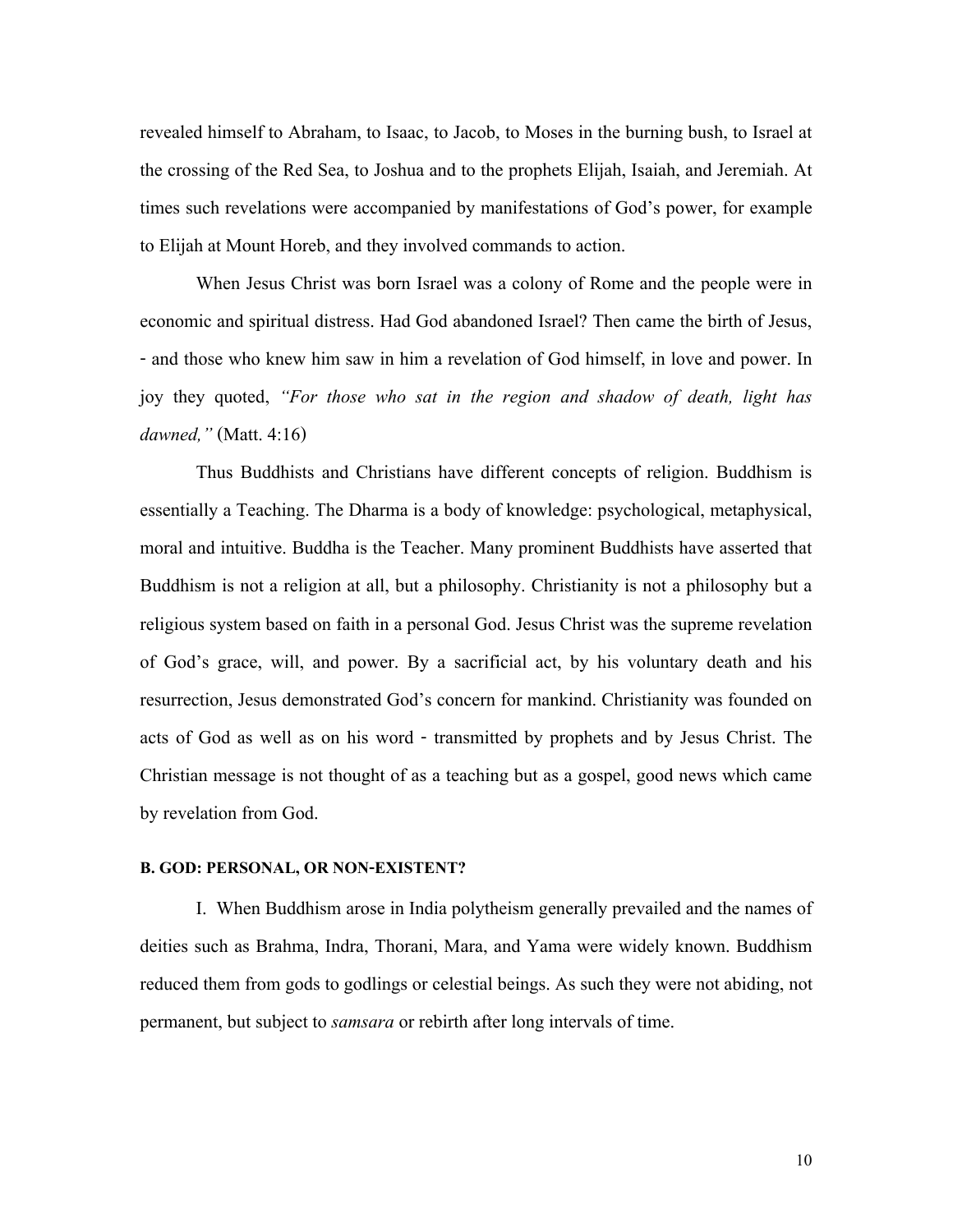"Buddha answered, 'I do not see, O friend, neither in this world, together with the world of the devas, maras, Brahmans, nor amongst the generation of Samanas and Brahmanas, gods and men, the one who can scatter my thoughts'." (Sutta Nipata, Kulavagga, Sukilomasutta)

Sakka, referred to as the chief of the gods, was not the creator of the cosmos.

"Sakka, the leader of the gods, O monks, was not free passion, was not free from hatred, was not free from...birth, old age, death..." (Angostura Nikaya 3:37)

The position of Brahma was somewhat ambiguous; in general he was head of the Brahma worlds.

"But is there then, Vasettha, a single one of the Brahmans up to the seventh generation who has seen Brahma face to face?"

"No indeed, Gotama!" (Digha Nikaya, Silakkhandha Vagga, Tevijja Sutta I:12)

On the other hand Brahma appeared before Buddha after his enlightenment.

Said Buddha, "But if I were to teach the Doctrine and others did not understand it, it would be a weariness to me, a vexation… As I reflected, my mind turned to inaction, not to teach the Doctrine. Then Brahma Sahampati… disappeared from the Brahma world and appeared before me… and said, 'May the revered Lord teach the Doctrine, may the Sugata teach Doctrine.'...Then perceiving Brahma's request, and on account of my pity for beings…" (Buddha consented to teach the Dharma). (Majjhima Nikaya i:167 ff)

Buddhism having accepted the Indian cosmology accepted the gods as part of the celestial scene. Sakka and the other divinities held the role of interlocutors and messengers. In one sense they could be said to exist and in another sense not exist, just as in discussions of Buddhist doctrine a man would, for convenience, refer to himself as "I",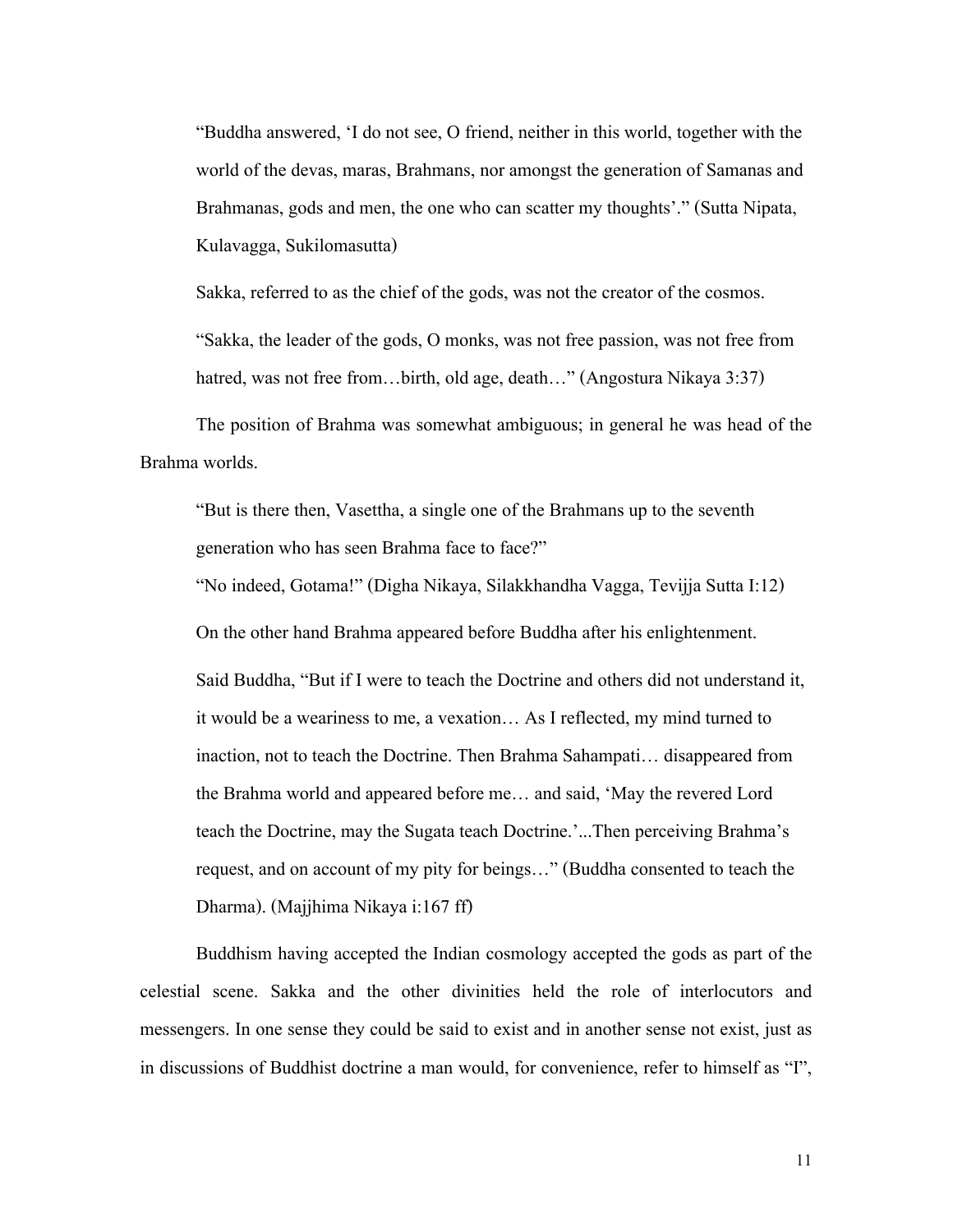when strictly speaking he would deny that he had an "atta", an "I". The gods were to be referred to, but not prayed to.

"Now what think you, Vasettha? Would the further bank of the river Akiravati, by reason of that man's invoking and praying and hoping and praising, come over to this side?" "Certainly not, Gotama." (Digha Nikaya, Silakkhandha Vagga, Tevijja Sutta I:24)

Assertions that Buddhism is agnostic or atheistic have been both made and denied. Whatever the texts adduced, it seems clear that Buddha was opposed to Brahman sacrifices to the gods. Buddha told the Brahman Kutadanta that right conduct and right concentration, including the four *jhanas* or stages of meditative trance, were more efficacious than the most elaborate sacrifices. Said Kutadanta:

"May the Venerable One accept me as a disciple…And I myself, O Gotama, will have the 700 bulls and the 700 steers and the 700 heifers and the 700 goats and the 700 rams set free, To them I grant life." (Kutadanta Sutta)

Buddha did not teach the existence of a creator God. Rather he accepted the universe as something which *is*, and urged his followers to devote their thoughts to man's predicament in a world of suffering, and to the way of escape. Said Buddha:

"Without a cause and unknown is the life of mortals in this world" (Sutta Nipata) "Incalculable is the beginning of this traveling on. The earliest point is not revealed of the traveling on, of beings clothed in ignorance, tied to craving, *tanha*." (Samyutta Nikaya 15:1:1)

II. For Christianity, God is basic, and central. God is the beginning and the end. *"In the beginning God created the heavens and the earth."* (Genesis 1:1)

12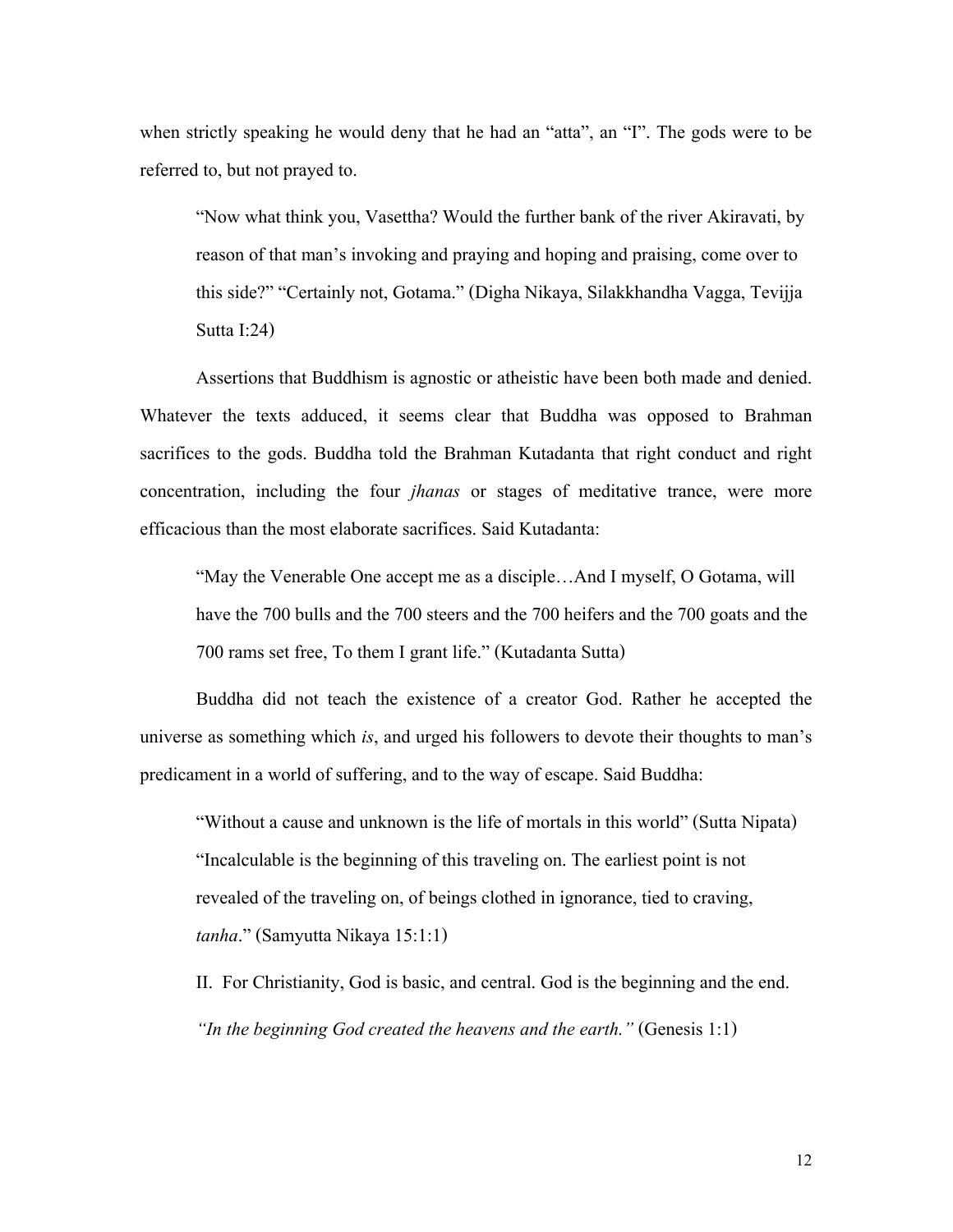He is the cause of all things, by him all things exist. Whatever there is in the world: energy, light, laws of cause and effect, science, evolution, life, rationality, beauty, reflective thought, goodness, aspiration, - all these exist because God wills them into existence.

The fullness of God is greater than the sum of all these things. The fullness of God contains infinitely more than the mind of man has been able to grasp. And yet the greatness of man's mental capacity is a subject of increasing wonder. In the pursuit of science the mind of man continually discovers what for man are new forces and relationships in the cosmos, new significance in things long seen. But with each new discovery, man encounters new problems and questions. It is a tribute to man's intelligence that he can recognize fresh riddles in the universe. Man's attempt to understand God, to grasp the concept of God, is perhaps man's most audacious intellectual effort. Yet there is a certain compulsion about it because:

#### *"God made man in His own image."* (Genesis 1:27)

As Dr. Malcolm F. Stewart said in his 1962 Sinclair Thompson lectures: the Christian "sees the power which flows in and through him, which guarantees his existence and the condition of his life, as being personal." God takes the initiative in approaching man, the Christian believes, therefore man must respond. God reveals himself to man, not fully and not visibly, by insights and by acts. The mind of God informs the mind of man giving glimpses of divine purpose, transcendent moral values, and unselfish love, *agape*. In Christ were portrayed the mind and spirit of God. Seeing this, the disciple Peter said to Jesus:

*"Thou art the Christ, the Son of the living God."* (Matthew 16:16)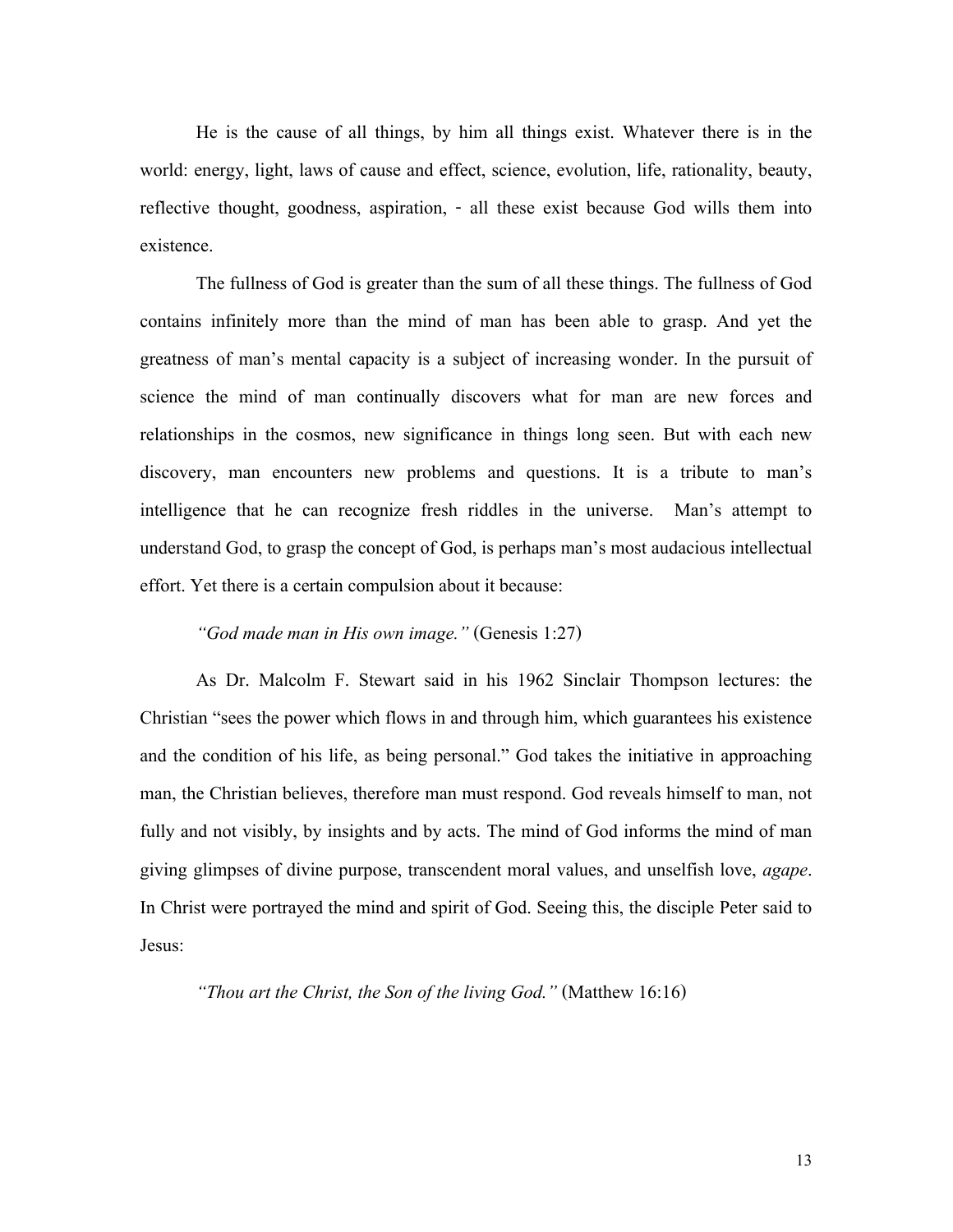Jesus prayed and taught his followers to pray, -- addressing God as "Father." Prayer is the mind of man seeking the mind of God, seeking communion with the Giver of Life who is ever concerned with His creation.

The God worshiped by Christians has no recognition in Theravada Buddhism.

#### <span id="page-13-0"></span>**C. HISTORY: LINEAR OR CYCLICAL?**

Christianity and Buddhism differ widely in their concepts of history. By history I mean the course of actions of nations and individuals. How is the history of man to be regarded?

I. Buddha refused to discuss the origin of the world on the ground that such ultimate question was not useful to one seeking a way of release.

"And why, Malunkyaputta, have I not explained it? Because it does not tend to the advantage of the religious life, to aversion, absence of passion, cessation, calm, insight, enlightenment, Nirvana. Therefore have I not explained it?" (Majjhima Nikaya 1:426, Culamalunkyaputta Sutta)

In adopting the Indian cosmology Buddhism accepted the concept of a *kalka* or world-cycle, an eon, something over four thousand million years according to one reckoning. During the course of one *kalpa* the universe appeared, ran through its cycle, and ended in a fiery holocaust. This was then followed by a renewal.

To these periodic cycles of great length Buddhism added lesser periods, Buddhaages. Buddhas under different names appeared in succession, but under different conditions. During the period of the Buddha Kakusandha the span of human life was 40,000 years, during that of Konagamana it was 30,000 years, and under the Buddha Kassapa a man's life-span was 20,000 years. (Digha Nikaya, Mahapadana Sutta 2:5-12) The Buddha periods also decreased in duration, that of Gotama being 5,000 years. At the end of each age, however, another Buddha arose and the Dharma was proclaimed anew.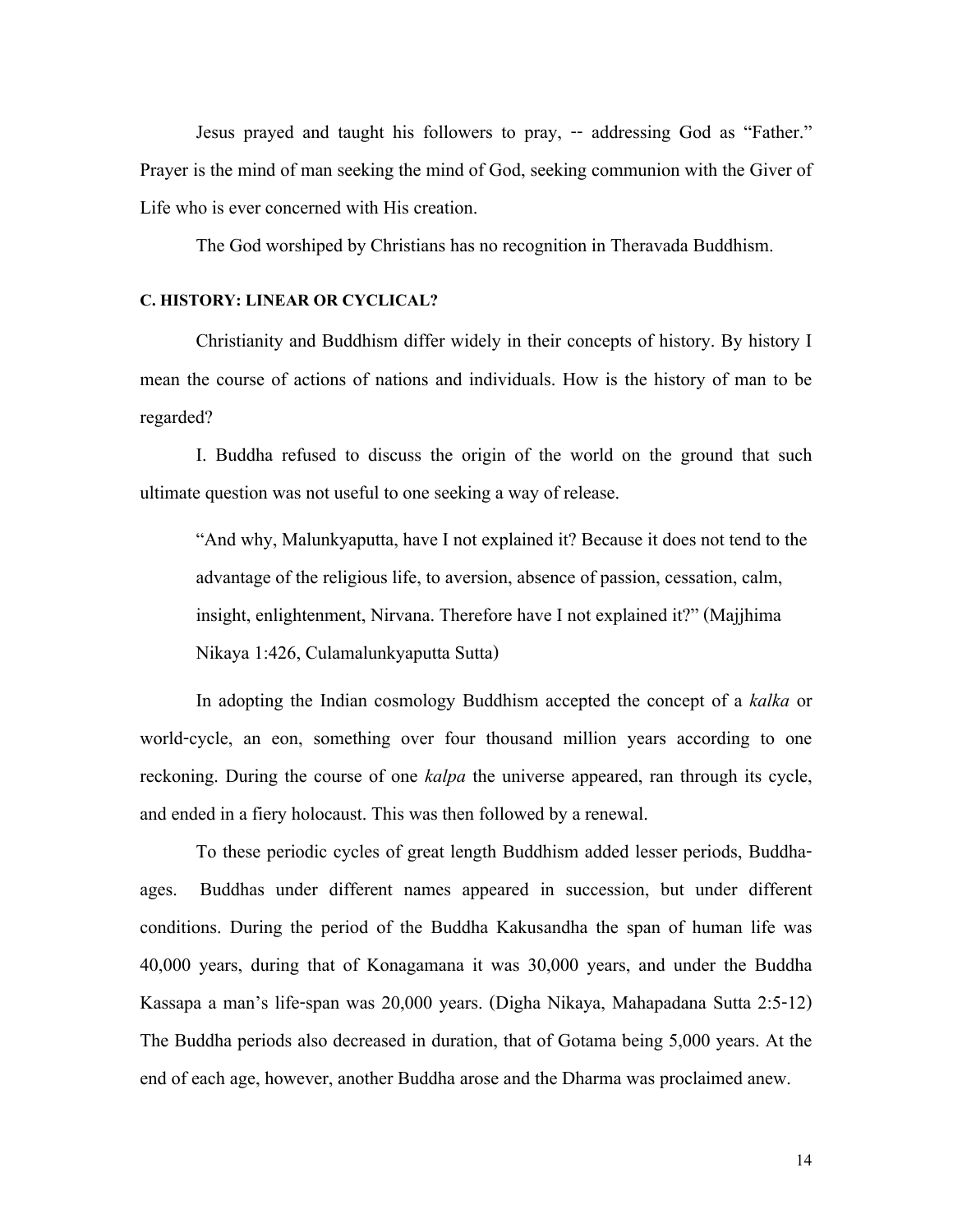In the lives of the successive Buddhas certain episodes appeared and reappeared. This may indicate that history repeats itself, or that the traditions which were handed down by oral transmission misplaced some of the episodes.

In Buddhism the doctrine of *samsara* or continuous cycle of rebirths is fundamental. In the past each human being has endured an almost endless series of rebirths, and he faces a similar series in the future. There is some question as to what it is that is reborn, inasmuch as Buddhism denies that there is a soul or *atta* to transmigrate. The new being that is reborn is sometimes likened unto a candle flame that was kindled by another flame before it became extinguished. The consensus is that the new being or person who is born is neither the same as the one who has just died, nor is he wholly another. Consciousness has been transmitted from the old person to the new, and consequences of karma, and in some cases – memory. Buddha at the time of his enlightenment said,

"I remembered many former existences, such as one birth, two births, three, four, five, ten, twenty, thirty, forty, fifty, 100, 1000, 100,000 births: many cycles of dissolution of the universe….thus do I remember my many former existences with their special modes and details. That was the first knowledge that I gained in the first watch of the night." (Majjhima Nikaya i. 240, Mahasaccaka Sutta)

During such a long course of events many kingdoms and many kings arose and disappeared. The excessive repetition of historical events deprives single episodes of deep significance of historical value. Indian chronicles bear almost no dates. When was the Bhagavad Gita written? For the most part we must go outside the Vedas, the Indian epics, and the Tripitaka to determine dates. In religious thinking, events which repeat themselves endlessly, as the rotations of a wheel, scarcely deserve dating,

In a cyclical, non- theistic universe the life of an individual has no concurrent point of reference. In any given *jati* or rebirth he must assume that he is experiencing but one of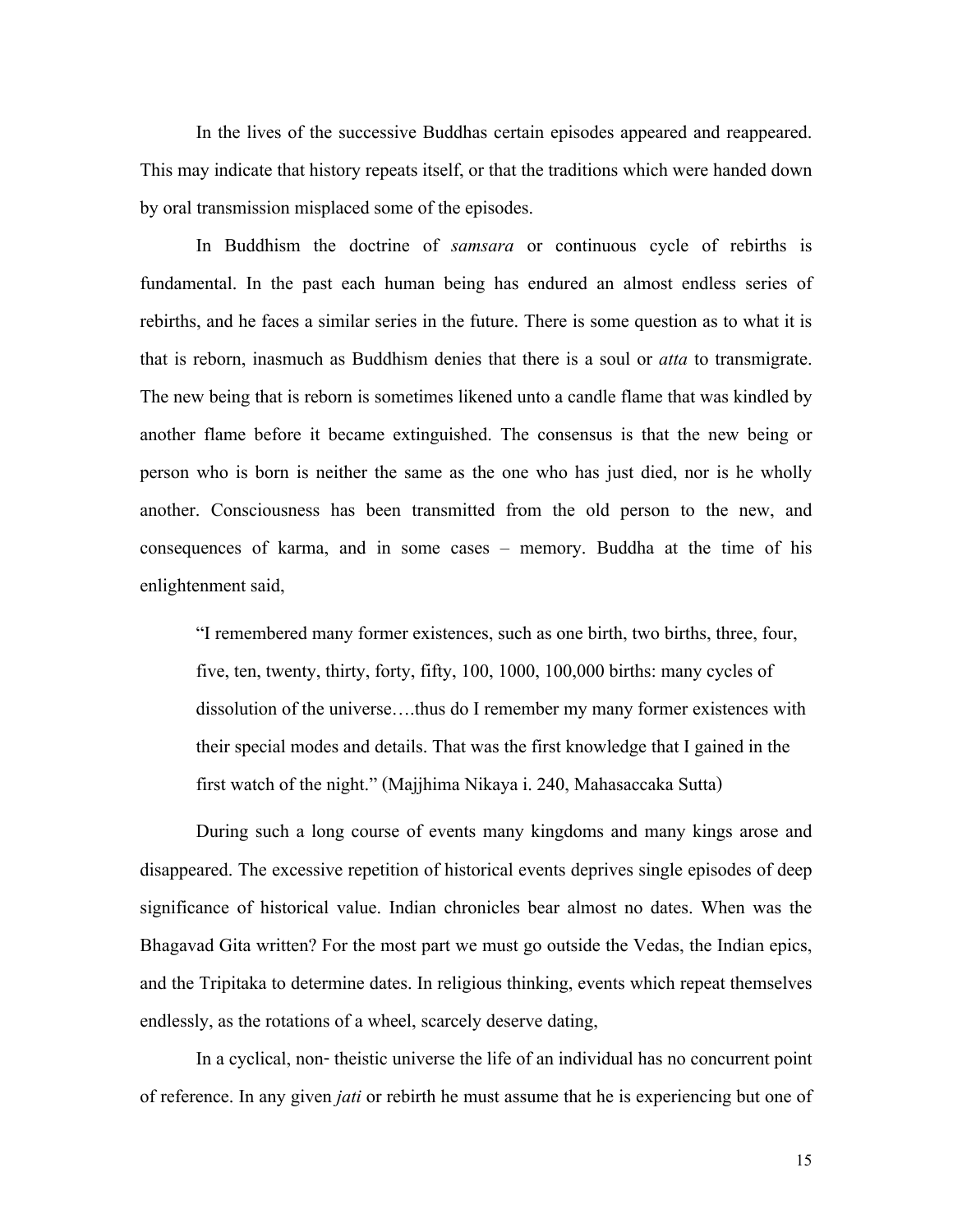an infinite series of existences. Usually he is unable to determine whether his condition is inferior or superior to that of previous existences. He has, however, a goal or point of reference for the future, namely Nirvana. A Buddhist may look forward to the cessation of rebirths by resolutely following the Eight-fold Path. This multiple path of indeterminate length involves moral and physical discipline, the practice of mental detachment, meditation, and concentration, and a quest for intuitive knowledge. The discipline is undertaken by the disciple to free himself of desire and all attachment to the world of the senses.

The knowledge to be attained is an inner realization of the truth of Buddhist doctrine, namely, that the visible world is illusory and that release from rebirth has come to the disciple by a vivid realization or apprehension of Reality and of his own release from the round of rebirths.

"To him, thus realizing, thus seeing, his mind is set free from sensuous *asavas* (hindrances, impurities)… In him, thus set free, there arises the knowledge of his freedom, and he realizes: Rebirth is no more; I have lived the pure life; I have done what ought to be done. I have nothing more to do for the realization of arahatship. This is the bhikku's knowledge." (Digha Nikaya, Silakkhandha Vagga, Ambatta Sutta 8.)

The Buddhist conception of *samsara*, the endless recurrence and rebirths, largely deprives history of significance for nations and individuals. History is cyclical.

II. Christianity has the concept of God the Creator who is Lord of History. Having created the universe, he sustains and directs it, imparts his eternal purpose to it, and brings it to an end in his own time. For the Christian, history begins and ends in God.

*"I am the Alpha and Omega, says the Lord God, who is and who was and who is to come, the Almighty."(Rev. 1:8)*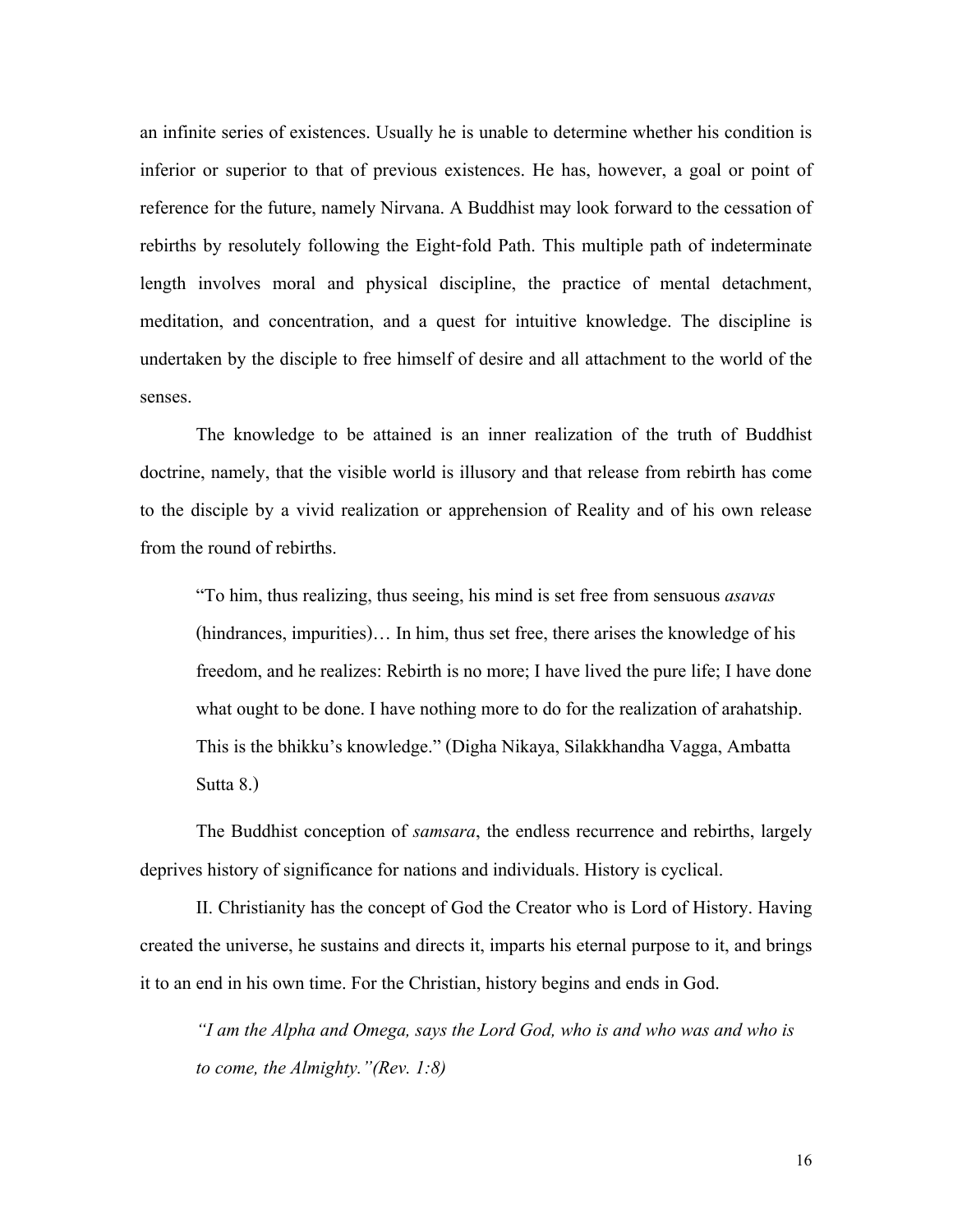God is a valid reference point at any time in history; history is significant because it is significant to God and his purposes. God is eternal; he exits before worlds come into existence and after they disappear. In the cosmos there are galaxies of stars incomprehensible in numbers, size, and in distances apart. Their structure, energies, and motions are only faintly understood by man, and they seem likely to produce mysteries which will be forever insoluble by man. Why do such celestial bodies exist? The Christian believes that the answer is to be found in God by whose power the cosmos was created, and whose intelligence infuses all existence with order which man discerns in fragmentary form in the field of science. The great question, "Why does anything exist?" can be answered only by reference to God. Long ago some Indian philosophers surmised that the world is the "plaything of the gods," and that the dancing of Siva set all things in motion. The answer to the fact of existence must be found outside the finite creature man. Christianity holds that:

*"The earth is the Lord's and the fullness thereof, the world and those who dwell therein; for he has founded it…" (Psalm 24:1, 2)* 

In the Christian concept of history there is purpose, God's purpose, running through the centuries. This purpose includes the rise and fall of nations, even nations that know not God. Such was Persia. Of its ruler, King Cyrus, God said:

#### *"He is my shepherd and he shall fulfill all my purpose." (Isaiah 44:28)*

Nations were agents to carry out God's purpose – not because of any merit in themselves – but because God chose to use them. The people of Israel were repeatedly told that God had chosen them to be his servant despite their unworthiness, and that God had taken them when they were but a horde of slaves and made of them a nation. The Bible, packed with historical events and records of God's acts and words, was written largely in western Asia, in Israel, not simply by court scribes as in China, but by prophets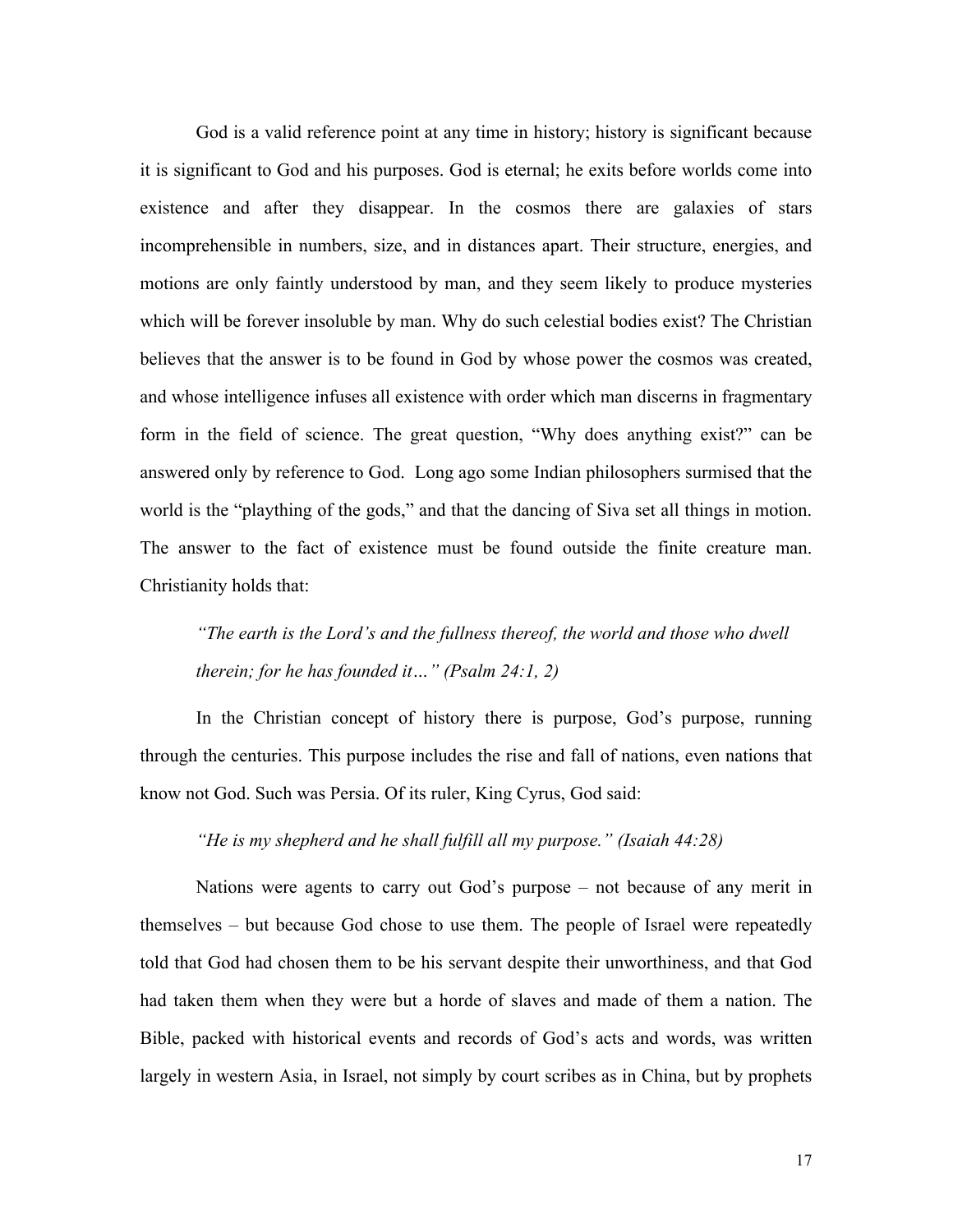and priests who were history-conscious. These, and the patriarchs and the rulers and kings felt that they were acting out the drama of their lives in the presence of God. They traced their genealogy back to God's creation of man, told in Chapter One of the Bible, and they looked forward to God's new creation told in the penultimate chapter of the Scriptures.

*"Then I saw a new heaven and a new earth …and I saw the holy city, New Jerusalem, coming down out of heaven from God." (Rev.21:1, 2)* 

Moses and King David were herdsmen until God called them to lead the nation. To Moses at the burning bush God said:

*"Come….that you may bring forth my people, the sons of Israel, out of Egypt." (Exodus 3:10)* 

To David he said:

*"I took you….from following the sheep that you should be prince over my people Israel." (II Samuel 7:8)* 

Jesus Christ spoke of the prophecies and the long history leading up to his coming.

*"And beginning with Moses and the prophets he interpreted to them in all the scriptures the things concerning himself." (Luke 24:27)* 

The disciples declared Jesus Christ to be the long-promised Messiah, and the one who would return again, and who was Lord of the future.

*"This Jesus…will come (again) in the same way as you saw him go into heaven." (Acts 1:11)* 

*"That at the name of Jesus every knee should bow, in heaven and on earth…and every tongue confess that Jesus Christ is Lord." (Philippians 2:9-11)* 

In Christianity, man's history has significance because God works amid human events and with humans. Man's true goal is reconciliation with and obedience to God.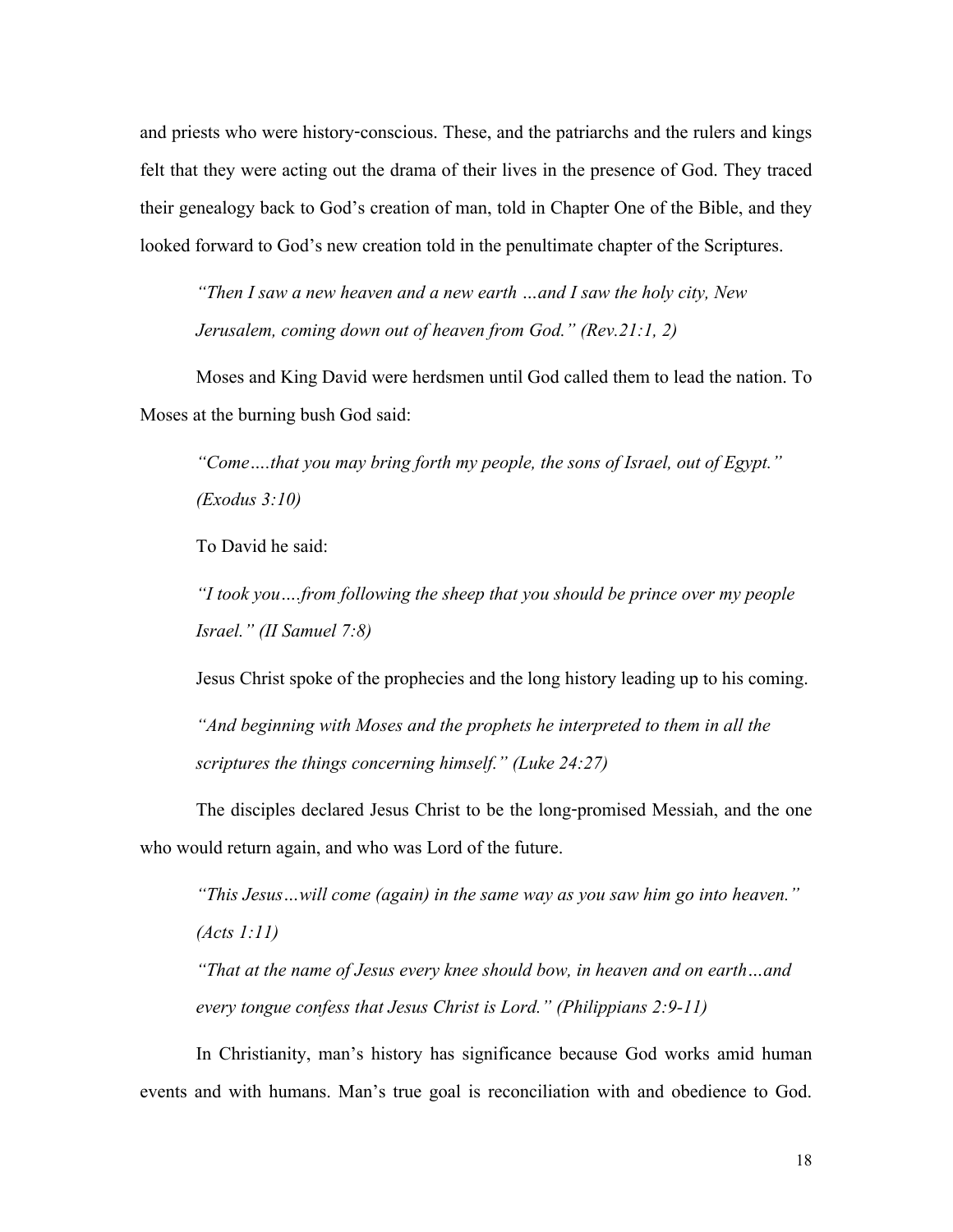When restored to sonship with God man reaches his highest humanity. His value is the value God places upon him; his future is bound up in the purpose of the Eternal Father.

#### <span id="page-18-0"></span>**D. HOW SHOULD LIFE BE REGARDED?**

I am speaking now of human life in its qualitative aspects. Is life worth living? This is a practical question and one of universal concern.

I. Buddhism starts with this question. Said Buddha:

"I came to teach suffering (or sorrow) and the escape from suffering." (Potthapada Sutta 29)

"This is the noble truth of suffering: birth is suffering, old age is suffering, sickness is suffering, death is suffering. Union with unpleasant things is suffering, separation from pleasant things is suffering, not obtaining what one wishes is suffering, in short, the five groups, *and khandas*, of clinging to existence is suffering."(Vinaya, Maharaja 1:6:10)

This appraisal of life arises from Buddhist views regarding the physical world, the nature of man, and ultimate reality. It is a value judgment based on the belief that peace of mind or heart, which is the opposite of suffering, can be found only in that which is permanent, abiding, unchanging, at rest. That which is constantly changing is unreal and distressing; true peace must be sought in that which is abiding.

The physical world made familiar to us by our senses is in a process of change. Everything is in motion. The seasons, the winds, the rivers, living creatures, - all are changing. Atoms and electrons are in motion and restless. Why would anything change if change could be avoided? Constant change necessitated and determined by the interplay of cause and effect produces the world's un-ease, its suffering, its transistoriness. The world perceived through the senses is therefore without peace or true satisfaction. Man is enmeshed in the process of change. His body grows old and sickens and dies. Because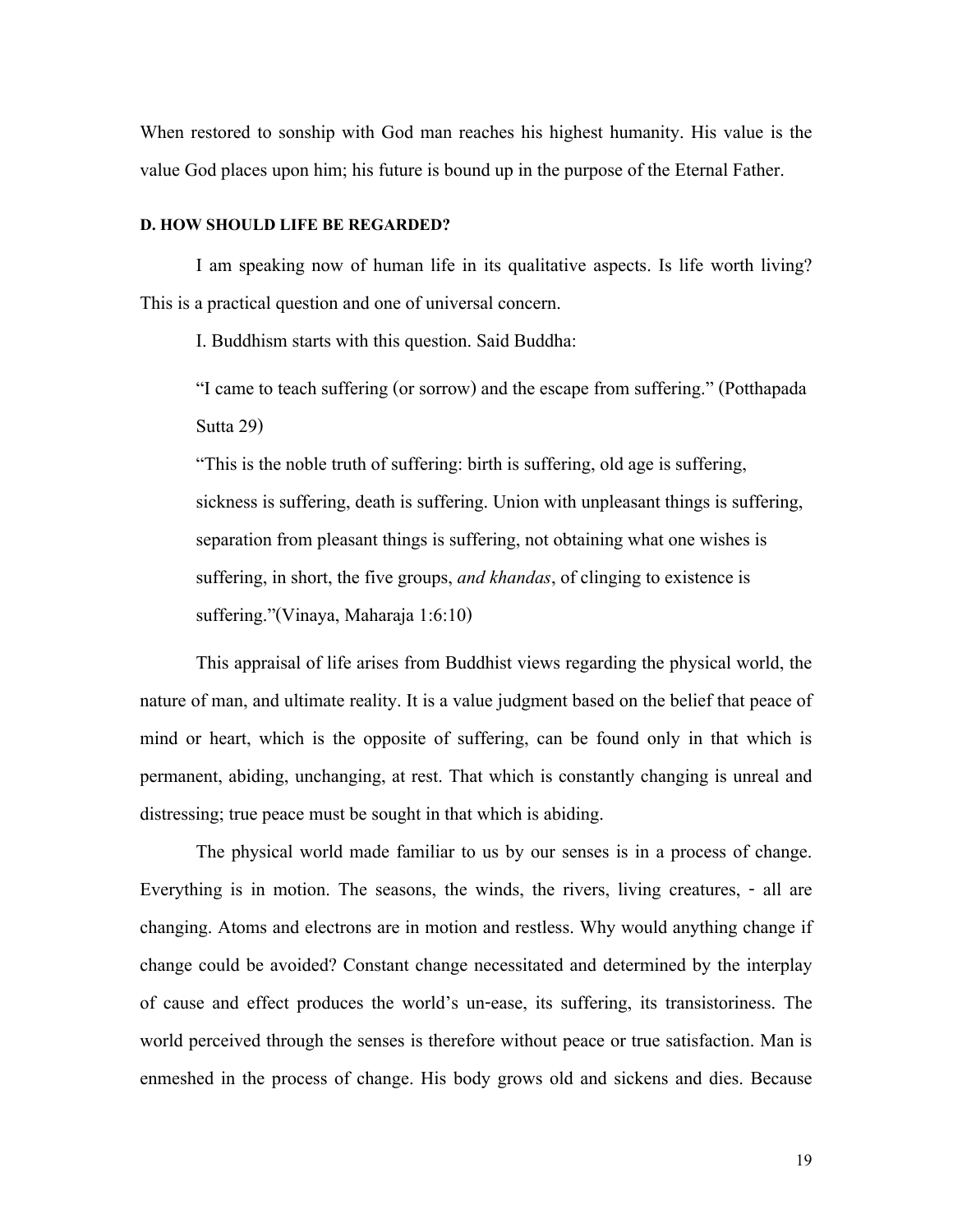decay is inherent in all things, living is a form of dying, a postponement of death. The Four Noble Truths, which consist of the doctrine of suffering and its cure, are basic in Buddhist thought. Said Buddha:

"What think you, O monks, is (bodily) form, *rupa*, permanent or transitory?" "It is transitory."

"And that, which is transitory, is it evil or good?"

"It is evil." (Mahavagga 1:6)

Living is *bhava*, not simply existence but a process of becoming – something else. The thoughts of man are constantly changing. Man both in his thinking and in his being changes from moment to moment, and in which he is at this instant is not that which he was a short time ago. Man has no *atta* or continuing self. He consists only of five *khandas* or aggregates: *rupa* or bodily form; *vedana* or feeling; *sanna* or perception; *sankharas* or predisposition will, or mental aggregates; and *vinnan* or consciousness. (Samyutta Nikaya 22:22:1) Together the five *khandas* form a living being called man, a being so transitory in mind and body as to be thought of as a process. Moreover he is afire, knowing no peace. Said Buddha:

"The eye, O bhikkhus, is burning; visible things are burning… burning with the fire of lust, the fire of anger, the fire of ignorance, burning with the anxieties of birth, decay, death, grief, lamentation, suffering, dejection, and despair. The ear is burning… the tongue is burning…."(Visuddhi Magga 8)

The sorrow and suffering inherent in life are compounded by rebirths. Said Buddha,

"Which do you think is more: the flood of tears which, weeping and wailing, you have shed upon this way, -- hurrying and hastening through this round of rebirths…this, or the waters of the four seas?" (Samyutta NIkaya 15:3)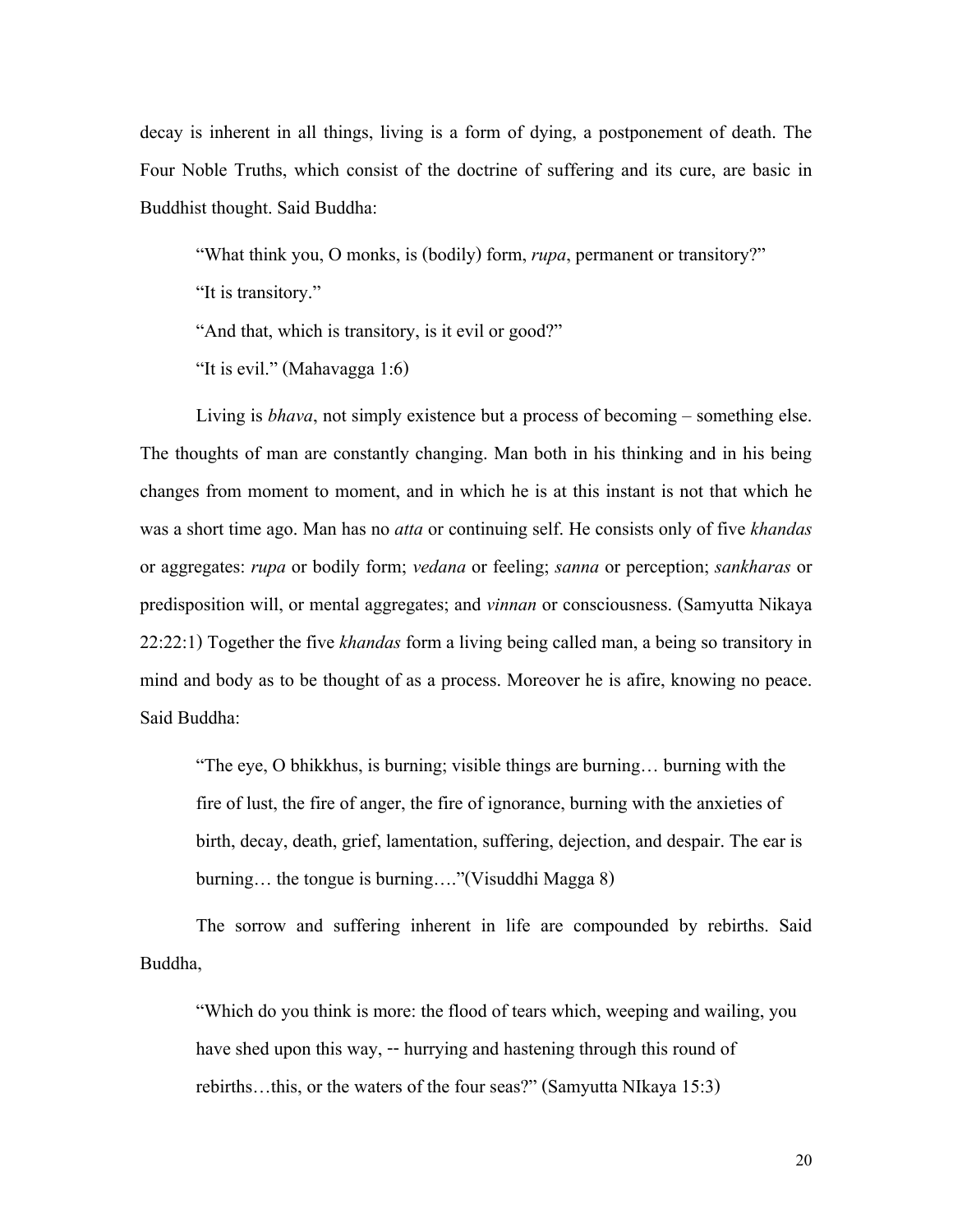Buddhism therefore holds that the experiences of life add up to suffering. In actual practice individuals differ widely in their acceptance of this view, whether with anxiety or complacency. Seasoned and learned monks presumably accept the doctrine of suffering as the determining factor in their lives, – that which keeps them on the stern path to Nirvana.

II. Christianity views life as a gift of God and as inherently good. Christianity acknowledges the problem of suffering, but even more, - the problem of evil. Evil corrupts life, intensifies suffering, and hastens death. Unable to explain fully the two problems of pain and evil, Christianity accepts them as part of existence – but not the most significant part. Man can do much to alleviate physical suffering by his own efforts. As for other kinds of suffering, - while often inescapable, God provides "peace that passes all understanding," which mitigates sorrow, and he gives strength and incentive for man's struggle against evil.

*"God saw everything that he had made, and lo, it was very good." (Genesis 1:31) "In Thy (God's) presence there is fullness of joy." (Psalm 16:11)* 

Not only is life good because it partakes of the goodness of God's creation, but human life holds the status of a special creation. Man was created after and above the animal kingdom; he is master of all other creatures, he names the animals and tames them and puts them to work. (See Genesis 1:27; 2:15-20)

How has evolution affected the Christian view of man? The reply is that all things come from God, all processes, all life. If the evolutionary process excites wonder, one reflects that it first existed in the mind of God. What further excites wonder is the significance of the mind of man, which in its greatness is able to piece together not only the evolutionary process but to explore and interpret much more in the world of science. The mind of man scans celestial space and the molecular world, and brings to them mathematics and the science of optics. It asks of the universe not only "What" and "How"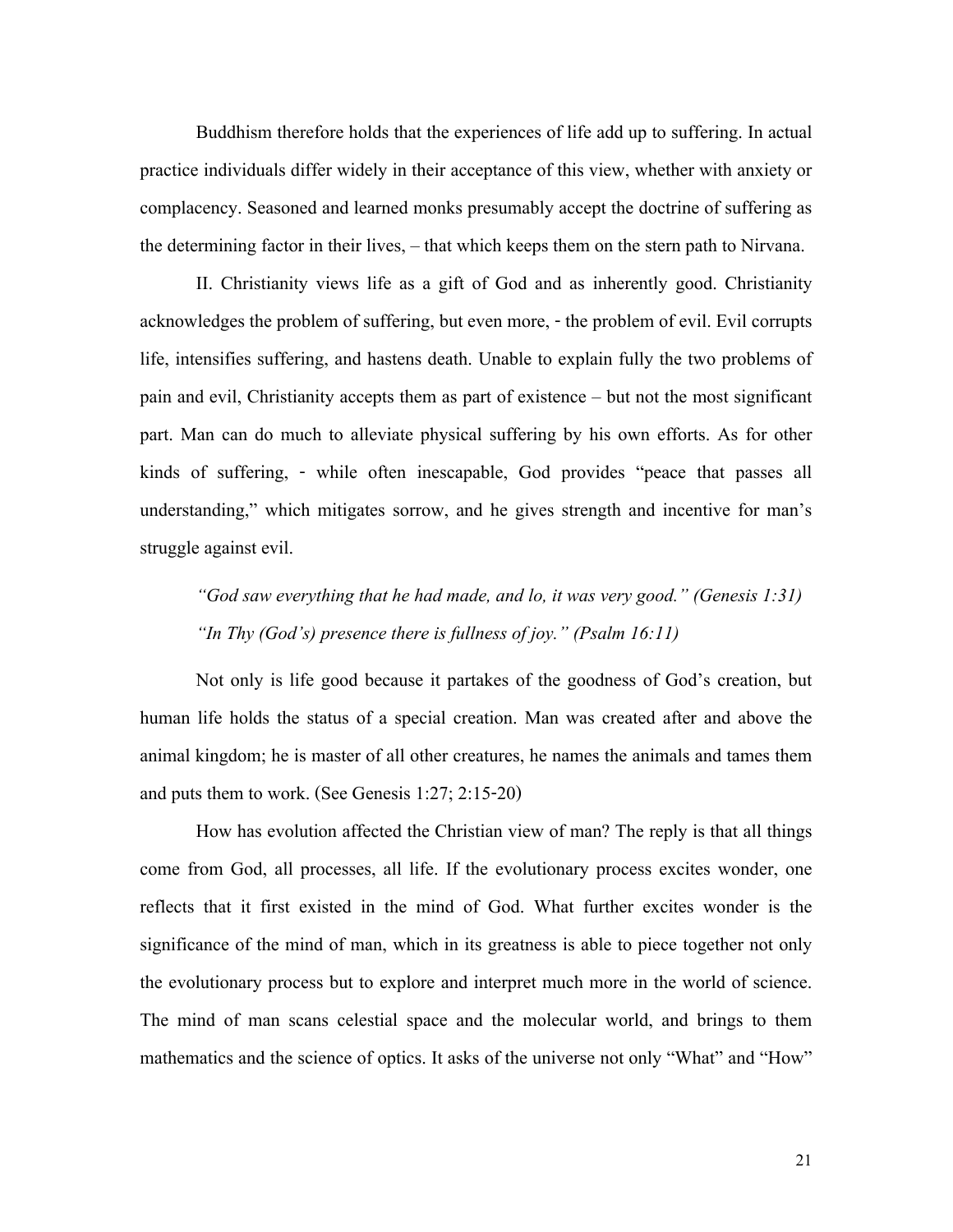but also "Why?" Man reflects upon his own powers and significance. He even seeks communion with his creator.

Man's finer intuitions and aspirations are no less a part of his life than are his lower instincts. The Christian catechism declares,

"Man's chief end is to glorify God and to enjoy him forever."

Christianity does not say that man *is good*, but that he was created good. It says that man is now inherently corrupt, sinful and from infancy given to selfish and evil impulses.

*"All have sinned and fall short of the glory of God." (Romans 3:23) "None is righteous, no not one." (Romans 3:10)* 

All men are not equally corrupt or depraved. Those who keep the moral laws are near the Kingdom of God. But those who most nearly attain moral perfection have moral sensitivity enough to perceive how far short of the goal they come.

#### *"Our righteousness is as filthy rags." (Isaiah 64:6)*

Even bad Christians will concede that ideally life can be good: that is, enjoyable, and morally good. Saints have peace and joy, rapturous faces, and a sense of God's presence.

*"God was in Christ reconciling the world unto him." (2 Cor. 5:19)* 

The goodness of life, -- its joy, hope, comes from the goodness of God. Life is by nature good because God is good. Said the Psalmist:

*"O give thanks unto the Lord for he is good. His steadfast love endures forever." (Psalm 136:1)*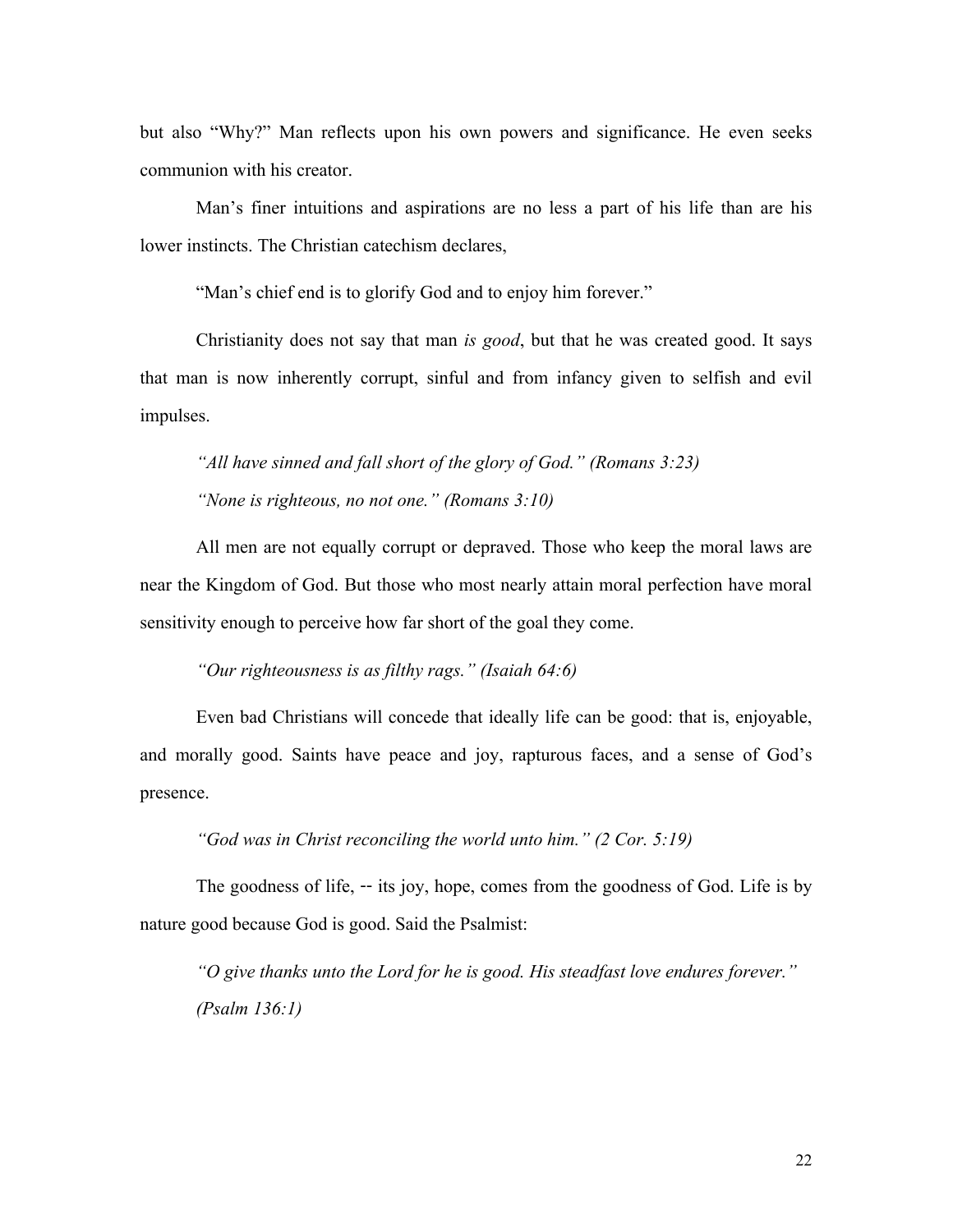Buddhism extols the tranquility and peace that come with quiet reflection and meditation. Christianity proclaims a life of inner joy that comes as a divine gift. Said Jesus,

*"These things I have spoken to you that my joy might be in you, and your joy might be full." (John 15:11)* 

*Yet Jesus wept because of the sorrow of others. (John 11:35)* 

The Buddhist goal of tranquility or peace is carried to its ultimate in the concept of Nirvana. The Christian quest for joy, the joy of forgiveness, and acceptance by or reconciliation with God, reaches completion in the Christian idea of heaven, -- a place where there is community and rejoicing in the presence of God.

As we have seen, the two religions have divergent views on the nature of religion, on history, life, and worship. These stem from the difference in attitude towards God.

The Christian concept of God is that held by and revealed in Jesus Christ. God is the supreme fact of existence. One who in wisdom created the universe, who had a purpose in making man is His image, and who communicates with man. Such communion makes prayer meaningful for man, and makes possible the hope of future life. Having come from God, man can return to Him. God is the living Father, therefore man is not an orphan. By means of the Father's presence and help man attains true humanity, and final salvation. Man's worst predicament is alienation from God.

Theravada Buddhism posits no God in the Christian sense. Man therefore seeks within himself ultimate wisdom, purpose, significance, and peace or release. Man has the example and teachings of Buddha in this quest, but he must rely upon himself for his own final release from the predicament of endless rebirth and suffering.

A man either believes in God, in the Christian sense, or he doesn't. To be agnostic is to be uncommitted to any belief. To be eclectic is to be neither Christian nor Buddhist.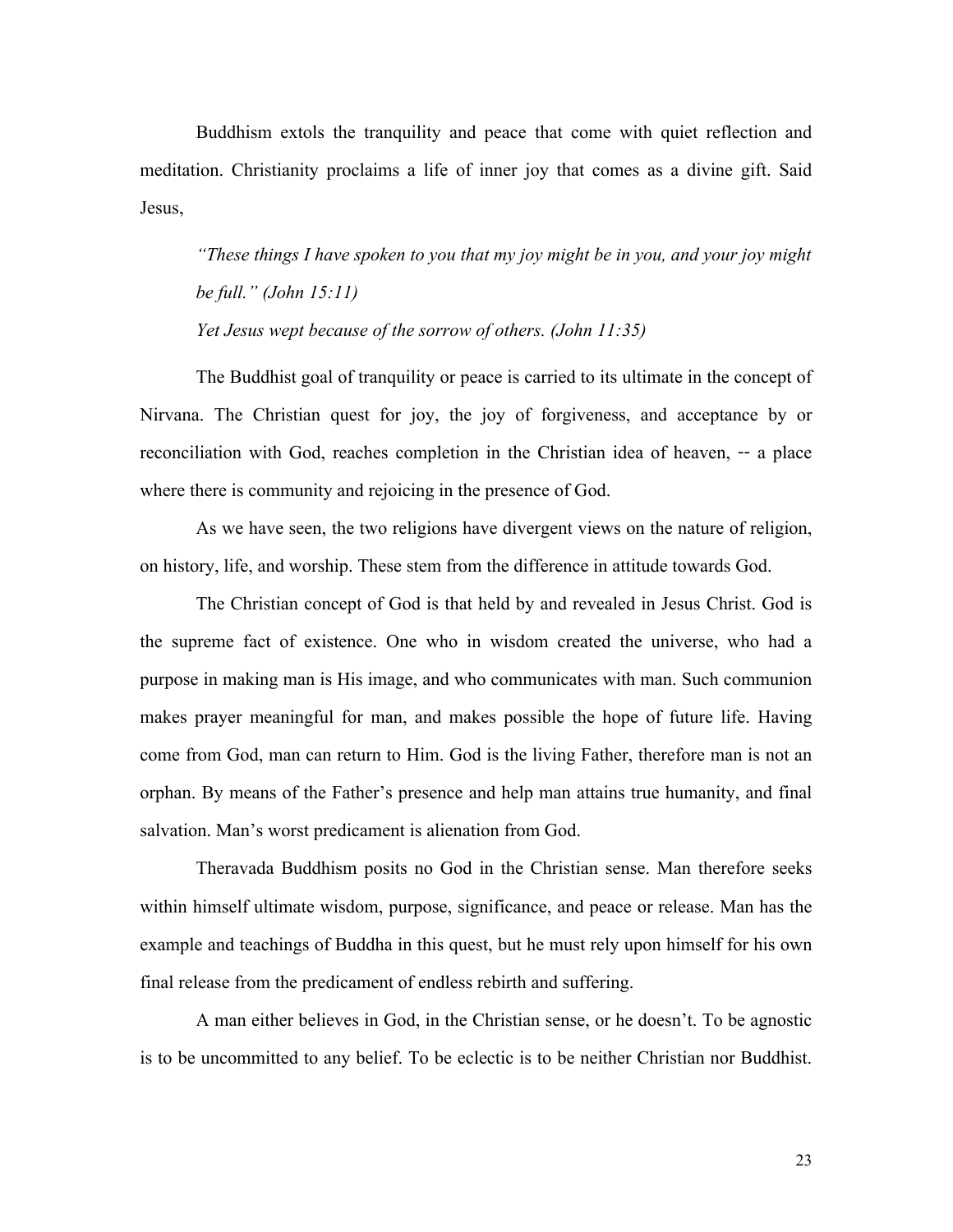Man's belief or disbelief in God is inseparable from what he expects of religion and the interpretation he places upon life.

A syncretism of Buddhism and Christianity is not possible because they hold irreconcilable views of God.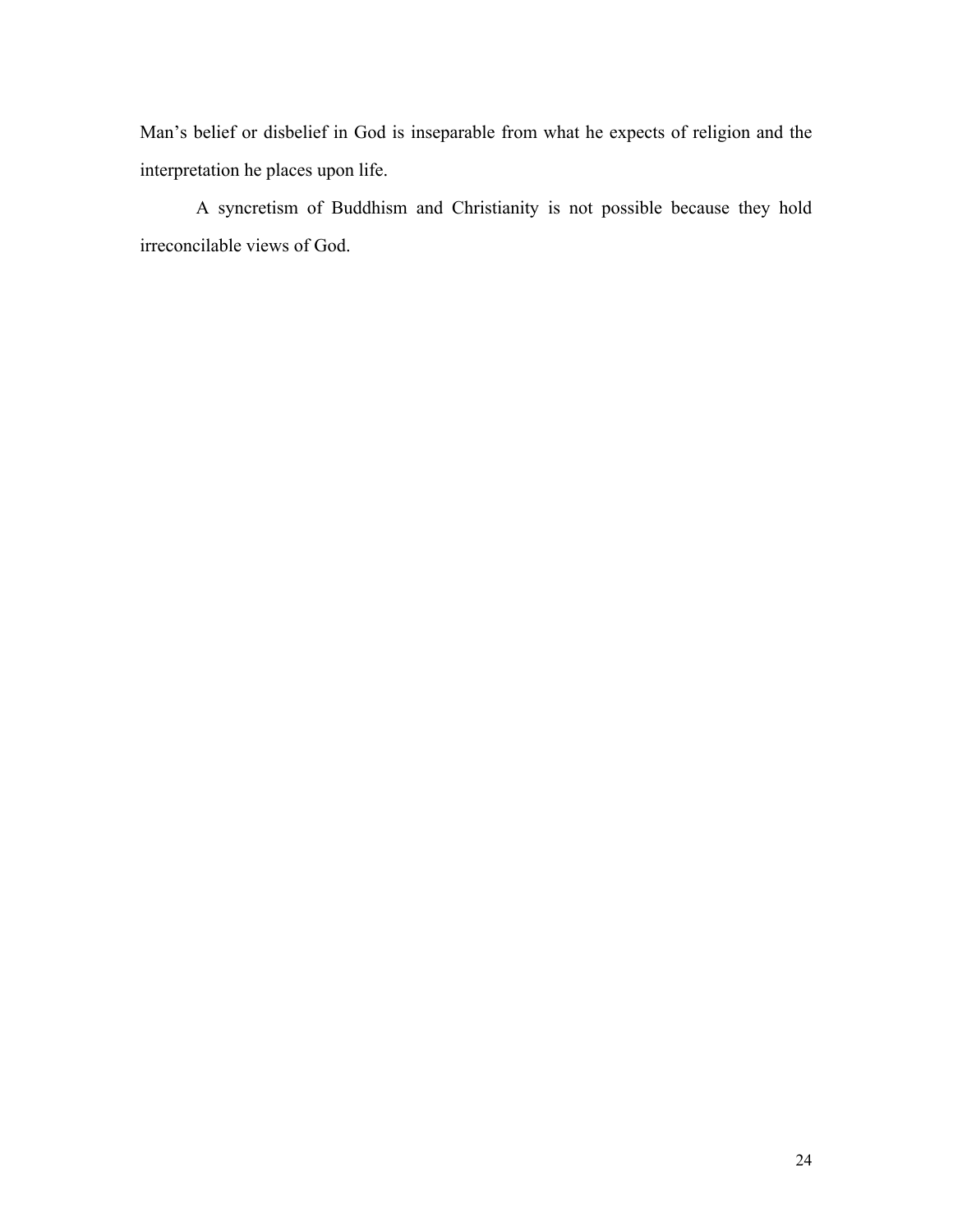## **LECTURE II**

## **AREAS OF UNDERSTANDING INTRODUCTION**

<span id="page-24-0"></span>In the previous lecture we discussed certain basic doctrines of Buddhism and Christianity which differed so radically that it was impossible to syncretise them. Theravada Buddhism and Protestant Christianity could not be blended without destroying their traditions and forms. What would result from such a union would be neither Buddhism nor Christianity.

However, we can do more than point out the dissimilarities of the two religions. There is another side to the coin, a happier side in terms of good relations, which might be referred to as "Areas of Understanding." Both religions arose in Asia. They recognize common problems even though they offer different solutions. Both are concerned with moral and metaphysical questions, and offer mankind guidance and peace. They point to what is abiding and of supreme value. To some extent they appeal to people of similar temperament: men of devotional nature who respond to transcendent ideals, men who are by nature non-acquisitive, capable of voluntary renunciation. Such men may differ as to the way and yet share a feeling of mutual appreciation and understanding as they follow their separate religious vocations. Buddhism advocates tolerance, Christianity, forgiveness: in this spirit let us look at some of the areas of understanding known to both religions.

#### <span id="page-24-1"></span>**A. MAN'S PREDICAMENT**

As Buddhism and Christianity consider the world we live in they agree at many points in their assessment of man's predicament.

Both religions hold that the world is temporal.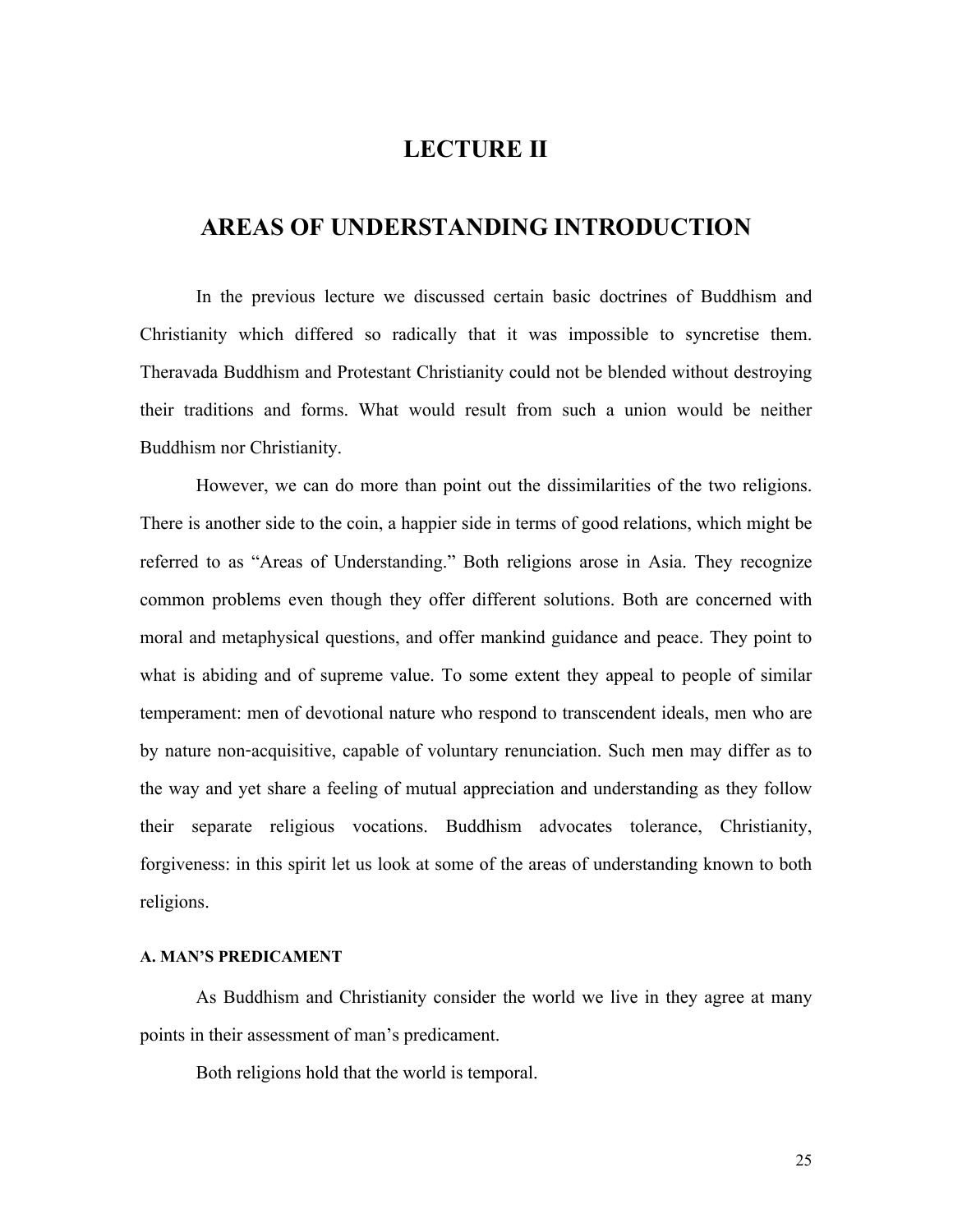*"The things that are seen are temporal, the things that are unseen are eternal," said Paul. (2 Cor. 4:18)* 

*"As for man. His days are like grass,…for the wind passes over it and it is gone." (Psalm 103:15, 16)* 

The followers of Jesus expected an end to all things, and Jesus assured them that he would be with them.

*"to the end of the age." (Matt. 28:20) "Heaven and earth will pass away," said Jesus, "but my words will not pass away." (Matt. 24:35)* 

The Apostle Peter wrote specifically about the end of the age saying,

*"And then the heavens will pass away with a loud noise, and the elements will be dissolved with fire, and the earth and the works that are upon it will be burned up." (2 Peter 3:10)* 

Both religions point out that human life is brief and attended by sorrow. The Christian scriptures declare that:

*"Man is born to trouble as the sparks fly upward." (Job 5:7)* 

In a prayer ascribed to Moses we read,

*"The years of our life are threescore and ten, ….yet their span is but toil and trouble; they are soon gone, and we fly away." (Psalm 90:10)*  Said Jesus, "*In the world you have tribulation*." (John 16:33)

At this point I quote from Christian rather than Buddhist sources because the Buddhist emphasis upon suffering and transistoriness is well known while Christian texts in this vein are less prominent or familiar. In Christianity, brevity of life is not to be taken lightly, instead, men are to make mental and moral preparation for the end. Human life is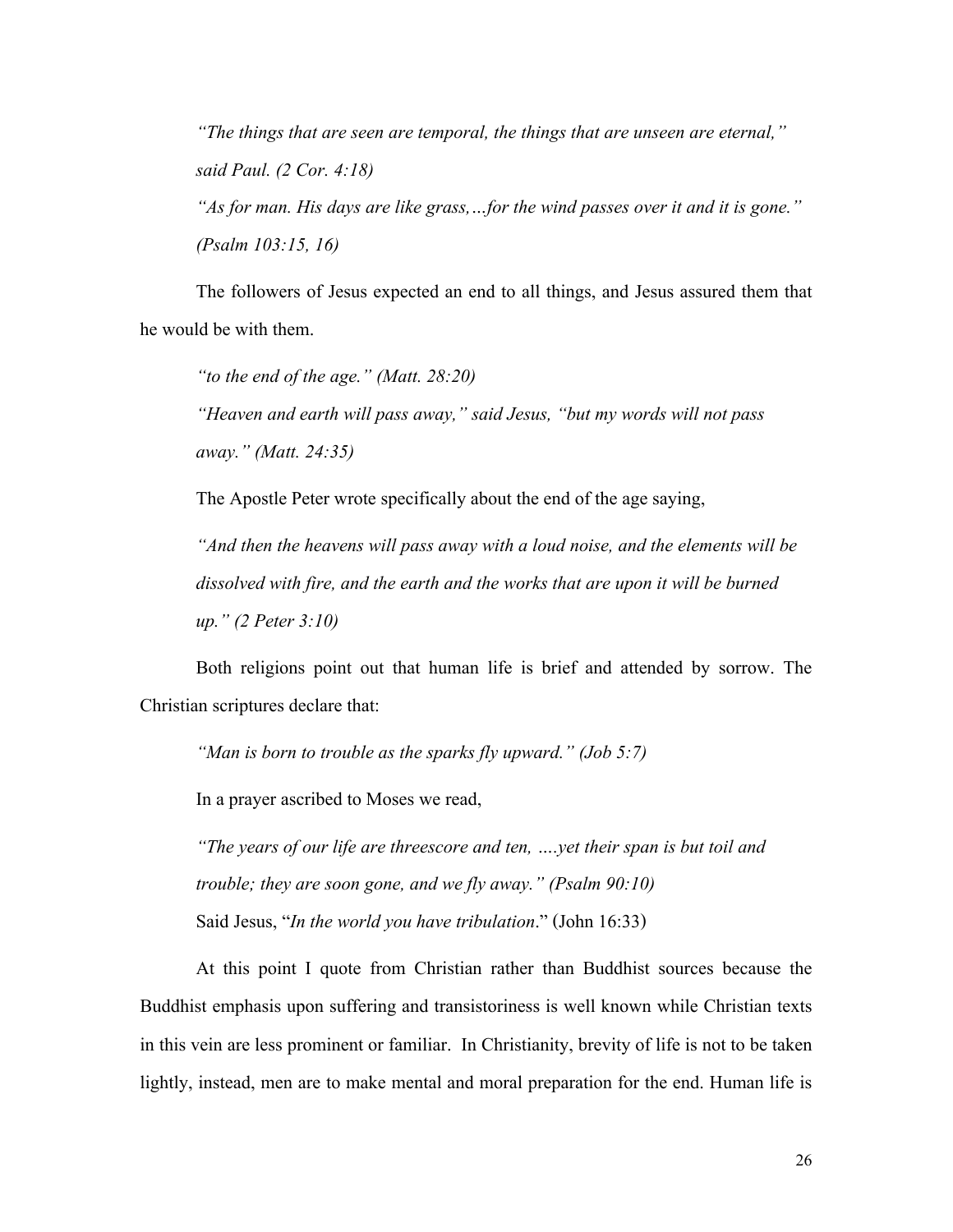of so short a span that supreme value cannot be ascribed to merriment, great wealth, or earthly utopias. Jesus told of the rich man with a super-abundance of goods, who said,

*"I will pull down my barns and build larger ones; and there I will store all my grain and my goods. And I will say to my soul, 'Soul, you have ample goods laid up for many years; take your ease, eat, drink, and be merry.' But God said to him, "Fool, This night your soul is required of you; and the things you have prepared, whose will they be?" (Luke 12:18-20)* 

Both Christianity and Buddhism, seeing the transitoriness of the world and life, repudiate materialism which finds value largely in things that man can produce from the earth or make with his hands. Rather, both religions uphold values and seek goals which are other-worldly.

Christianity, however, is this – worldly to the extent that it approves the use and enjoyment of the things that God made "good," the beauty and the riches of the earth. But these "things" are secondary,

*"Your heavenly Father knows that you need them all. But seek first his kingdom and his righteousness, and all these things shall be yours as well," said Jesus. (Matt 6:32, 33)* 

One of the worst aspects of man's predicament, recognized fully by both religions, is evil resident in the human heart. Man is corrupt, filled with craving and desire, with greed, anger, and cruelty. Buddhists have terms for these: *tanha*, *kilet*, *lobha*, *moha*, and *tosa*. The evil characteristics of man are not something which can be put on or taken off like a coat, - they are a poison within. Ill temper and deceit appear in small children. When a man attempts to be perfect in thought and deed he fails by reason of defects within him. The Apostle Paul speaks for most men when he says: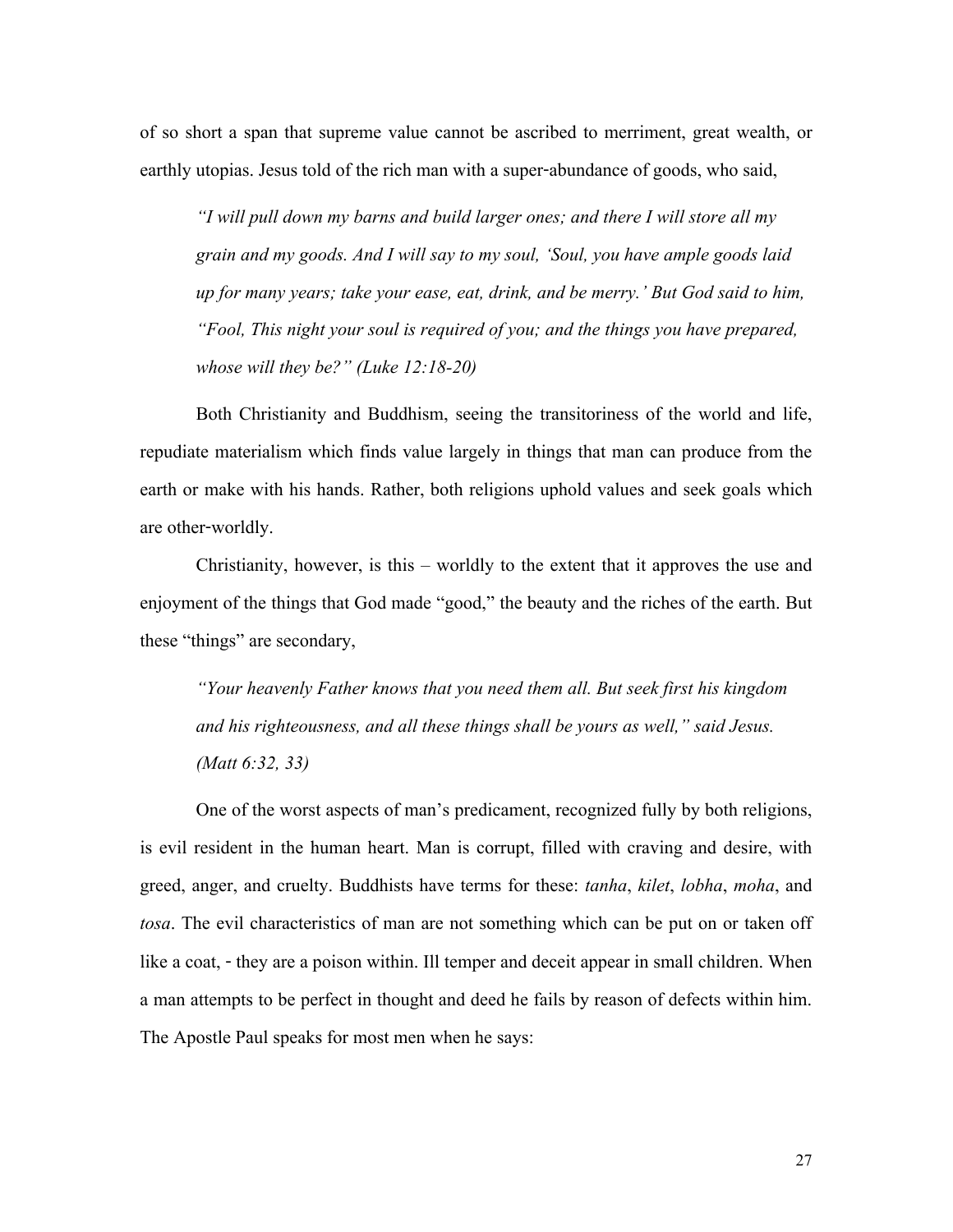*"I can will what is right, but I cannot do it. For I do not do the good I want, but the evil I do not want, is what I do." (Romans 7:18, 19)* 

In Christianity this evil is not considered to be chiefly of the flesh, but rather of the mind: pride, willfulness, and evil thoughts which result in evil deeds.

This sin or corruption is not something imaginary, conjured up by religious leaders, existing only in the minds of pious ascetics. It is of such reality that it makes a mockery of good government, compels nations to spend half their budgets on armed forces, policemen, courts, jails, and reformatories, and multiplies deaths by means of war, narcotics, alcohol, homicide, and neglect, Evil, or sin, destroys homes and families, impoverishes individuals and nations. It was man's predicament, - a corrupt creature living in an insecure world, that made the monastic life attractive to Buddhists from the beginning, they wished to avoid and repudiate the worst moral evils. The same factors helped give rise to monasticism within Christianity.

The brevity, trouble, and sorrow of life man has compounded by his own acts, willful or no, — arising from his own corruption. Such is his predicament.

#### <span id="page-27-0"></span>**B. THE IMPORTANCE OF LIFE AND THOUGHT**

I. Both religions hold that life and reflective thought are significant. In this they can speak to the condition of those non-religionists, materialists, who are plagued with feelings of the emptiness or meaninglessness of life. The terms "life" and "thought" are here associated together because we are not discussing life as a biological process but human life at its level of highest performance: life capable of memory, speech, reasoning, creative thought, aspiration; life responsive to order, beauty, goodness, and the thoughts of other minds.

Christianity holds that human life is inherently significant because God made it so. Man was a special creation in point of time and in manner of creation. Man bears the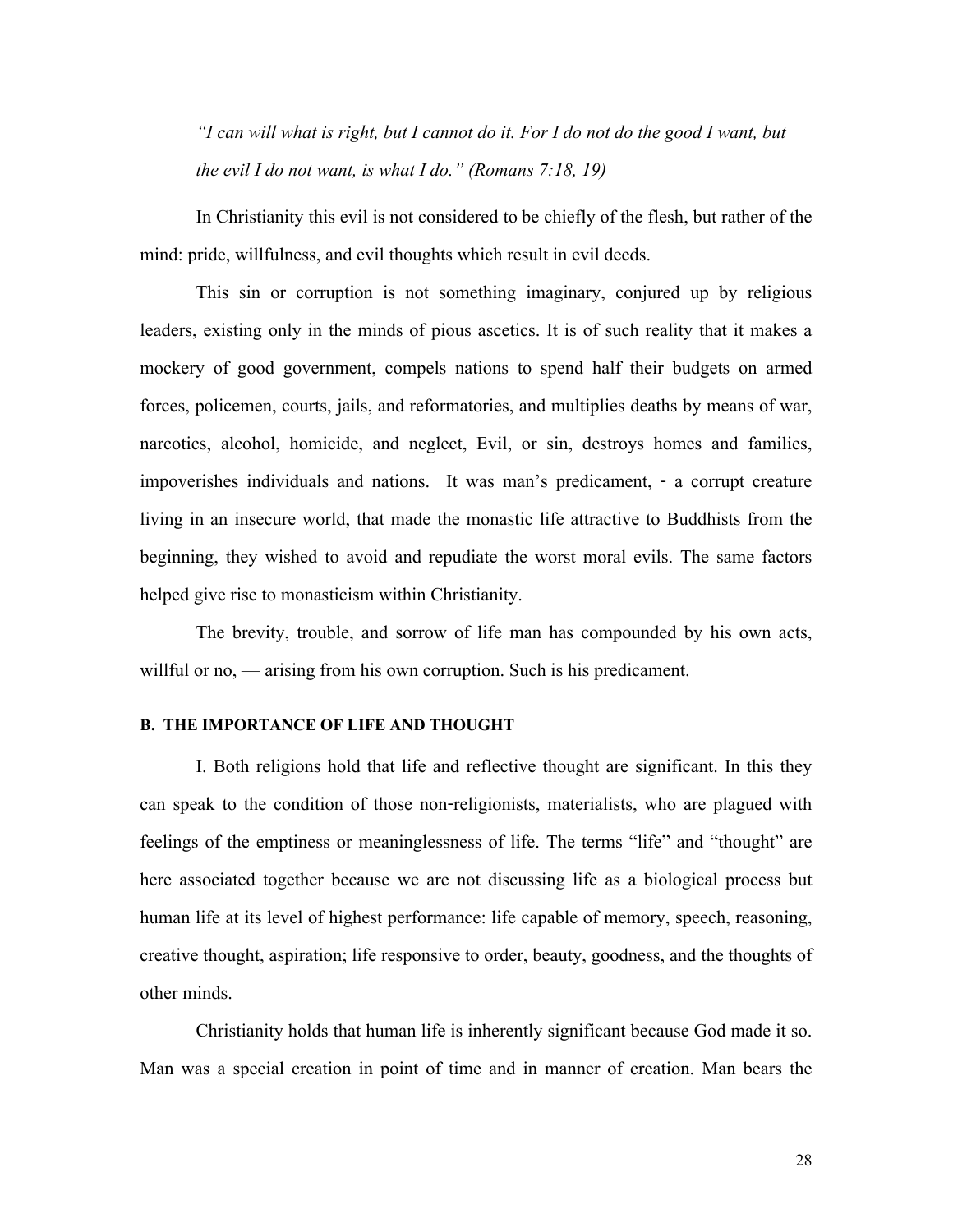image of God; he can commune with God, and he has a future after death because God wills it.

Buddhism considers man's life to be of such vitality, so *charged* with dynamic forces: deeds, consciousness, will, memory, — that life simply cannot terminate at the moment of physical death. Human life must go on to rebirth. Only the arahant who attains enlightenment can bring the life process to an end, and that only by great effort of discipline and detachment. Human life in general, no matter if sorrowful and corrupt, is nevertheless ongoing and significant. The doctrine of *samsara* ascribes power of rebirth to non-human forms of life as well. But in the Buddhist Tripitaka the doctrine of rebirth is discussed primarily in connection with human beings and it is in this connection that we speak.

Neither Christianity nor Buddhism attaches much importance to the physical body either to exalt it or to subject it to harsh ascetic or yoga torment. Both find the great questions of life more important than bodily comfort. Jesus and his immediate disciples followed a path of renunciation and traveled about virtually homeless. They were ready to die for their faith if need be. Said the Apostle Thomas,

*"Let us go with him (Jesus) that we may die with him" (John 11:16)* 

To the lame beggar Peter said truly,

*"I have no gold or silver." (Acts 3:6)* 

However, the Apostle Paul taught that the troublesome body is:

*"the temple of the Holy Spirit"* and therefore should be held in respect. (I Cor. 6:19)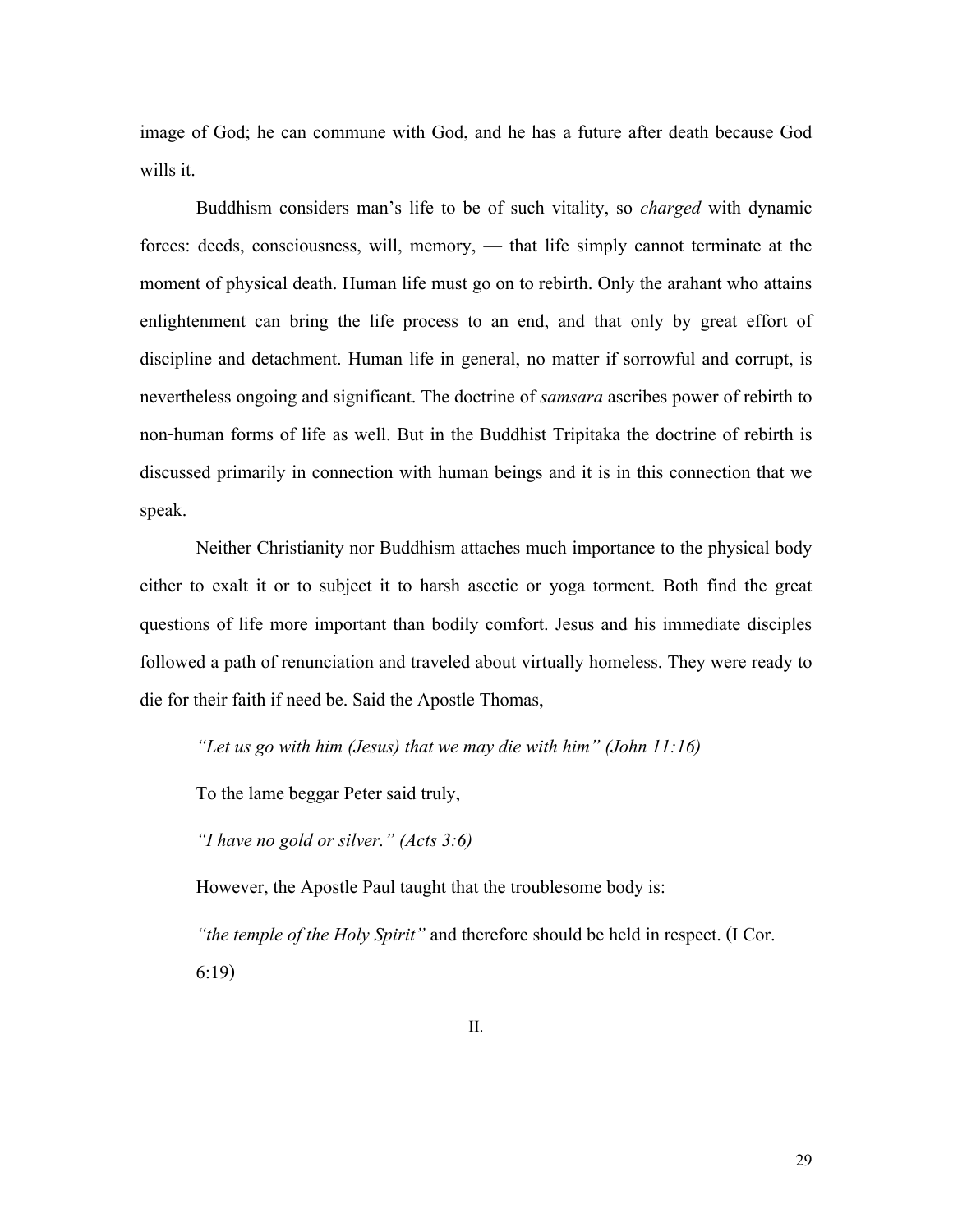II. Thought, right thinking, and right analysis, are stressed throughout the Tripitaka. The discipline for monks was set up to train the mind. The reasoned discourses in the Suttas were to lead the mind to right conclusions. The discussions on mental processes in the Abhidhamma are directed toward the apprehension of truth and reality. In teaching his followers Buddha frequently used the formula:

In the same way, O Ambattha, the bhikkhu, with his mind…ready to act, firm, imperturbable, applies and bends his mind to the knowledge. (Digha Nikaya, Silakkhanha Vagga, Ambattha Sutta 8)

In an oft-quoted passage Buddha urged his disciples to accept religious doctrines on the basis of reason and experience rather than on authority. The son of Kesa, from Kalama, said to Buddha,

"I do not know what to believe."

Buddha answered, "Do not believe anything on the mere authority of teachers and monks. Whatever, according to your own experience, and after investigating it, agrees with your reason, and is of benefit to you and to other living creatures, accept that as true," (Anguttara Nikaya 111:65)

The concept of causation, cause-and-effect, arrived at by the process of reason, is one of the fundamental doctrines of Buddhism. This concept is applied to all phenomena: physical, mental, and moral.

"The Buddha has the causes told, of all things springing from cause." (Mahavagg 1:231)

The Patticca – sammuppada or Dependent Origination, — the series of Twelve Nidanas based on causal sequence, has been referred to as the most original element in Buddhist thought.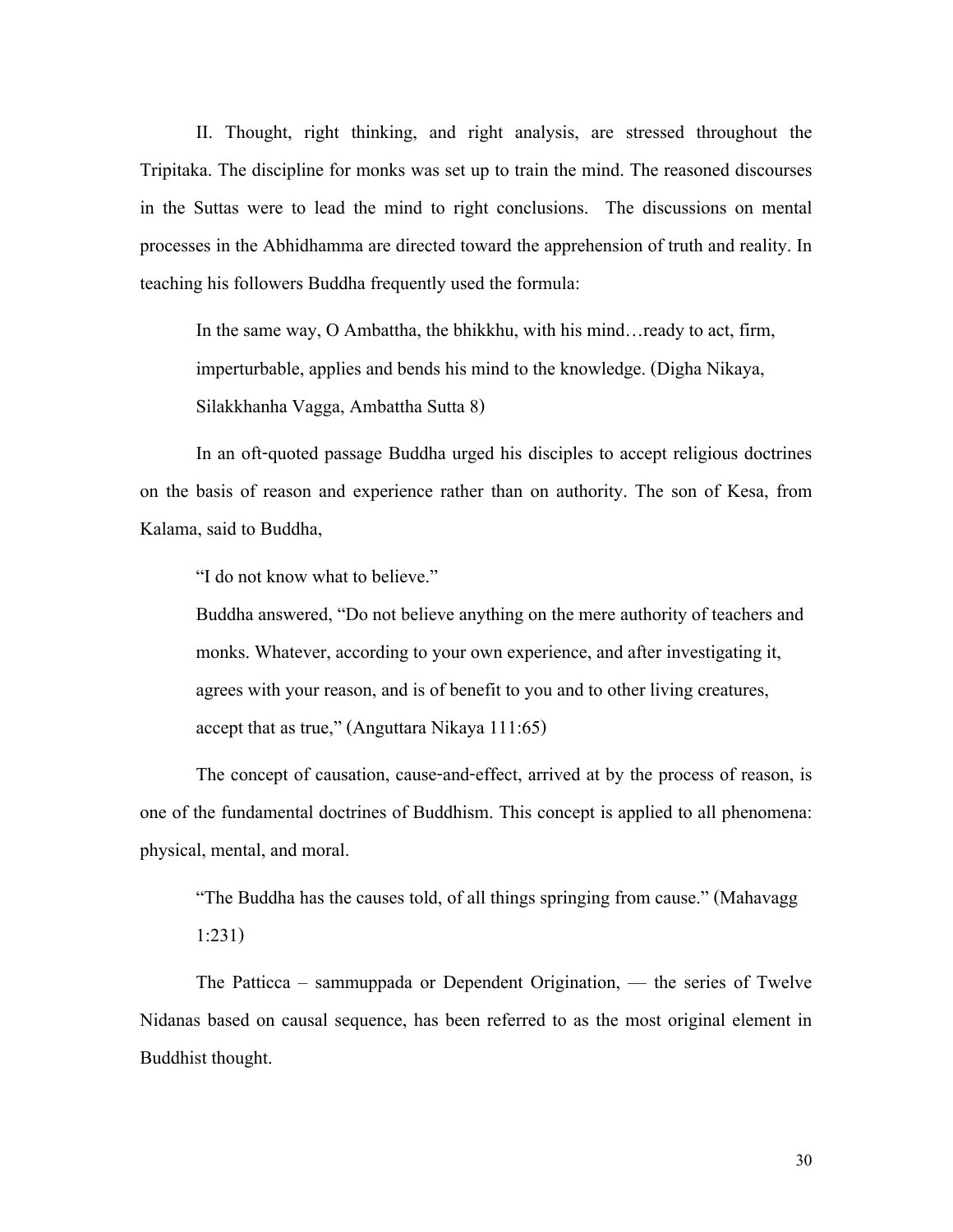#### Patticca – sammuppada

"On ignorance (avijja) depends the sankharas,

On the sank Aras depends consciousness?

On consciousness depend name and form?

On name and form depends the six organs of sense?

On the six organs of sense depends contact;

On contact depends sensation?

On sensation depends desire?

On desire depends attachment?

On attachment depends existence?

On existence depends birth?

On birth depends old age and death, sorrow, lamentation, misery, grief and despair.

Thus does this entire aggregation of misery arise?"

(Samyutta Nikaya 22:90:16) 3:16

Here we see that contact leads to or causes sensation, and sensation leads to desire. Strict determinism is implied in this series. The sequence begins with *avijja*, nonknowledge, delusion, and the absence of true knowledge. Thus the whole life process with all its suffering and sorrow has its beginning in thought, albeit erroneous thought. The illusory world we see around us stems from illusory thought. Buddhist metaphysics is thus akin to subjective idealism in which everything is a projection of mind or thought. Two teachings of Buddha may be adduced:

" Verily I declare to you, my friend, that within this very body, mortal as it is and only a fathom high, but conscious and endowed with mind, is the world and the waxing thereof and the waning thereof, and the way that leads to the passing away thereof." (Anguttara Nikaya 11:48; Samyutta Nikaya 1:62)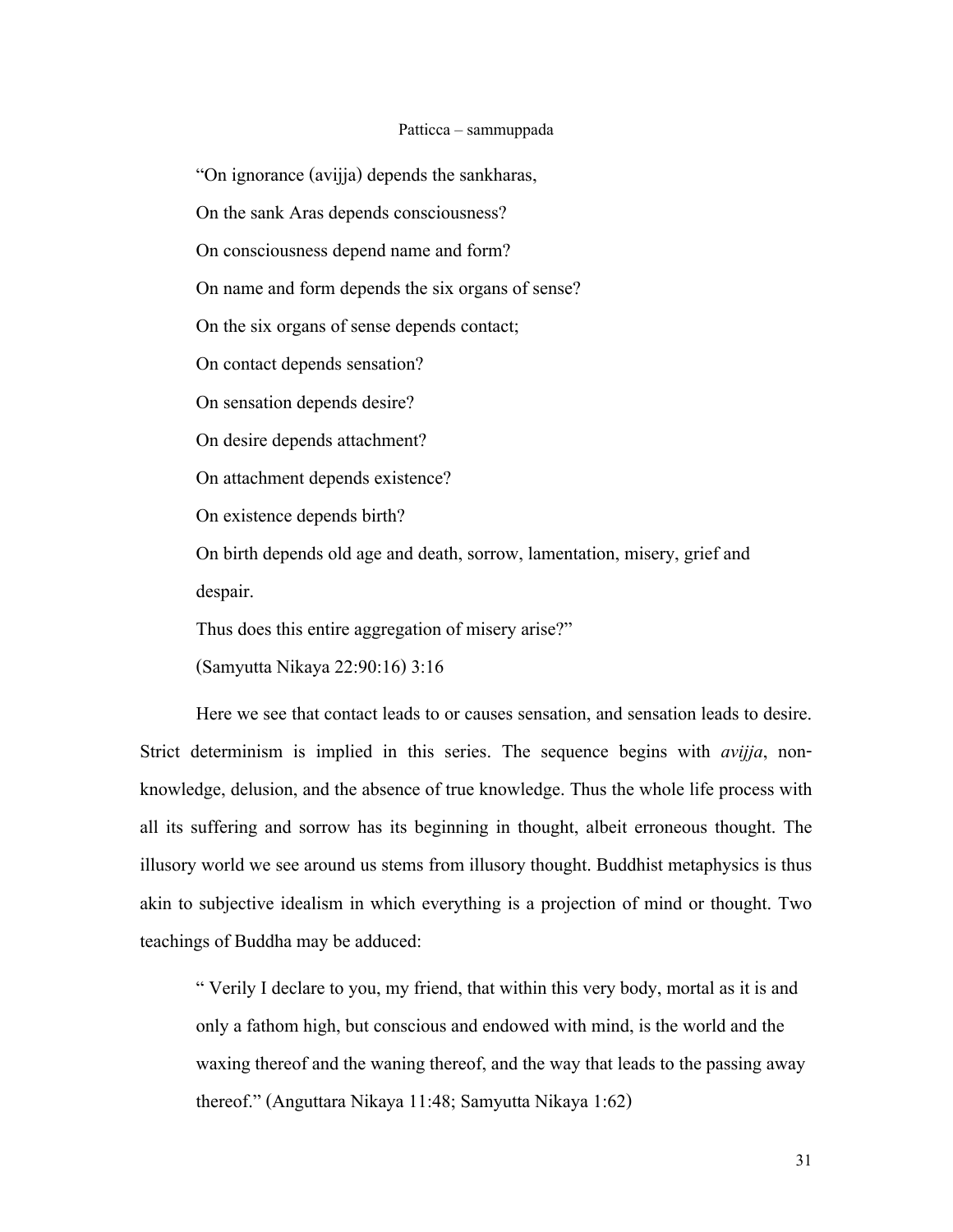"Where do earth, water, fire, and wind, And long and short, and fine and coarse, Pure and impure, no footing find? Where is it that both name and form die out? leaving no trace behind? On that the answer is: The intellect of Arahatship…. There both name and forms die out, leaving no trace behind. When intellect ceases they also cease." (Kevaddha Sutta 85)

III. Christianity also makes use of reason and experience, and of the law of causeand-effect. Jesus observed that his hearers studied atmospheric condition in the evening in order to predict the following day's weather.

He said that a bad tree bears evil fruit, and stated the principle that things and ideas are to be judged by their consequences. (Matthew 7:15-20)

*"You will know them by their fruits." (Matthew 7:20)* 

The law of causation applies to moral acts. Said the Apostle Paul,

*"Do not be deceived, God is not mocked, for whatever a man sows, that he will also reap." (Galatians 6:7) Again he said,* 

*"The wages of sin is death." (Romans 6:23)* 

*Said James: "Then desire, when it has conceived, gives birth to sin; and sin when it is full-grown brings forth death." (James 1:15)* 

The Bible contains numerous passages which appeal to men's reason in order to persuade them. When Paul was in Thessalonica,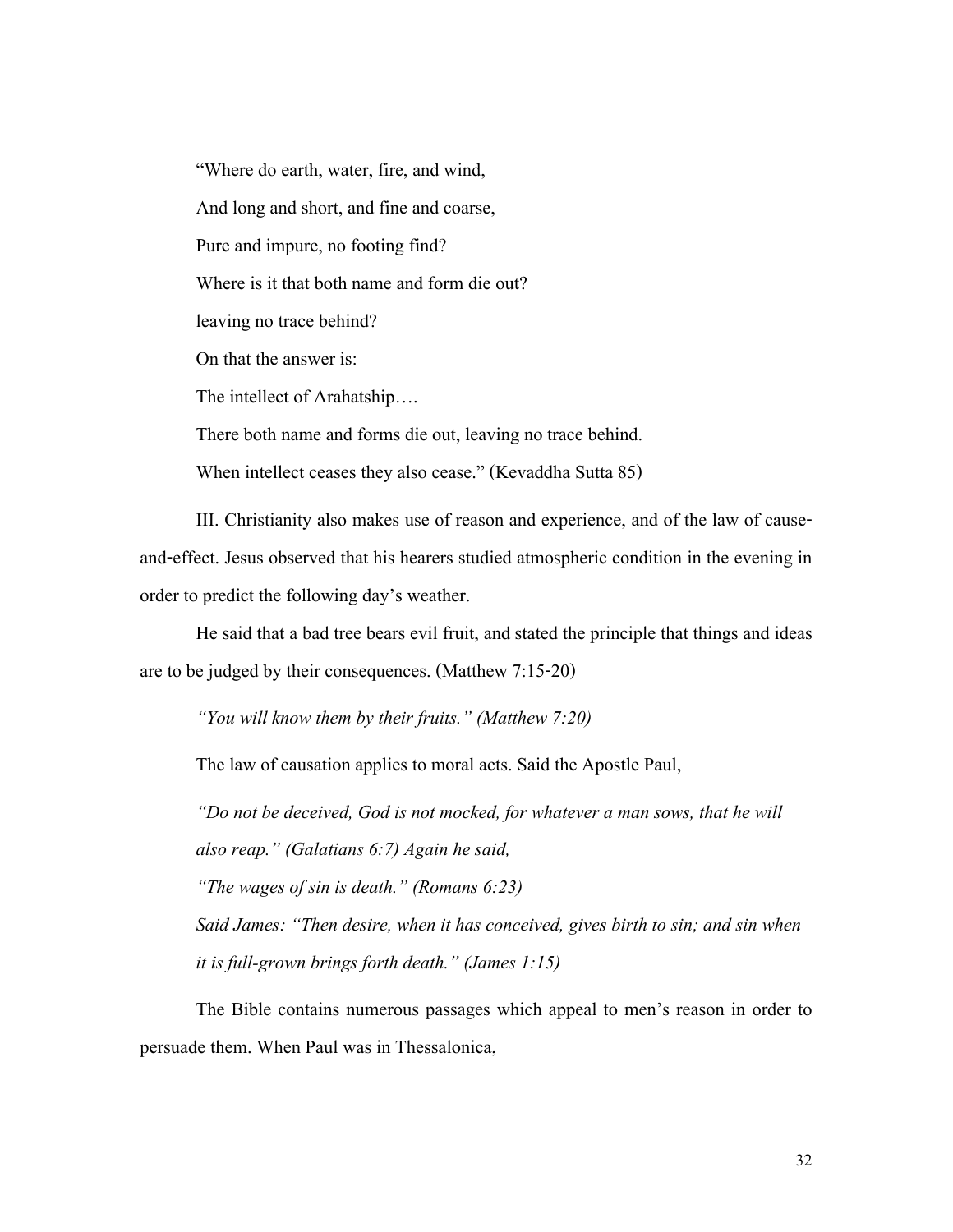*"for three weeks he reasoned with them from the scriptures, explaining and proving…" (Acts 17:2)* 

Later Paul wrote to this group,

 *"Test all things, hold fast to what is good." (1 Thessalonians 5:21)* 

While Christianity gives God's revelation precedence over human reason, it should be noted that such revelation come as a form of human experience. The revelation may reach the mind of the recipient through his eyes, as Moses at the burning bush. The Israelites never forgot the experience of crossing the Red Sea when God revealed his guidance and power to a whole nation. The disciples of Jesus constantly bore witness to their experience of God in Christ Jesus. John wrote:

*"That…which we have heard, which we have seen with our eyes, which we have looked upon and touched with our hands…we proclaim." (I John 1:1-3)* 

Christianity holds that everything which exists stems from thought, the thought of God. By his intelligence and will he created all things. At the beginning he said,

*"Let there be light," and there was light. (Gen. 1:3)* 

Great men of the Bible, like David and Solomon, appealed to God for wisdom and direction because God was to them the source of wisdom.

*"O Lord, how manifold is thy works! In wisdom thou hast made them all." (Psalm 104:24) The Lord by wisdom founded the earth; By understanding he established the heavens." (Proverbs 3:19)*  Said the prophet Jeremiah: *"It is he (God) who made the earth by his power,* 

*Who established the world by his wisdom?*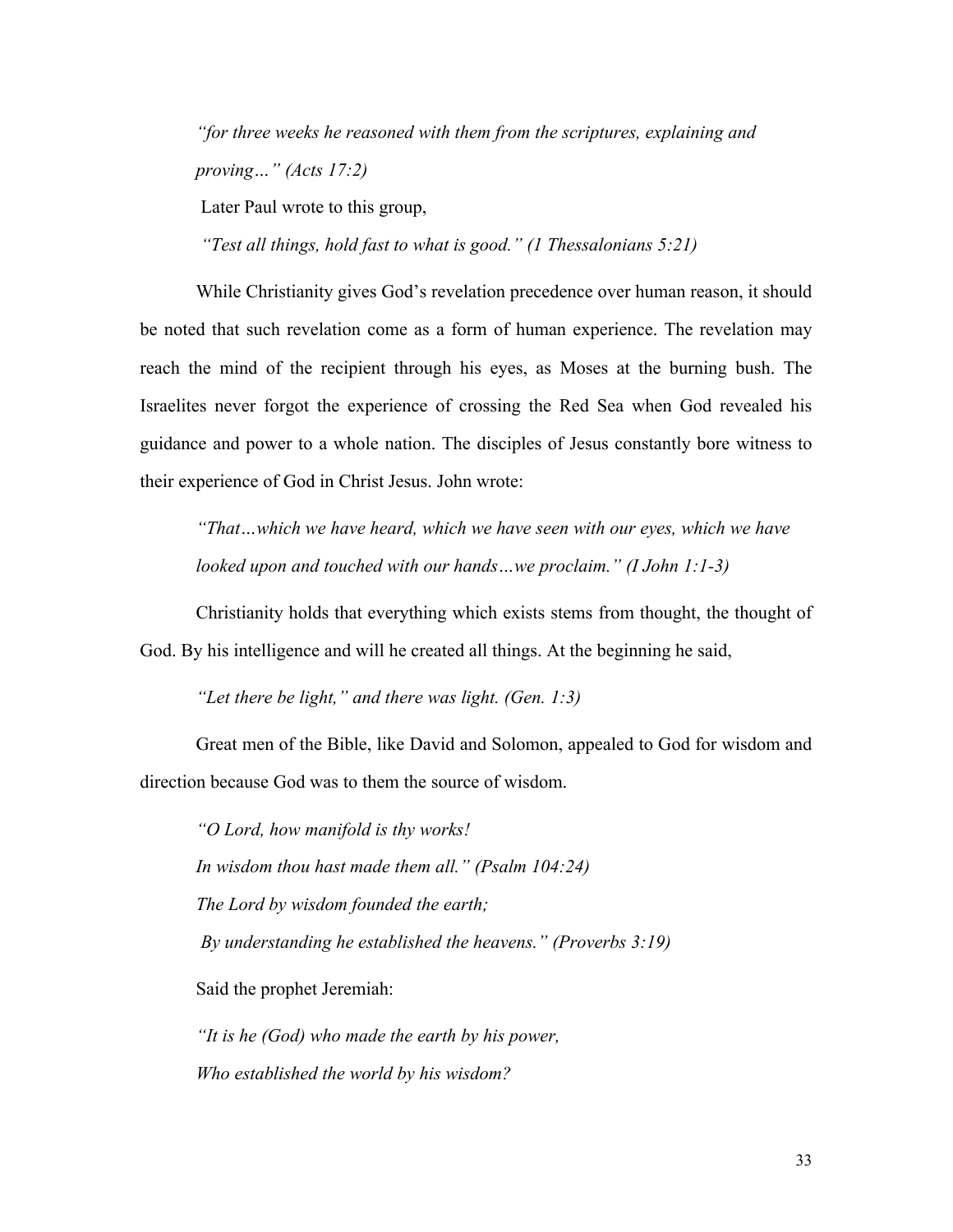*And by his understanding stretched out the heavens." (Jer 10:12)* 

Not only was the earth established by the thinking of God, but daily in the mind of God the earth and man continue to exist. In a prayer to God the psalmist said:

*"Thou art acquainted with all my ways; Even before a word is on my tongue, Lo, O Lord, thou know it altogether." (Psalm 139:3, 4)* 

Christians pray to God because they believe he is omniscient and omnipresent. They feel sure that God "has them is mind", and is aware of their situation. When King Artaxerxes of Persia asked his cup-bearer Nehemiah, "What is your request?" Nehemiah uttered a brief silent prayer to God before replying.

Nehemiah felt that God was there in the room as well as the King, and Nehemiah wanted God's thought on the matter. (Nehemiah 2:4)

Jesus, before opening the tomb of Lazarus in the presence of many spectators, first paused to say to God,

*"Father, I thank thee that thou hast heard me……" (John 11:41)* 

That the world is the thought of God is indicated in John's Prologue, chapter 1:1-3 of his gospel.

*"In the beginning was the Word (Logos), and the Word was with God, and the Word was God…All things were made through him (Word) and without him was not anything made that was made."* 

Here the "Word" in John's original manuscript was the term *logos*, a Greek word from which the English language formed such words as "logic" and "biology". "Logos" or "Word" can mean: the rational principle of the universe; the creative intelligence of God;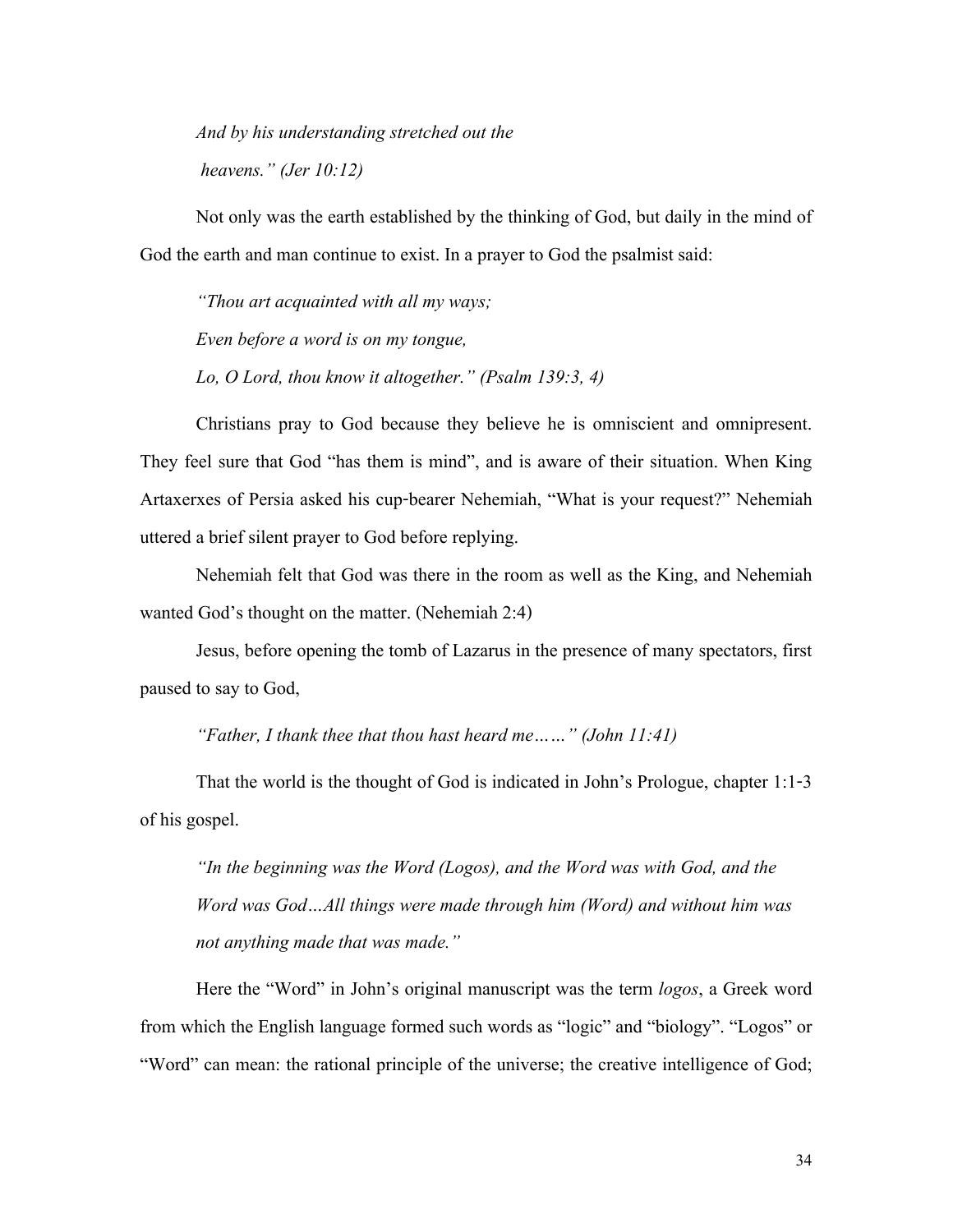and "knowledge" or "science". Some of the early and great scientists felt that in discovering new physical laws, new galaxies, and new elements that they were "thinking God's thoughts after him." Joseph Priestly, who discovered oxygen, was an English clergyman. Many of the early European scientists were men of deep religious faith who thought that they could come nearer to the mind of God if they could discover more of God's designs in nature. Among such men was Sir Isaac Newton. physicist; John Kepler, astronomer, and Robert Boyle, chemist. Early scientific thought was indeed related to Christian thought and to the Christian concept of a universe that was rational because it was informed with the mind of God.

Prof. Alan Richardson of Nottingham University, England, said,

"The question why science arose in Christian civilization (and in no other) has been much discussed… The struggle of the new scientists against the old order was not a struggle of 'science' against 'religion' (Christian), but the revolt of the new scientific philosophy against the old Aristotelian pseudo-scientific philosophy. … The real issue, of course, was not the truth of the Bible but the truth of Aristotle and the authority of the Aristotelian theologians themselves… It can hardly be without significance that the scientific attitude arose in a civilization which acknowledged one God who was personal, rational and dependable, and that the most ardent and dedicated pioneers of the new scientific movement were themselves students of the Bible and of Christian theology." (The Bible in the Age of Science, SCM Press, London, 1961, paper cover. pp 26, 16, 17, 27)

#### <span id="page-34-0"></span>**C. THE FIELD OF ETHICS**

The greatest area of mutual understanding is the field of ethics. Both Buddhism and Christianity are ethical religions. Both teach that moral perfection is not man's supreme goal, but that morality, – or at least a sincere attempt to be moral – is necessary in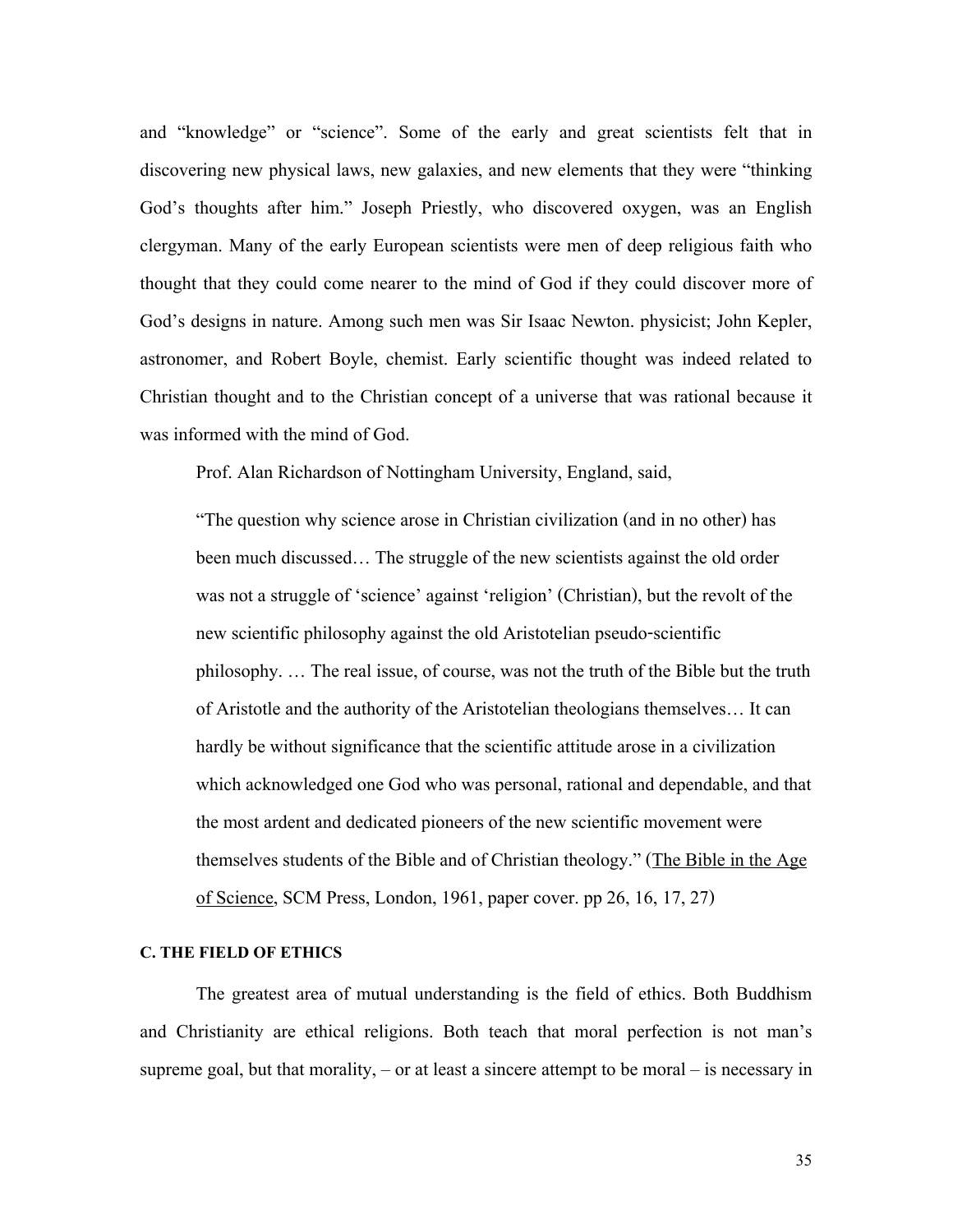order that man may approach the ultimate goal whether it be Nirvana or reconciliation with God. Both religions recognize the existence of transcendent Moral Law which men cannot flout or dismiss with impunity but which operates inexorably bringing serious consequences to society and to individuals. Buddhism, centering its attention upon the doctrine of man, attaches first importance to deeds, *karma*, and to the acquisition of "merit" – the fruit of right action. Protestant Christianity, giving first place to the doctrine of God, gives to right actions or "works" of man a secondary role: that which is a necessary concomitant of true faith and of God's grace. Said Jesus:

*"When you have done all that is commanded of you, say, 'We are unworthy servants, we have only done what was our duty." (Luke 17:10) Said Paul: "(Jesus) saved us, not because of deeds done by us in righteousness, but in virtue of his own mercy." (Titus 3:5)* 

I. In Theravada Buddhism a man's release depends solely upon his own efforts. Therefore the measure of his concern and the degree of his attainment are gauged by his diligence in following the precepts and the Eightfold Path. Buddhist ethics by and large is for the individual. It is sometimes summed up in the maxim:

"Do good, get good," or, "Do good and good will result."

A much – quoted stanza is:

"To refrain from evil; to do good;

To cleanse the heart of evil. –

This is the teaching of all the Buddhas." (Dhammapada 183)

Buddhist ethics lays stress upon the attainment of inner peace or serenity, *sukha*, or on equanimity, *upekha*. Another verse in the Dhammapada epitomizes the teachings behind this concept: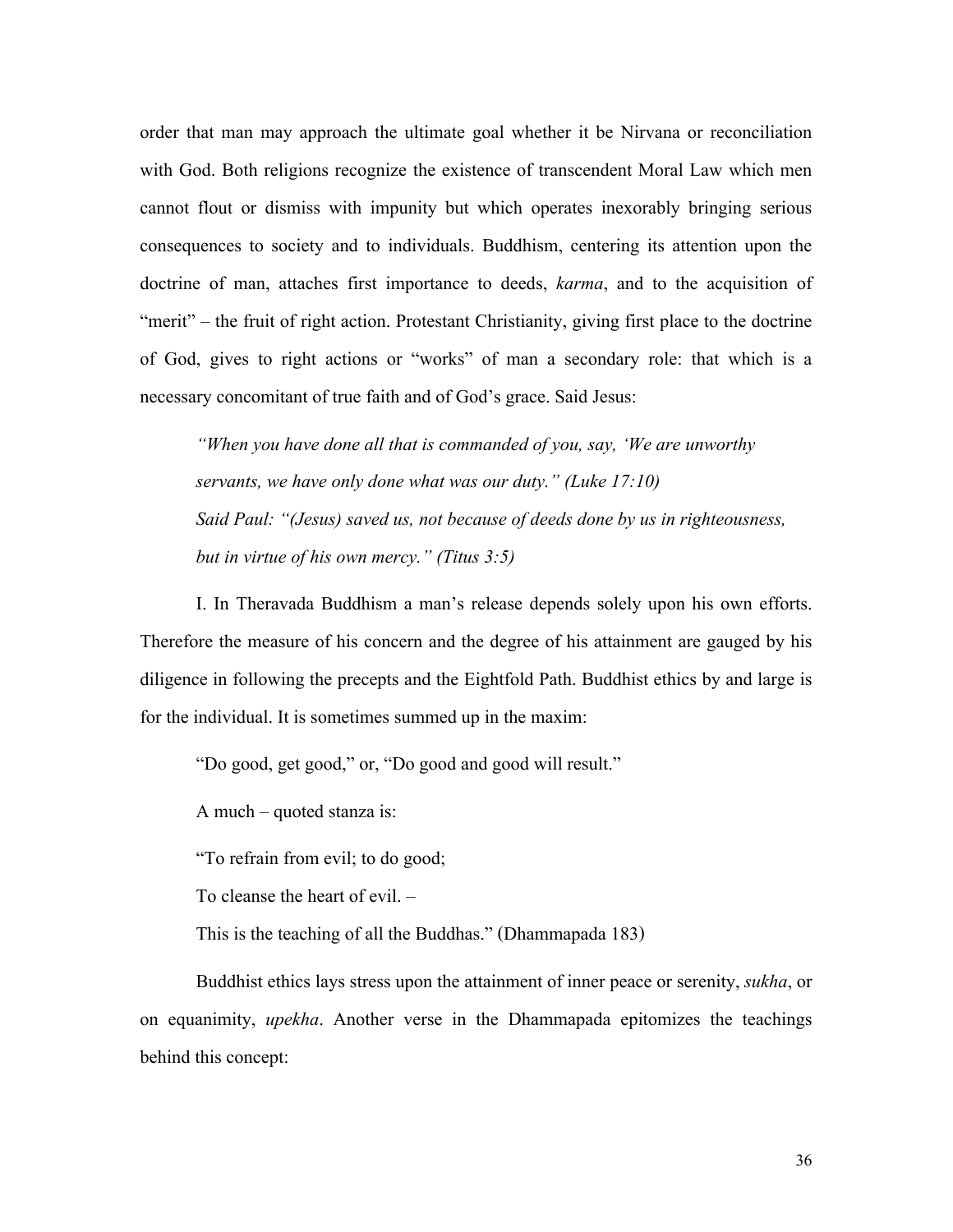There is no fire like lust, no ill fortune like hatred;

There is no sorrow like bodily existence;

There is no happiness like Nirvana." (Dhammapada XV:202)

Hatred is the foe of serenity, hence the reliance upon the stanza:

"For not by hatred is hatred calmed

Here in this world at any time;

But by non-hatred is it calmed." (Dhammapada 1:5)

In Buddhist ethics the Five Percepts are basic:

- 1. Refrain from taking life.
- 2. Refrain from stealing.
- 3. Refrain from sexual offenses.
- 4. Refrain from speaking falsehood.
- 5. Refrain from intoxicants.

Four of these occur in the Christian Decalogue, and occur in the precepts of any well-ordered society. The fifth precept, on intoxicants, occurs as a precept in Christian scriptures outside the Decalogue:

*"Do not get drunk with wine." (Ephesians 5:18)* 

The Five Precepts are prescribed for all Buddhist monks and laymen. Monks, however, must observe five additional rules making Ten Precepts:

6. Refrain from eating after mid–day.

- 7. Refrain from attending plays and entertainments.
- 8. Refrain from adorning the body with flowers, perfumes, and other things.
- 9. Refrain from sleeping upon large soft beds.
- 10. Refrain from accepting gold or silver.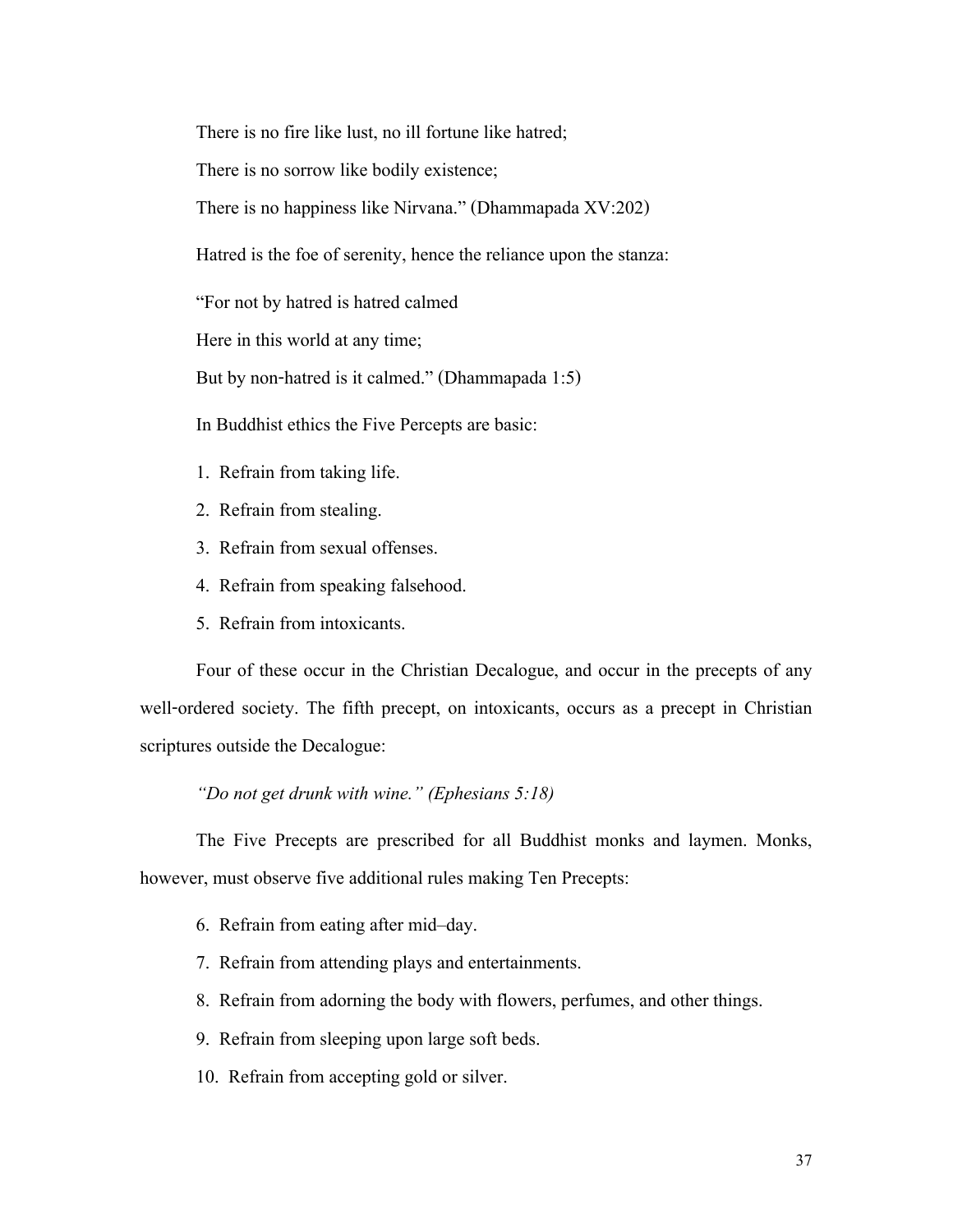Rules Number 6,7 and 8 are optional for the laity, and are sometimes adopted by them for short periods of time, e.g., while in a monastery on uposatha (*wan phra*) day. It is seen from this that Buddhist moral precepts fall into two categories: those for the laity and those for the monks or *sangha*. Indeed, monks have 227 Patimokha rules which concern discipline and conduct. While the Eight-fold Path is prescribed for all Buddhists it is followed *in toto* almost exclusively by monks and novices.

"The Eight – fold Path"

- 1. Right (doctrinal) Views.
- 2. Right Resolution.
- 3. Right Speech.
- 4. Right Conduct.
- 5. Right Livelihood.
- 6. Right Effort.
- 7. Right Mindfulness.
- 8. Right Concentration.

Only monks have the Livelihood which frees them from distractions and enables them to give full time to the way of Right Effort or Endeavor, Right Mindfulness, and Right Concentration. Monks acquire special status and a kind of neuter gender by adopting the strict ethical code prescribed for the *sangha*. The laity hold monks in high esteem because of their renunciation of the life of a householder. The voluntary renunciation of goods and pleasures is of the highest order of merit. A monk wishing to give up the discipline of a *bhikkhu* can leave the monastic order at any time. Knowing this eases the strain of monastic life. The Buddhist approach to ethics and philosophy includes the avoidance of extremes and of unnecessary strain. It is by the reasoned choice of the Middle Way between laxity and extreme asceticism, and between opposite metaphysical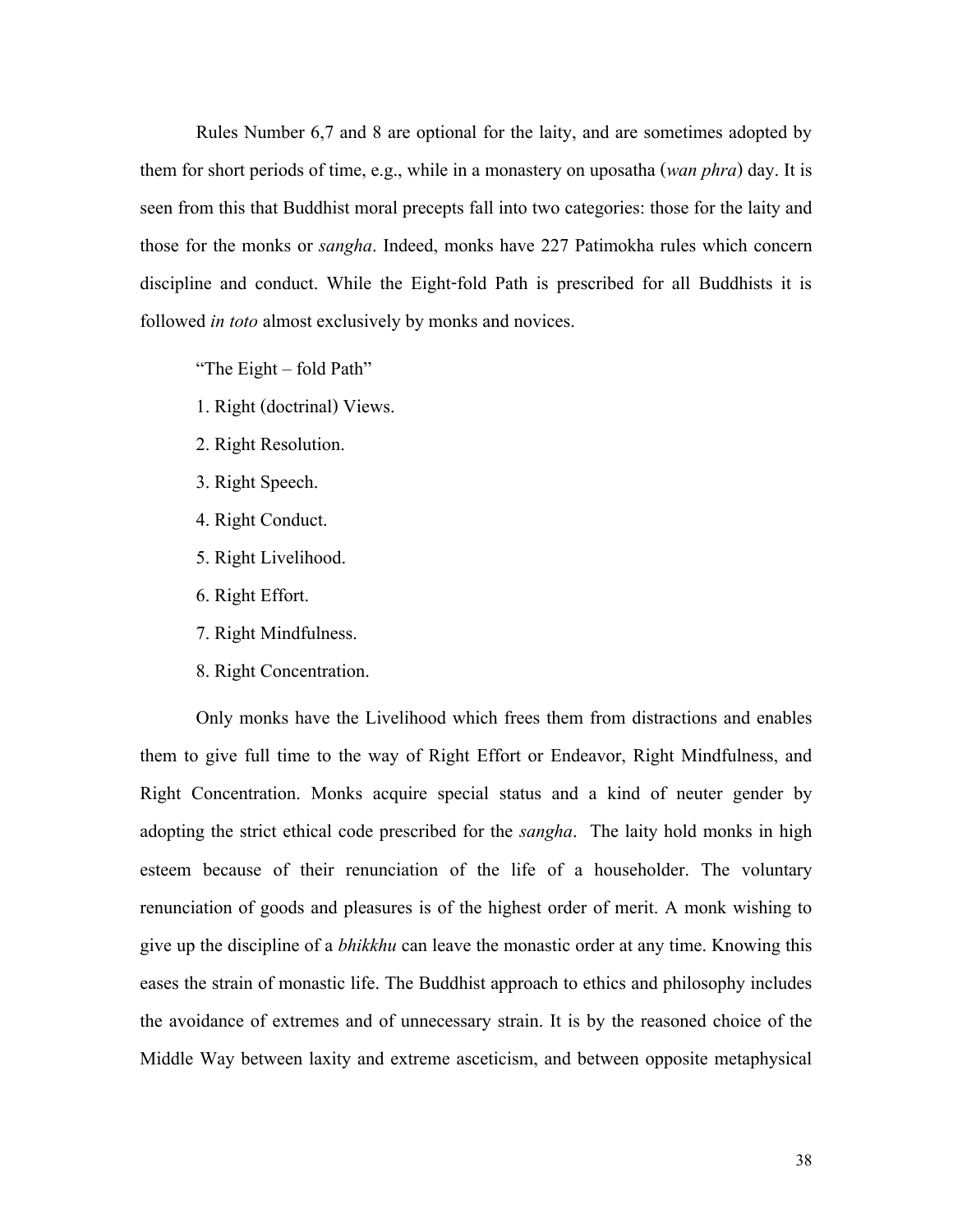viewpoints. While a *bhikkhu* follows a spartan discipline conducive to detachment, meditation and study, he is yet spared the physical anguish of many yogi practices.

*Said Buddha: "There is a middle path, O* bhikkhus*, avoiding these two extremes (sensuality and severe asceticism)… which leads to peace of mind, to the higher wisdom, to the full enlightenment, to Nirvana." (Mahaparinibbana Sutta, Dhamma Kakkapavattana Sutta 3)* 

With the laity also in mind, Buddha said:

"Now what think you, Sona, when the strings of your lute were neither too much stretched, nor too loose, but fixed in even proportions, had your lute sound then, was it then in a fit state to be played upon?"

"Yes, Lord."

"Just so, Sona, does too eager a determination conduce to self–righteousness, and too weak a determination to sloth." (Maharaja 5:1:16)

There are numerous precepts to guide householders in their daily relations and pursuits. However, the laity is given to understand that their way of life in not the way of moral striving at its highest.

"A householder… on hearing the truth has faith in the Tathagata, and when he has acquired that faith he thus considers within himself: 'Full of hindrances is the life of a householder, a path defiled by passion; free as the air is the life of him who has renounced all worldly things. How difficult is it for the man who dwells at home to live the higher life in all its fullness, in all its purity, in all its bright perfection! Let me cut off my hair and beard, let me clothe myself in the orange robes, and let me go forth from a household life into the homeless state…' When he has thus become a recluse he passes a life self-restrained… he sustains his life by means that are quite pure." (Tevijja Sutta, Digha Nikaya 1:47:49)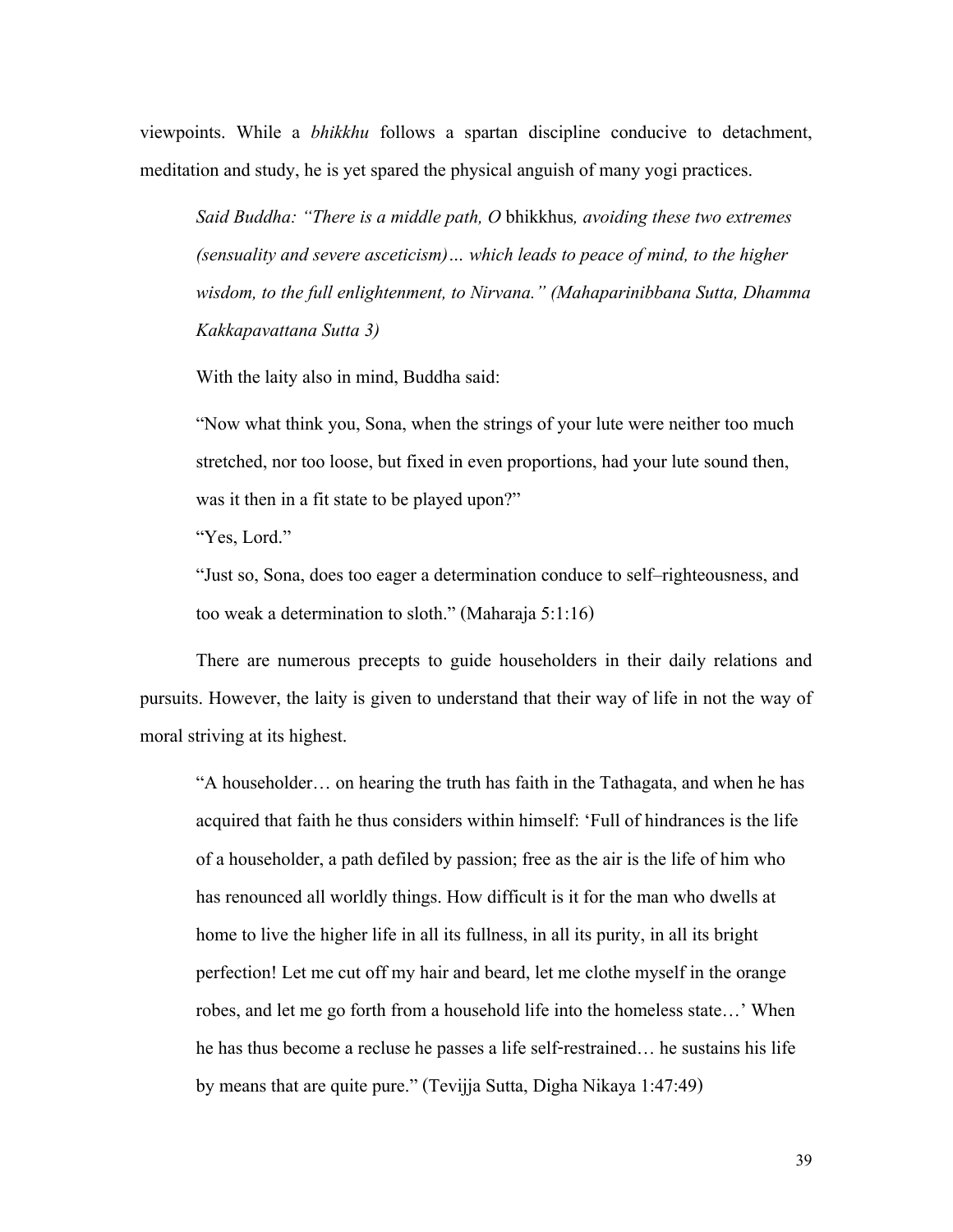A passage in Buddhist ethics now much stressed is called "The Four Brahma Viharas" or Brahma Dwellings. While directed to *bhikkhus* it applies to laymen as well. It prescribes meditation upon *medha*, *karuna*, *mudita*, and *upekha*, namely, loving-kindness, compassion, good-will, and equanimity. These appear in a list of forty *kasinas* or objects of mental concentration. Yet they are not simply passive virtues or idle thoughts. In Buddhist ethics, thinking and volition are considered as acts having force and producing consequences, – a thought is a kind of deed. At the same time the person practicing *medha*, *karuna* and *mudita* does not become emotionally attached to others. The fourth *viharas*. equanimity, guards the meditator against any clinging to or involvement with beings or existence.

Asked Buddha:

"And how, Vasettha is his (monk's) conduct good…? He lets his mind pervade one quarter of the world with thoughts of loving-kindness….one quarter of the world with thoughts of compassion, and one quarter of the world with thoughts of good-will, and one quarter with thoughts of equanimity. And thus the whole wide world, above, below, around, and everywhere, does he continue to pervade with thoughts of medha, karuna, mudita and equanimity, far-reaching, grown great and beyond measure. Just as, Vasettha, a mighty trumpeter makes himself heard in all the four directions….. Verily this, Vasettha, is the way to a state of union with Brahma…. That the bhikkhu who is free from household cares should, after death, become united with Brahma, who is the same, – such a condition of things is every way possible," (Tevijja Sutta, v. 43, 76, 78, 79, 81, from the "Sacred Books of the Buddhists" Vol. II, London, Oxford U Press, 1899)

Said Prof. T.W. Rhys Davids, "This is the only Sutta among the thirteen translated in this volume in which the discourse does not lead up to arahantship. It leads up only to the so-called *Brahma Viharas* – the supreme conditions – the four states of mind held to

40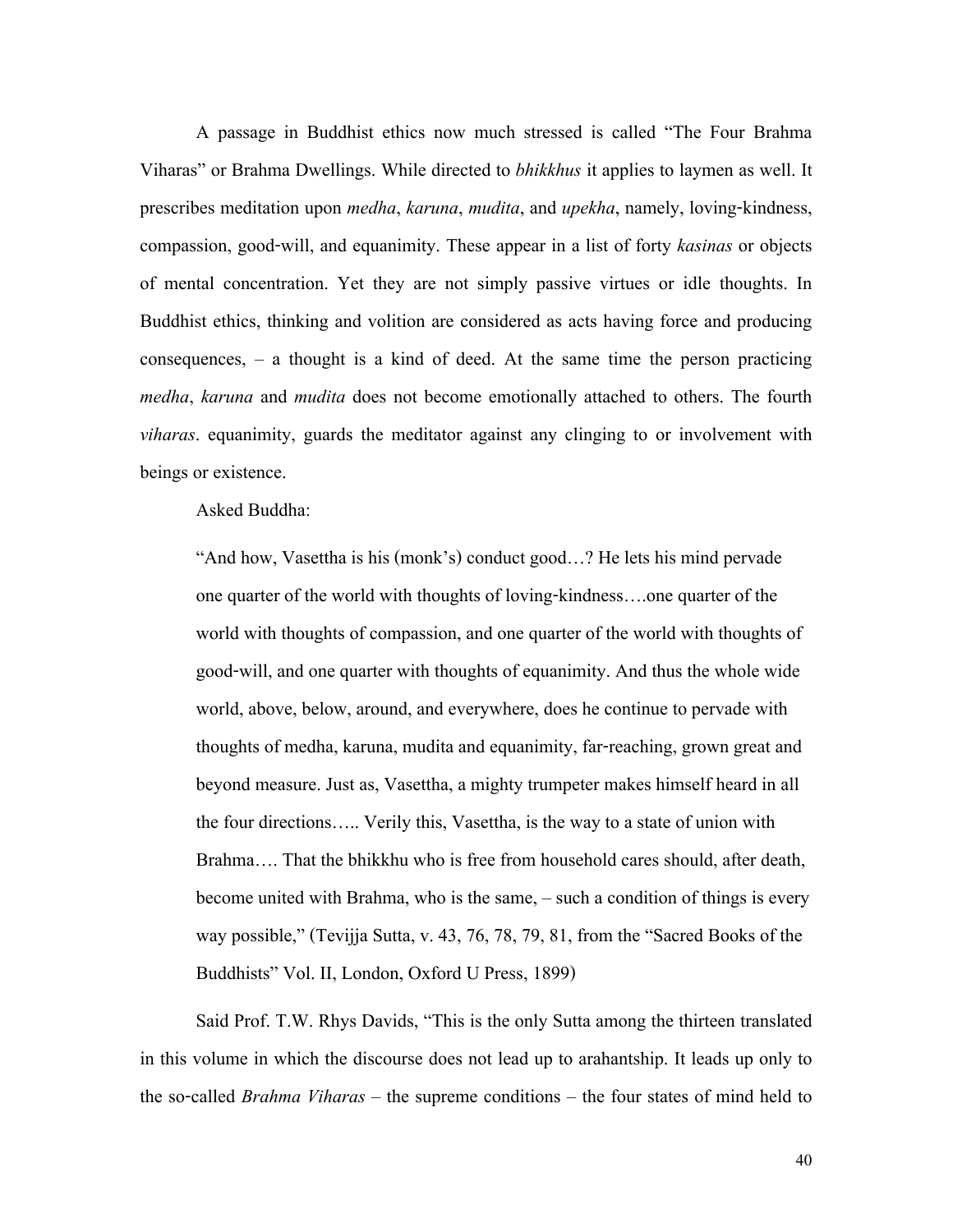result after death in a rebirth in the heavenly worlds of Brahma….. The Jataka Commentary in numerous passages states that the four Brahma Viharas were practiced long before the time of the rise of Buddhism by the sages of old…. It should be recollected that the argument here is only an argumentum ad hominem. If you want union with Brahma –which you had better not want –this is the way to attain to it." (Sacred Books of the Buddhists", Vol.II, Introduction p. 298).

Buddhism teaches non-violence; hatred is considered one of the cardinal sins. An example is found in the case of the monk Purna who wished to preach the Doctrine to the wild Suner tribe. Buddha asked Purna:

"If they beat you with their hands and stones, what will you think?"

"I will think they are kind and good men, since they do not attack me with clubs and swords."

"And if they attack you with swords and clubs?"

"I will think they are kind and good since they do not kill me."

"And if they kill you?"

"I will certainly think they are kind and good since they deliver me with so little pain from this vile body."

"Very well then, Purna," replied Buddha, "with such perfect patience you are allowed to fix your abode in the country of these violent men. Go, Purna, yourself delivered, deliver others." (Majjhima Nikaya 145)

In this limited space it has not been possible to do more than high-light a few characteristic features of Buddhist ethics. Mere mention in passing can be made of the existence of passages on heavens as rewards and hells as punishments for the morally good and the bad. There is evidence that laymen, and especially lay women, are prone to adopt a popular version of the Middle Way and to seek rebirth – not in Nirvana and not in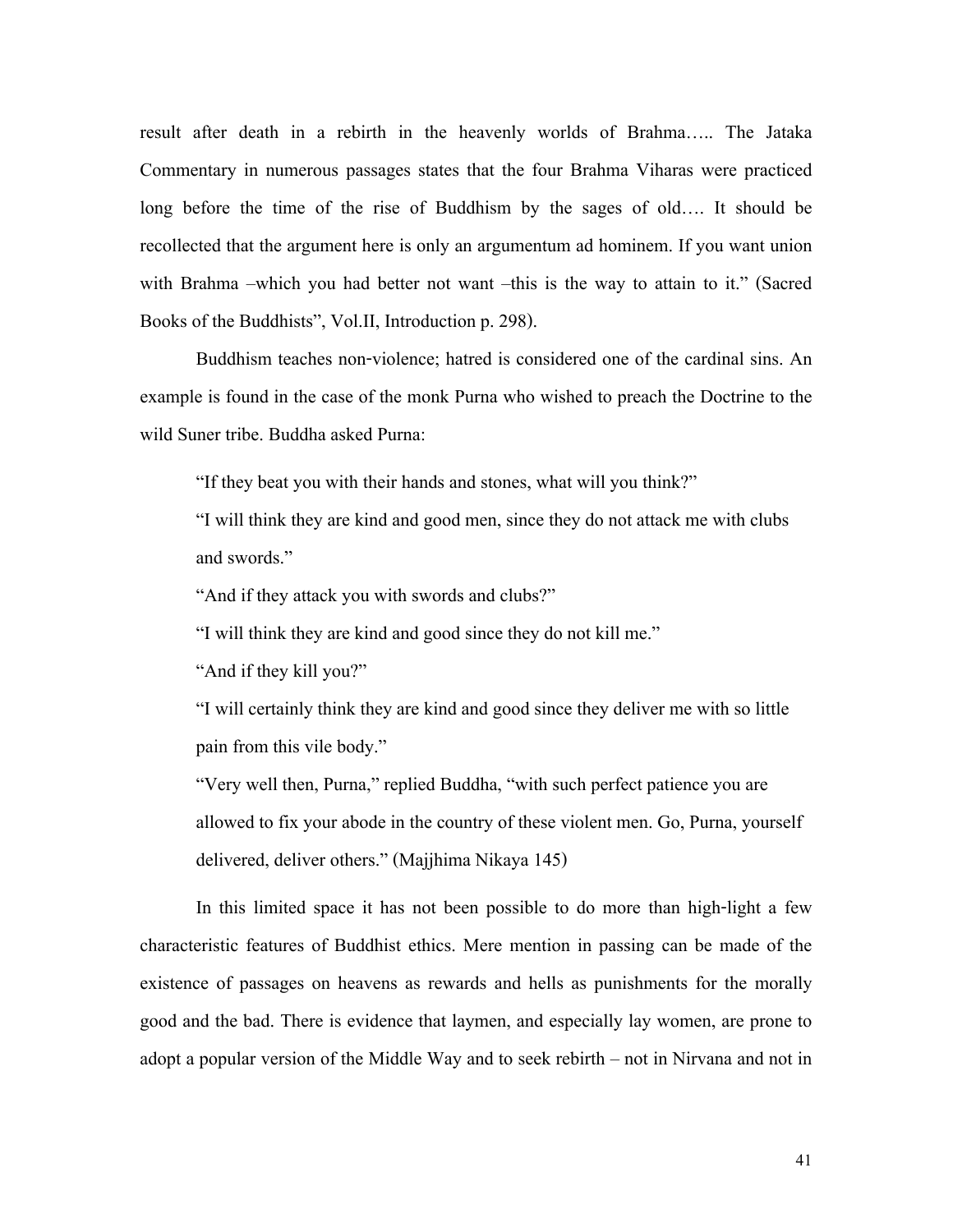hell – but in this world and under more favorable circumstances. One regrets the necessity of discussing so briefly the extensive passages on ethics found in the Buddhist Tripitaka.

II. The key word in Christian ethics is "love", *agape*, to distinguish it from sensual love, *eros*; and love, *philia*, 'to like or be friendly to,"

"Love, agape, does no ill to a neighbor; therefore love is the fulfilling of the law." (Romans 13:10)

But love, *agape*, in the Christian sense is not as passive as the above verse seems to indicate. There is an element of self-sacrifice in it. The term love includes many of the characteristics of *medha*, *karuna*, and also overtones of "devotion to, promoting the wellbeing of," to a degree beyond mere thought or beyond mere restraint of self.

The two foci in the Christian word "love" consist of "God-neighbor." Said John,

"We love because He (God) first loved us." (I John 4:19)

"For God so loved the world that he gave his only Son…" (John 3:16)

In one of his letters John wrote, "If any one says, 'I love God,' and hates his brother, he is a liar; for he who does not love his brother whom he has seen, cannot love God whom he has not seen….He who loves God should love his brother also." (I John 4:20-21)

Thus to understand Christian ethics it is helpful to know what is meant by the word "love"; to note that God is in the background if not in the foreground of ethical discussion; and to observe that Christian ethics is predominantly social ethics, exercised by man in community. The Lord's Prayer taught by Jesus:

"Our Father….forgive us our debts as we forgive others….." (Matt. 6:9-12)

expresses concern for others, and is to be uttered by groups as well as individuals.

The origin of the Ten Commandments is found in the intervention of God in history at Mt. Sinai. (Exodus 20:1-17) The Decalogue contains the familiar: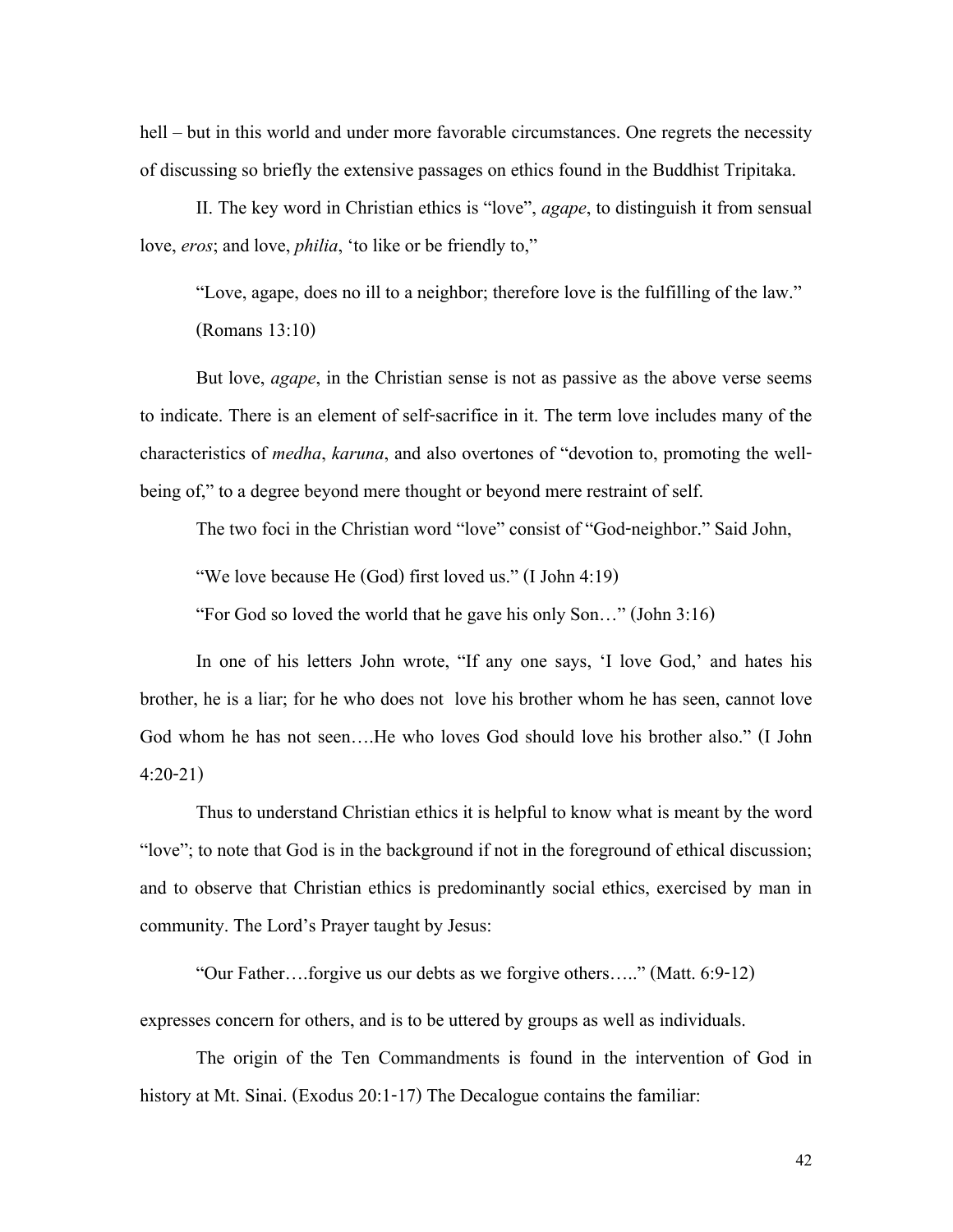No. 6 You shall not kill.

No. 7 You shall not commit adultery.

No. 8 You shall not steal.

No. 9 You shall not bear false witness against your neighbor.

No. 10 You shall not covet your neighbor's house….wife, servants, ox, ass, or anything that is your neighbor's.

Here there is social concern, – for the welfare of our neighbors. A man has a right to seek a wife, and material goods, – but not his neighbor's!

The first four Commandments, considered fundamental, deal with man's relation to God:

No. 1 Worship only God.

No. 2 Do not make and worship images of God.

No. 3 Speak of God with sincerity and reverence.

No. 4 Keep the Sabbath day for rest and worship.

No. 5 Honor your father and mother.

Commandment No. 5 did not lead to ancestor worship (thanks to No. 1) but it did contribute to the stability of the home and of society. It may be noted that the Decalogue contains "commandments," not to be thought of as precepts but as commands from God. Christianity holds that the Moral Law is not one aspect of natural law, automatic causeand-effect, but that Moral Law is juridical, involving justice rendered to persons by a just God who is a Person and who stands in personal relationship with people.

The Ten Commandments are the best known of the hundreds of religious and moral laws in the Old Testament of the Bible. In addition to the Ten Commandments, two other laws which Jesus called the summary of the whole body of laws are: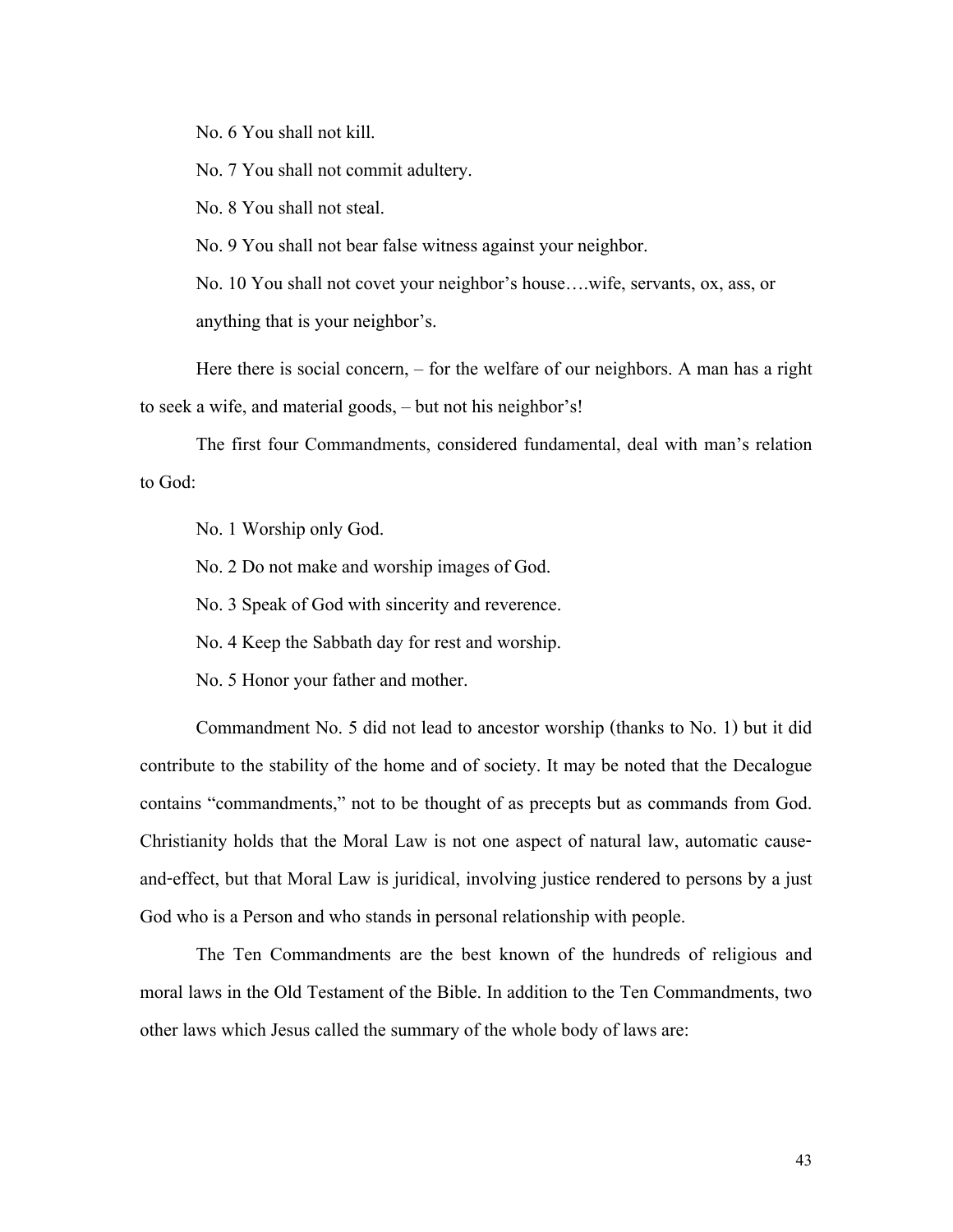*"You shall love the Lord your God with all your heart, and with all your soul, and with all your might." (Deuteronomy 6:4)* 

*"You shall love your neighbor as yourself." (Leviticus 19:18)* 

When Jesus was asked:

*"Which is the great commandment in the Law?" he answered by quoting, 'You shall love the Lord your God"….This is the great and first commandment. And a second is like it. "You shall love your neighbor as yourself." On these two commandments depend all the law. (Matthew 22:36-40)* 

The word "love", *agape*, is common to both commands and unites them into one rule, "Love God, – love neighbors." This command is not a vague generality, "Love humanity," but specific, "Love your neighbor", i.e., persons you have contact with or knowledge of. Love specific persons. "Love your enemies," said Jesus,

*"Do well to those who hate you, bless these who curse you, pray for those who abuse you.* 

*To him who strikes you on one cheek, offer him the other also." (Luke 6:27-29)* 

This does not limit one to:

Love *only* neighbors, near neighbors. Jesus told of a Samaritan, who was a foreigner, who helped a stranger that had been robbed and injured by bandits. The Samaritan enacted the role of a good neighbor toward a total stranger. Neighbors are specific people, needy people, whether they live near or far. (Luke 10:29-37)

The principle of Non-violence is included in the above teaching, 'Do good to those who hate you, bless those who curse you." The ethical principles of Buddhism and Christianity approach each other closely at this point.

Jesus' *Sermon on the Mount* (Matthew 5-7) contains many moral teachings which find close parallels in Buddhism. The Sermon begins with "The Beatitudes":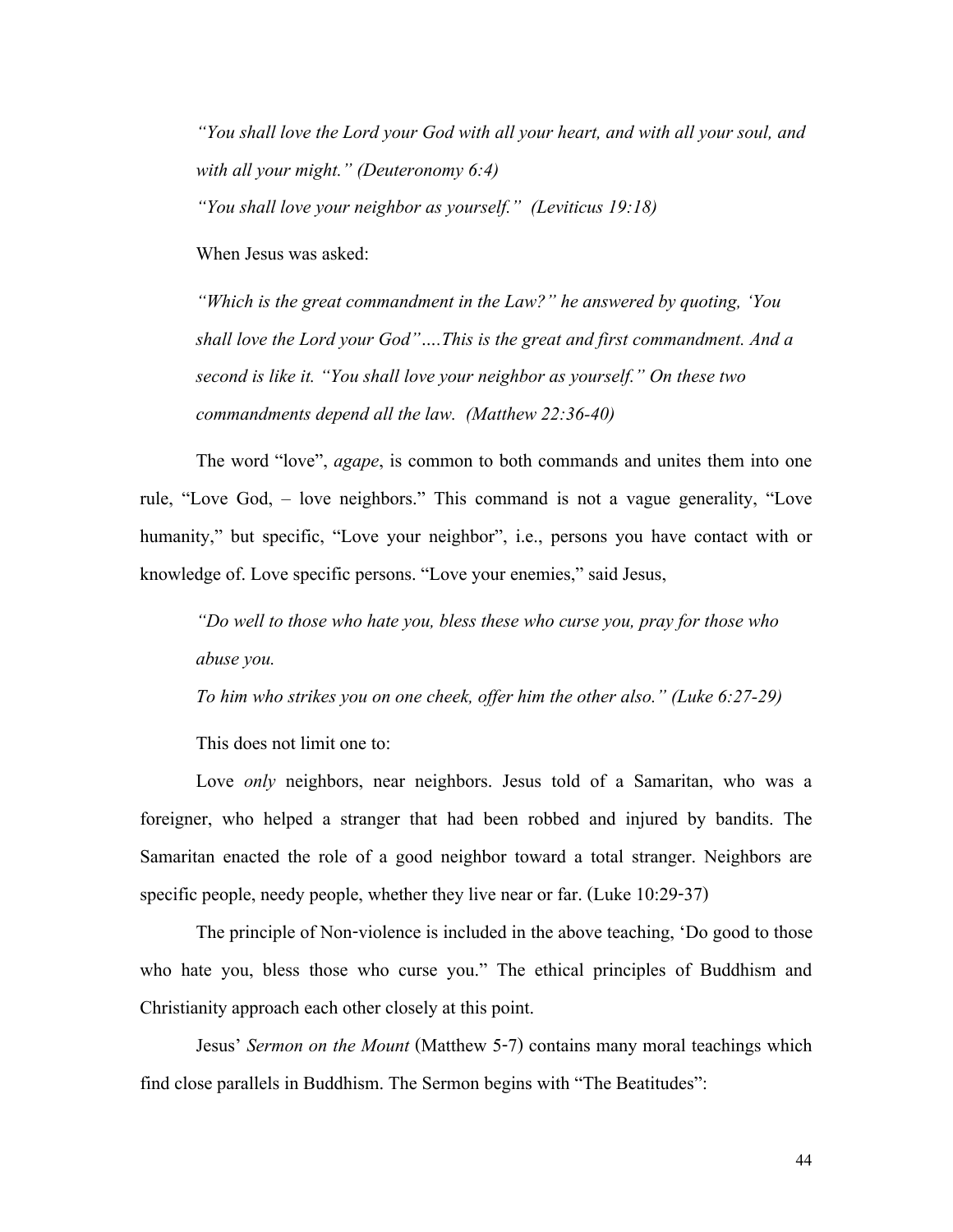*"Blessed are the meek…. the merciful…. the pure in heart …the peacemakers."* 

To Christians the "blessedness", *sukha*, consists of both God's approval, – and good consequences for man. Said Jesus:

*"Every one who is angry with his brother shall be liable to judgment." (Matt. 5:22)* 

Anger is condemned because it is poisonous, destructive to others as well as to the heart which contains it.

Immorality is a bar to communion with God and to sincere devotion.

*"If you are offering your gift at the altar and remember that your brother has something against you, leave your gift there before the altar and go; first be reconciled to your brother And then come and offer your gift."(v. 23, 24)* 

Thus right relations with fellow men are necessary to right relations with God.

Jesus taught that evil thoughts are akin to evil acts and lead to evil results. This teaching is familiar to Buddhists. Said Jesus:

*"Every one who looks at a woman lustfully has already committed adultery with her in heart." (v. 28)* 

Is right thinking important? Where are your thoughts? Where they are, you are, Said Jesus:

*"Do not lay up for yourselves treasures on earth, where moth and rust consume and thieves break in and steal, but lay up for yourselves treasures in heaven…For where your treasure is, there will your heart be also." (Matthew 6:19-21)* 

Can a young man attain perfection? Is worldly wealth an obstacle? A young man asked Jesus, "Teacher, what good deed must I do to have eternal life?"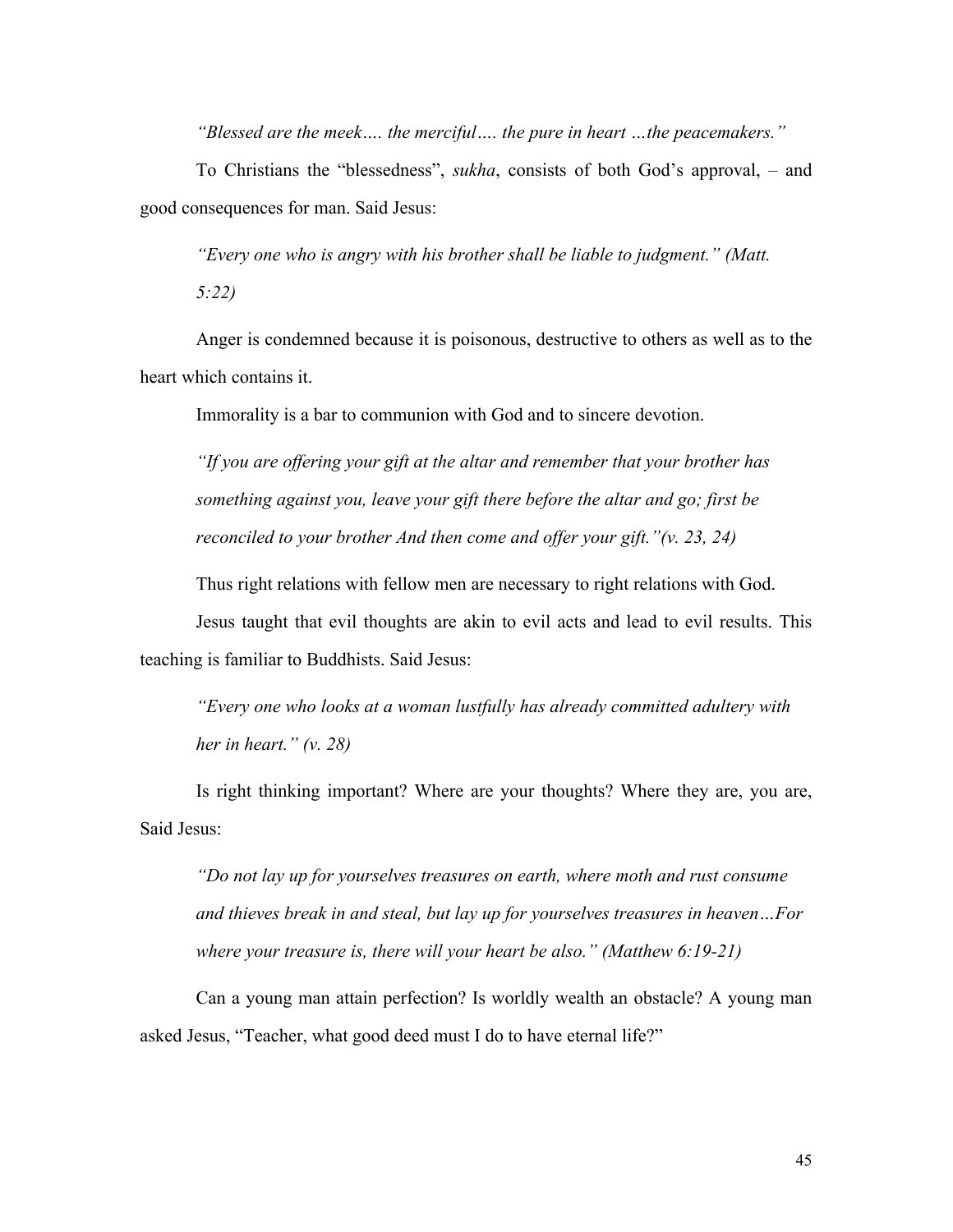*Jesus replied: …. "Keep the commandments." Young man: "All these I have observed, what lack I yet?" Jesus: "If you would be perfect, go, sell what you possess and give to the poor… and come, follow me."(Matt. 19:16-21)* 

This was the way of renunciation. But Jesus did not establish an order of monks, or advocate celibacy for his followers. Therefore his moral teachings form a single code applicable to all, male and female, rich and poor, (Matt. 19:4, 24; Luke 16:22, 23)

This had important consequences. It led Paul to say:

*"There is neither Jew nor Greek, neither male nor female, for you are all one in Christ Jesus." (Galatians 3:28)* 

And the Apostle Peter said:

 *"Truly I perceive that God shows no partiality, but in every nation any one who fears him and does what is right is acceptable to him." (Acts 10:35)* 

It was this concept of the equality of all men and all nations under the law of God that led to the development of democratic principles of government and to the charter of the United Nations. Small nations as well as large have a vote and a hearing.

The teaching of renunciation found in Buddhism occurs also in Christianity but with an added emphasis on sacrifice for service to mankind. Jesus taught this by precept but even more by example. He said:

*"Whoever would be great among you must be your servant, and whoever would be first among you must be your slave: even as the Son of Man (Jesus) came not to be served but to serve, and to give his life a ransom for many." (Matthew 20:26-27)* 

Shortly before his death by crucifixion Jesus said,

*"I lay down my life for the sheep (people) …No one takes it from me, but I lay it down of my own accord: (John 10:15, 18)*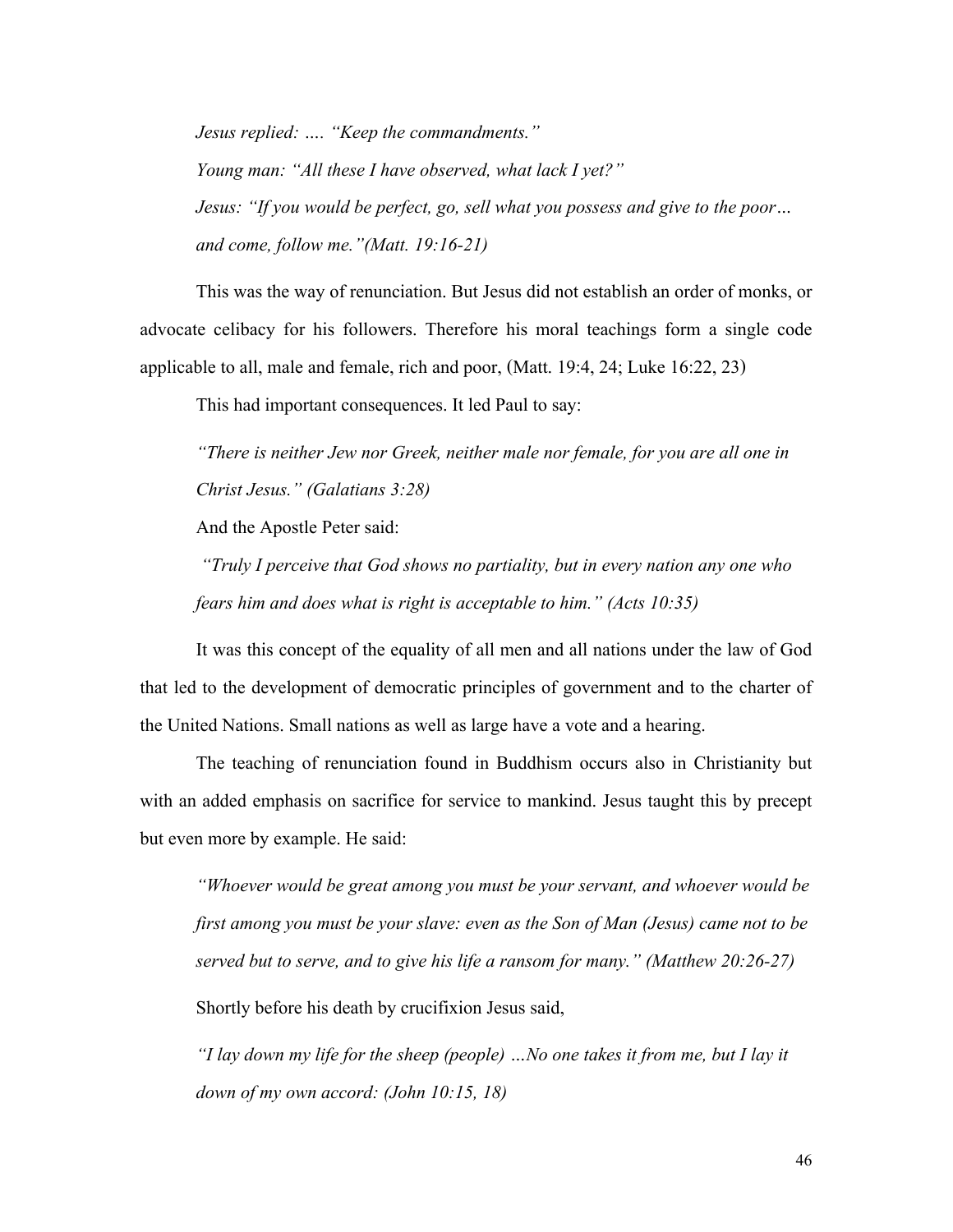When at the last supper he wished to impart a final lesson to his disciples, and he saw that the lesson needed to be on humility and service, he took water and a towel and washed his disciples' feet. (John 13:5) At that meal Jesus gave them a final commandment:

*"A new commandment I give to you: that you love one another even as I have loved you." (John 13:34)* 

This was a new dimension in love, *agape*….love that sacrificed life. Christian ethics is summarized:

#### *"Love is the fulfilling of the Law." (Romans 13:10)*

In our discussion we have seen that Buddhism and Christianity are in close agreement in several respects. Indeed parallel teachings on some points are so striking and numerous that some people have suspected mutual borrowing. Serious scholars dismiss this possibility as unlikely because the two religions are too disparate in origin and development.

We observed that both religions rely on reason and experience. They also rely upon faith. This will be discussed in Lecture III together with the practical aim of both religions, – to help man out of his moral predicament.

Buddhism:

"Beings obstructed by delusion, ensnared by craving,…therefore they come to ever fresh rebirth." (Majjhima Nikaya 43)

Christianity:

*"I see in my members another law at war with the law of my mind and making me captive to the law of sin…wretched man that I am, who will deliver me from this body of death?" (Romans 7:23-24)*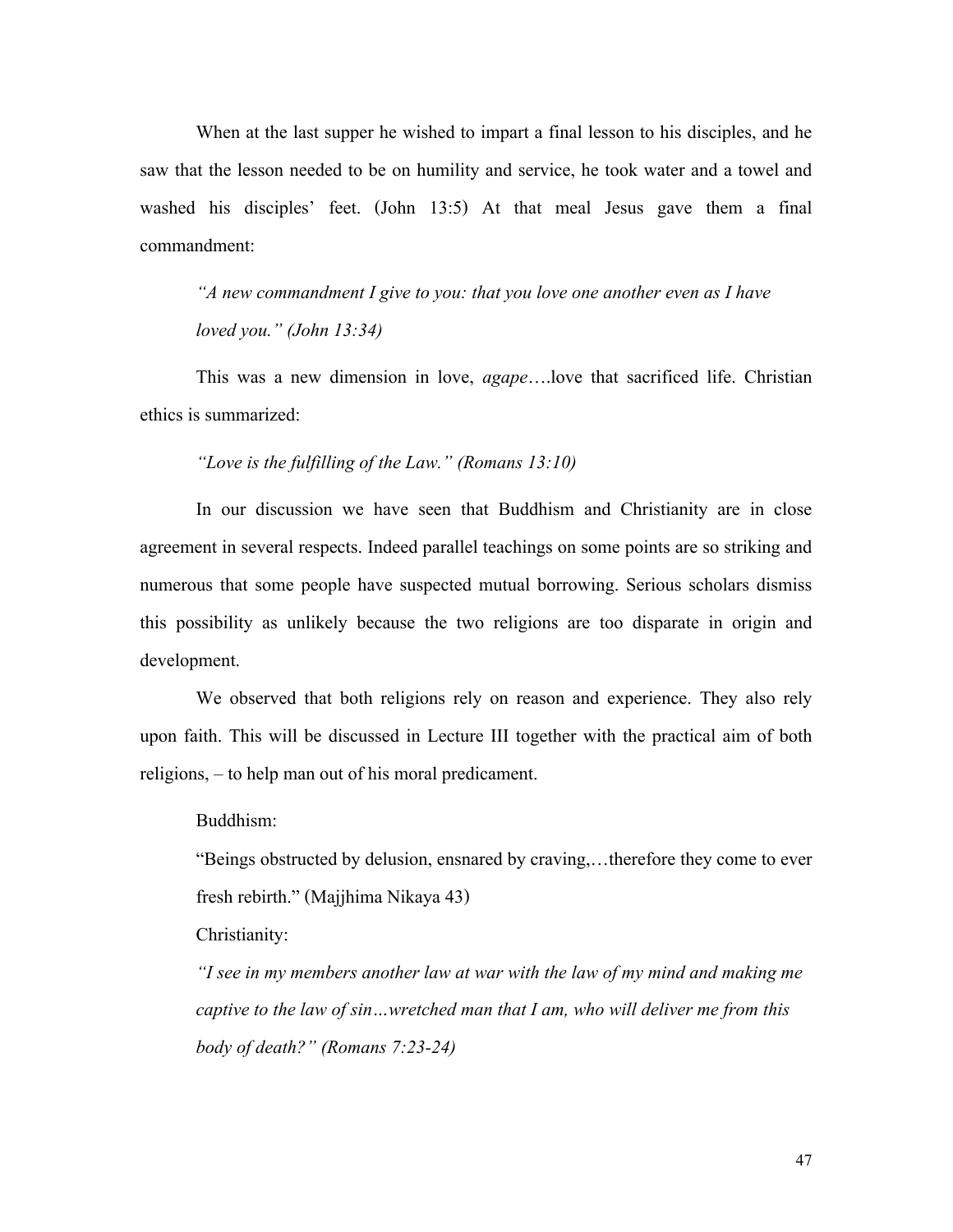We note that both religions hold human life and thought to be of transcendent importance.

Buddhism: "All that we are is the result of our thoughts." (Buddhaghosha's Parables 1)

Christianity: "*For out of the heart come evil thoughts murder, adultery…these are what defile a man." (Matt 15:19)* 

And in the field of ethics we see both religions upholding moral values.

Buddhism: "He who possesses virtue and intelligence, who is just, speaks the truth...the world will hold dear." (Dhammapada 217) Christianity: "*He has shown you, O man, what is good; and what does the Lord require of you but to do justice, and to love kindness, and to walk humbly with your God?" (Micah 6:8)* 

Upholding morality, mindful of tolerance and love, the followers of the two religions can and do enjoy a wide area of mutual understanding.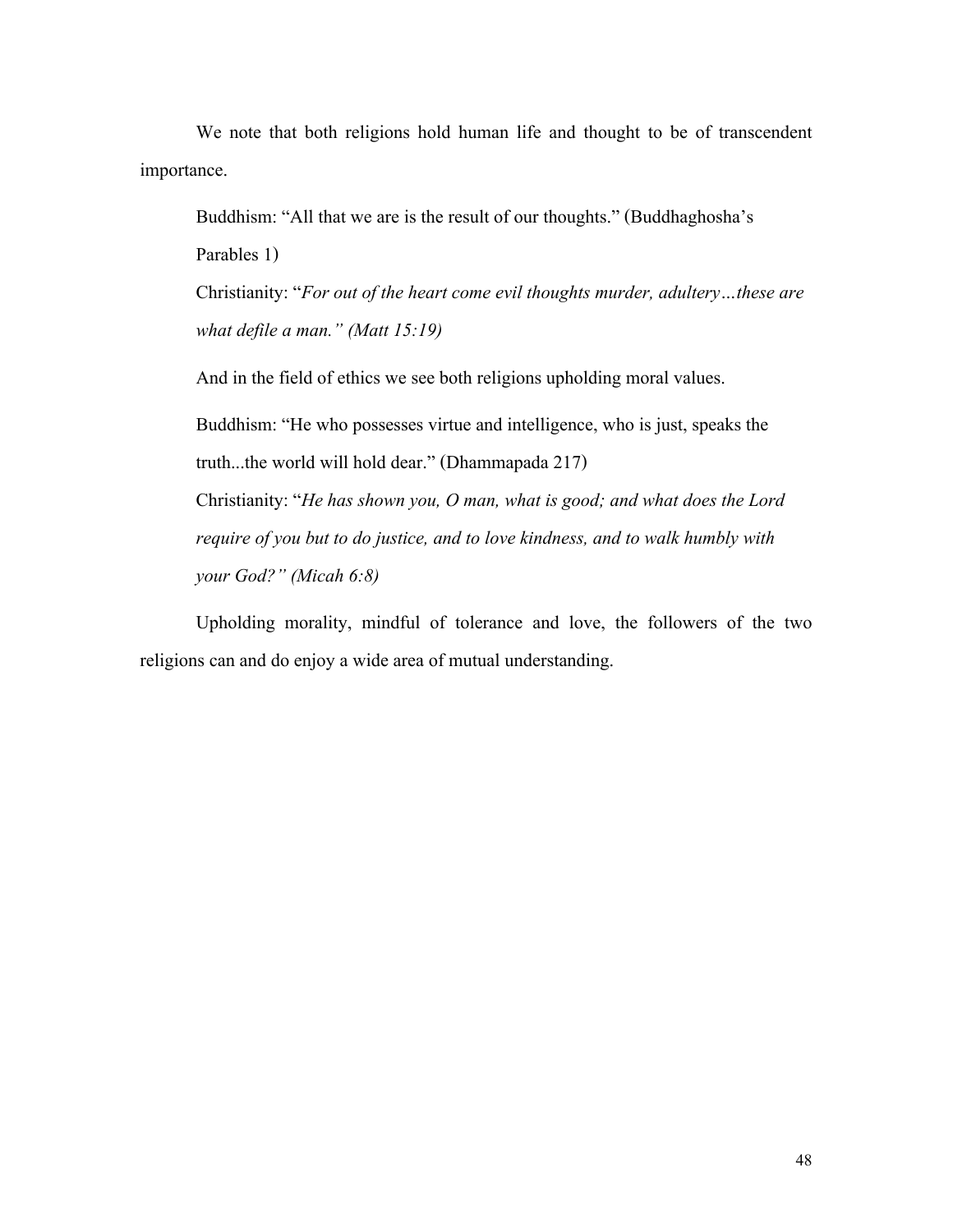# **LECTURE III**

## <span id="page-48-0"></span>**PRESENT–DAY SOCIETY, MORALS, AND FAITH**

#### <span id="page-48-1"></span>**A. A NEW WORLD CULTURE**

Today man and religions are immersed in a new scientific age which is totally different from anything known in the past. Buddhism and Christianity arose in an era of shepherds and farmers. There were cities at that time, but they were supported by agriculture. Now, in many countries, farmers constitute a minority, and the cities are supported by industry and commerce.

How does this new era affect the religious thinking of man? Urban man, looking out of a tenth-story window, is "lord of all he surveys" – almost. The factories and complex machinery within them, – he built them. He built the great universities, wrote the textbooks, and equipped the science laboratories. The hospitals are his; he found the means to banish malaria and to make plastic valves for human hearts. He turns from nature to the laboratory to compound food as well as medicine. And the changes he has brought about in his own environment and mode of living have brought changes in his religious thinking.

Moreover, these changes are becoming common property of all peoples, so that all cultures are moving toward a central, common world civilization. The two-score or more newly independent countries in Africa are not going back to their old tribal cultures. They want universities, modern hospitals, factories and a high standard of living. Everywhere in society today there is an interweaving of ideas and technology, like multicolored threads in a fabric of rich and complicated design. In 1868, when Dr. Daniel McGilvary reached Chiangmai after a three-months' journey from Bangkok, he and his family were so *foreign*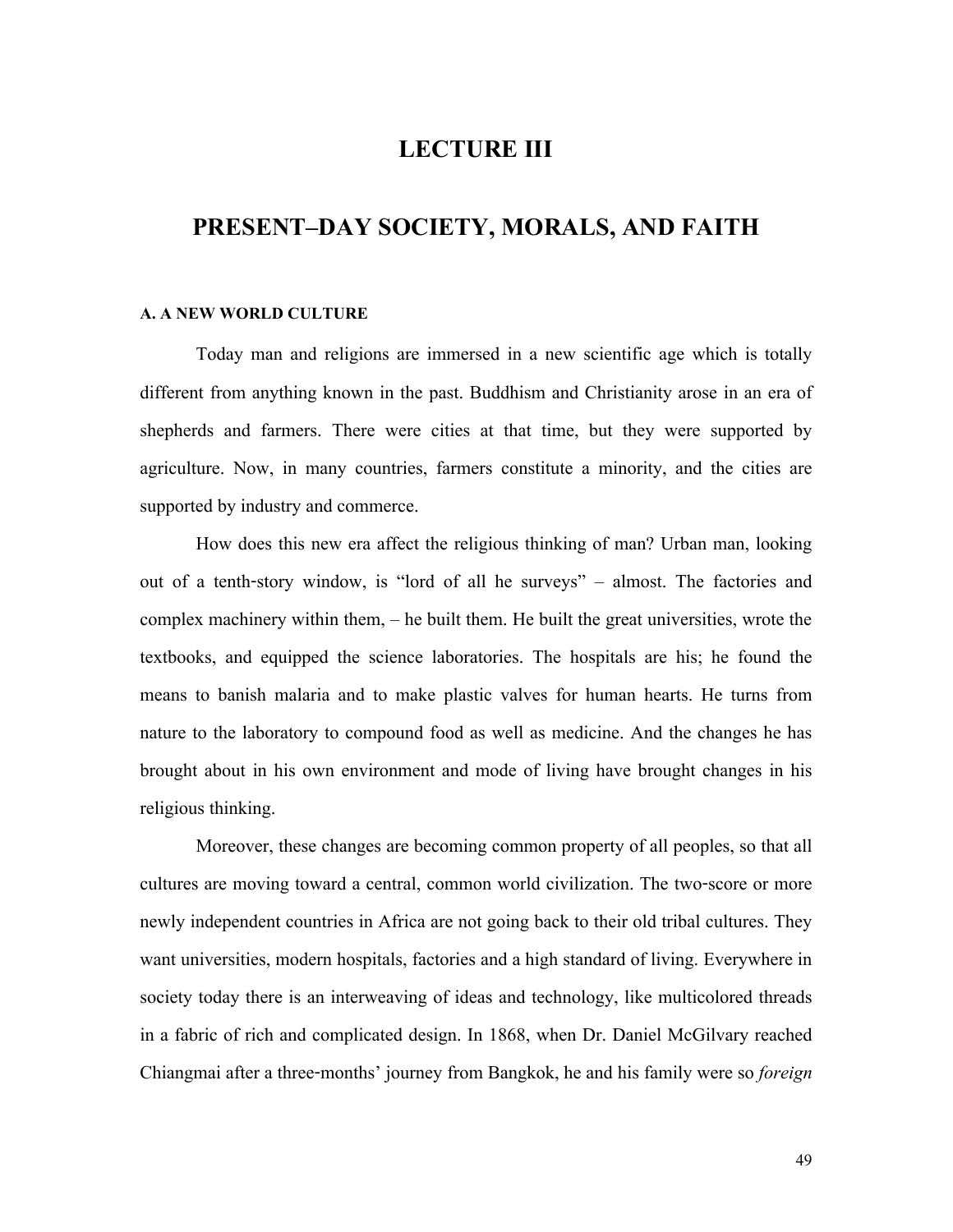to the life of the city that no one knew what to do with them. In the absence of hotels, they lived in an open sala. The Chao Fah (Prince) of Chiangmai wanted only to get rid of them. Today, is anything foreign to Chiangmai? Radios, television, motor cars, air travel, universities, all these, and every new idea, belong to Chiangmai, are a part of its civilization. Dr. McGilvary's sala is gone because that era is gone. The culture of Chiangmai today is a world culture: it is not only accepted, it is welcomed.

Modern man, looking out of his tenth story window, has self-assurance, and conceit. He measures all things in terms of himself. He is inclined to consider "real" only those things he can measure and test in the laboratory. Such nebulous things as moral and spiritual forces and human personality tend to put him off because he doesn't quite know what to do about them. True, he is sobered by the fact of death, and troubled by his failure to control human events, moral behavior, esthetic and emotional reactions, human aspirations, and all those things which determine the quality, mood and direction of individual lives, – the stuff which determines whether life is worth living. For these human or personal reasons some men turn to religion to obtain meaning and direction in life, and moral guidance. And some men, for good fortune, resort to astrology, magic charms, lucky numbers, and spirit shrines. Being human, men can be both scientific and superstitious, and believe that luck, good or bad, plays a part in their lives.

Two features of life in great man-made cities now disturb us. One is the lack of meaning in life as man molds it. Modern authors are frequently praised for their craftsmanship, and then told: "But you have nothing to say." One reads their novels about barren lives and then asks, "So what?" What is the message, the significance, the challenge, the hope portrayed in the lives of the characters in the story? What is the value, the goal, of life thus described?

The other disturbing feature of big city life is the fact of evil. Newspapers report annual increases in crime despite ever more scientific methods of police patrol. There are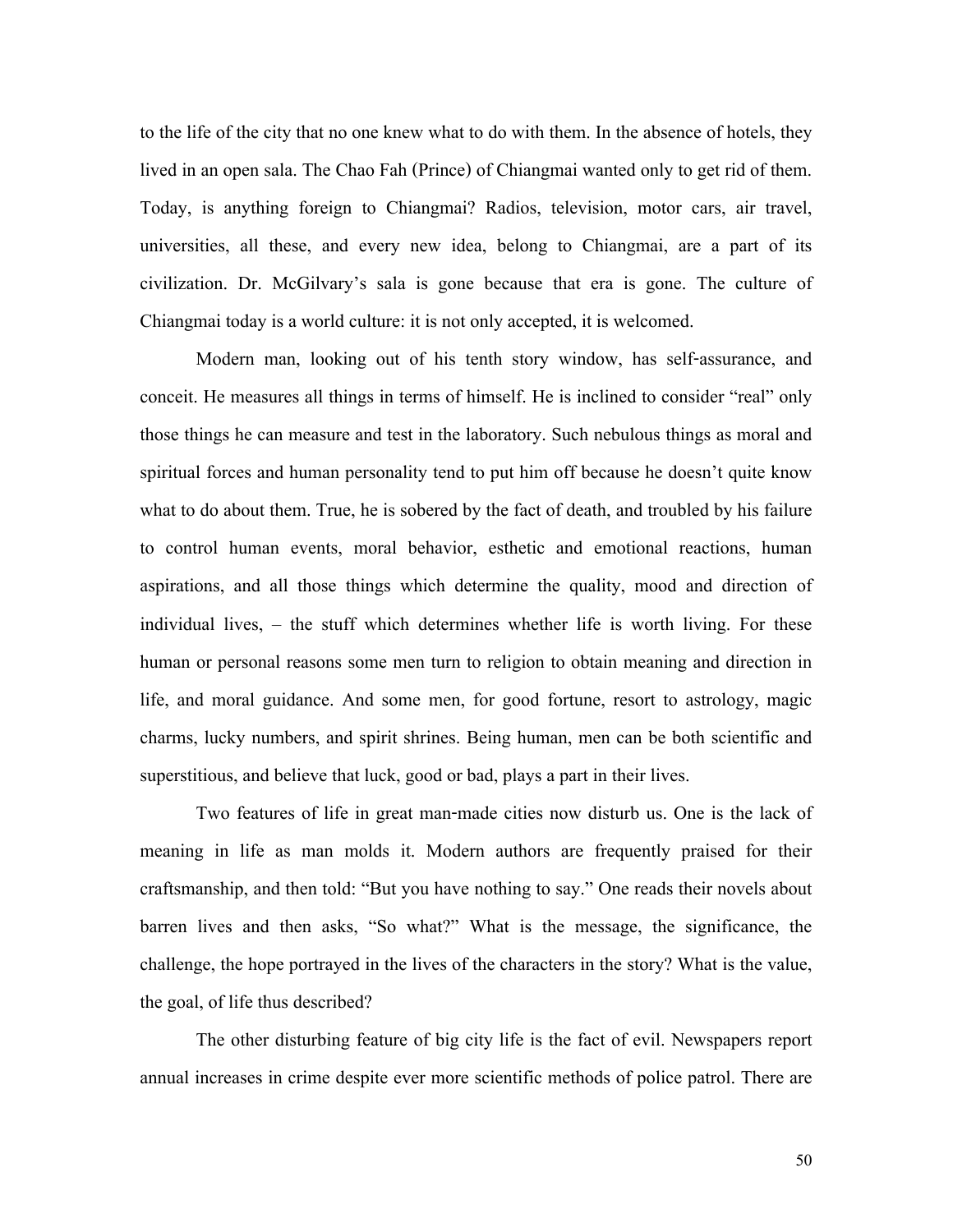those who claim that religion is a hindrance to justice, sane ethics and good morals. This is not true of Buddhism and Christianity which are ethical religions. The adherents who are truly devout are zealous to keep the moral precepts. Conversely, those who shrug off moral absolutes and religious precepts are likely to rely upon social expediency, or hedonism, or their own rectitude for standards of personal conduct. Moral corruption is apt to accompany opportunism, an over-weaning concern for self.

Buddhism and Christianity do speak to the moral condition of man in the world of today: the need for obedience to law, for justice, for public service, for self-discipline, compassion, good will, inner peace and for world peace.

#### <span id="page-50-0"></span>**B. THE BUDDHIST APPROACH**

Buddhism offers man an ethical code backed by religious sanctions and based on moral absolutes set forth in the Dharma. Morality is not the chief end of man but a means to an end, the *sine quanon* of attaining the highest goal or final release, namely Nirvana.

Said Buddha to his disciples: "Come, O bhikkhus, well taught is the doctrine. Lead a holy life for the sake of the complete extinction of suffering." (Maharaja 1:24:4)

The Moral Law is an absolute, that is, it operates inexorably and is quite independent of the mores of men and society. It is an extension of the physical law of cause and effect into the realm of morals. Good actions produce good results. Presumably the result must be known or foreseen before an action can be labeled good or bad. However, in such a system of inevitable consequences the question may arise whether the term "justice" applies to Karma, – to interactions and processes seemingly impersonal. But the realm of morals *is* deemed a reality, and its bearing upon man's existential condition is given full weight.

The religious sanctions for the laity are the moral precepts and rites, ceremonies, and *suttas* prescribed for individual and corporate or temple observance, and the goal of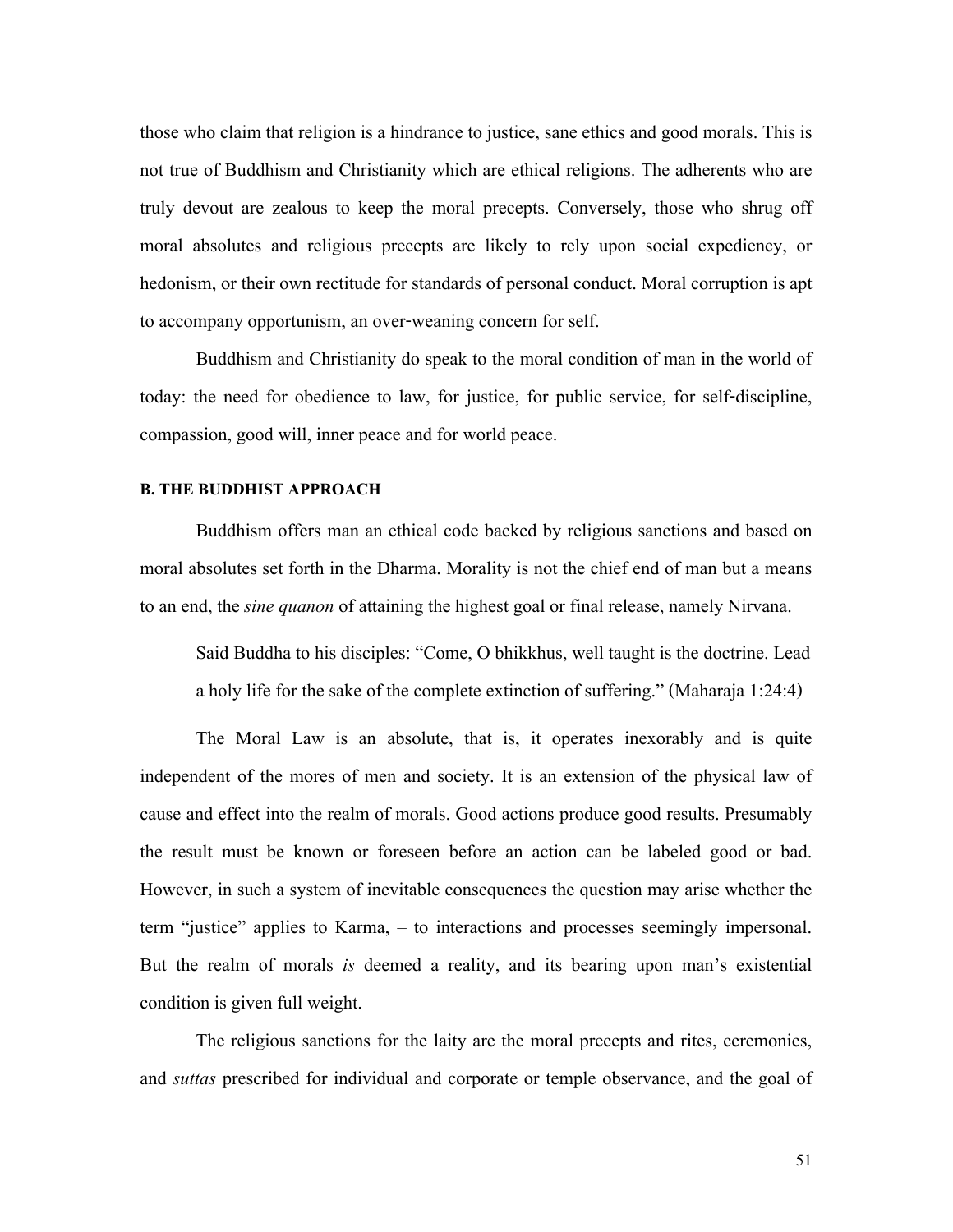rebirth in any of the 31 stages of existence which include earth, heavens, hells, and Nirvana. The monks, following more fully the example of Buddha, presumably focus more attention upon the goal of Nirvana. Their monastic regimen enjoins poverty, celibacy, and the observance of the 227 Patimokha Rules and other regulations.

Each monk and layman achieves his religious goal by his own efforts, at his own pace. In this quest there is a certain solitariness. Though he is in a monastery he follows a path of meditation and concentration as an individual. His moral concern is to break the causal chain at the link of Desire thereby ending karmic action and at the same time freeing his mind from hindrances that impede enlightenment or realization of Truth. Concerning reliance upon self, Buddha said:

"Therefore be ye lamps unto yourselves. Be a refuge unto yourselves. Betake yourselves to no eternal refuge." (Digha Nikaya 16:26)

Combining moral conduct with solitariness:

"Without covetousness, without deceit, without craving, without distraction, having got rid of passion and folly, being free from desire in all the world, let one wander alone like a rhinoceros.

Having left son and wife, father and mother, wealth and gain, and relatives, and the different objects of desire, let one wander alone like a rhinoceros." (Sutta Nipata, Thera Gatha 137).

Buddhist ethics also include concern for the welfare of others. Monks are urged to teach the Dharma; laymen are encouraged to be benevolent. To the monks Buddha said:

"Go ye forth on the mission that is for the good of the many,

For the happiness of the many, to take compassion on the world,

To work profit and good and happiness to gods and men. Go not singly, go in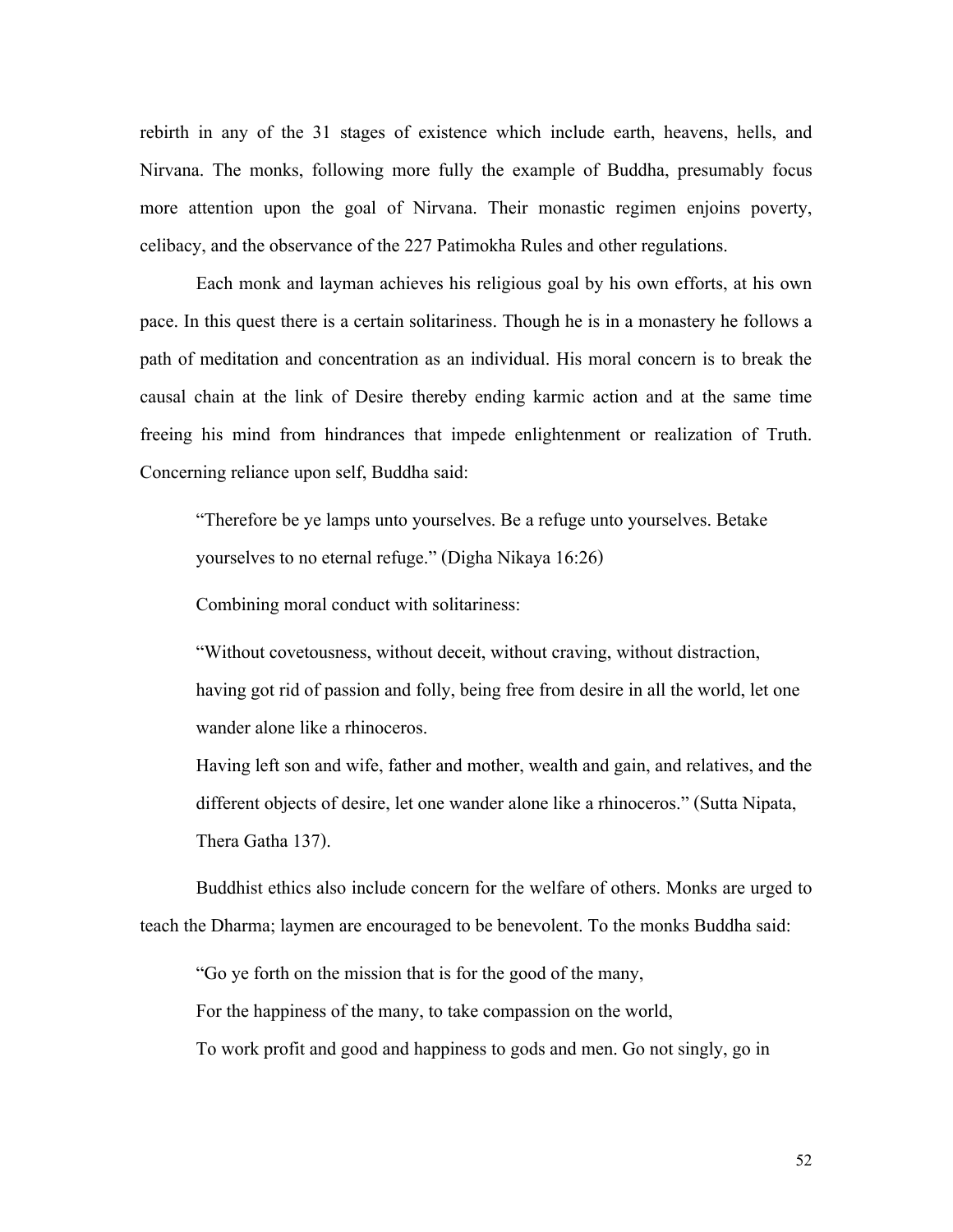pairs.

Teach ye the truth." (Digha Nikaya 14:22)

Buddhism was a missionary religion from the beginning. Both monks and laymen carried it from Maghada (Bihar) to all parts of India, and to Ceylon, Burma, Thailand, and elsewhere, The *Sangha* is the repository of the *Dharma*, the Teaching Order that imparts the *Dharma* to others.

Laymen are encouraged to give, – to give to the support of the *Sangha* and to extend both good will and tangible benefactions unto others. It is a moral requirement, and one yielding great reward in merit for the donor.

"To him who gives shall virtue be increased?" (Digha Nikaya, Mahaparinibbana Sutta, 11:135)

The amount of merit resulting from donations depends in part upon the spirit in which the donor bestows his benefactions.

Said Buddha:

"Now Prince Payasi, inasmuch as he had bestowed his gift without thoroughness, not with his own hands…was reborn into the communion of the Four Great Kings in the empty mansion of the Acacia. But the youth Uttara… who had bestowed his gift thoroughly, with his own hands …. was after his death reborn in a bright and happy world, into the communion of the Thirty-three Gods." (Digha Nikaya, Payasi Sutta, II: 354-356)

The amount of merit depends also upon the worthiness of the recipient. Gifts to animals yield some merit, to evil men somewhat more, to good men still more, to monks far more, and to Buddha most of all. Beneficiaries are classified under fourteen headings, but no reference is made to their degree of need. (Majjhima Nikaya, Vibhangha Vagga, Dakkhina-Vibhanga Sutta)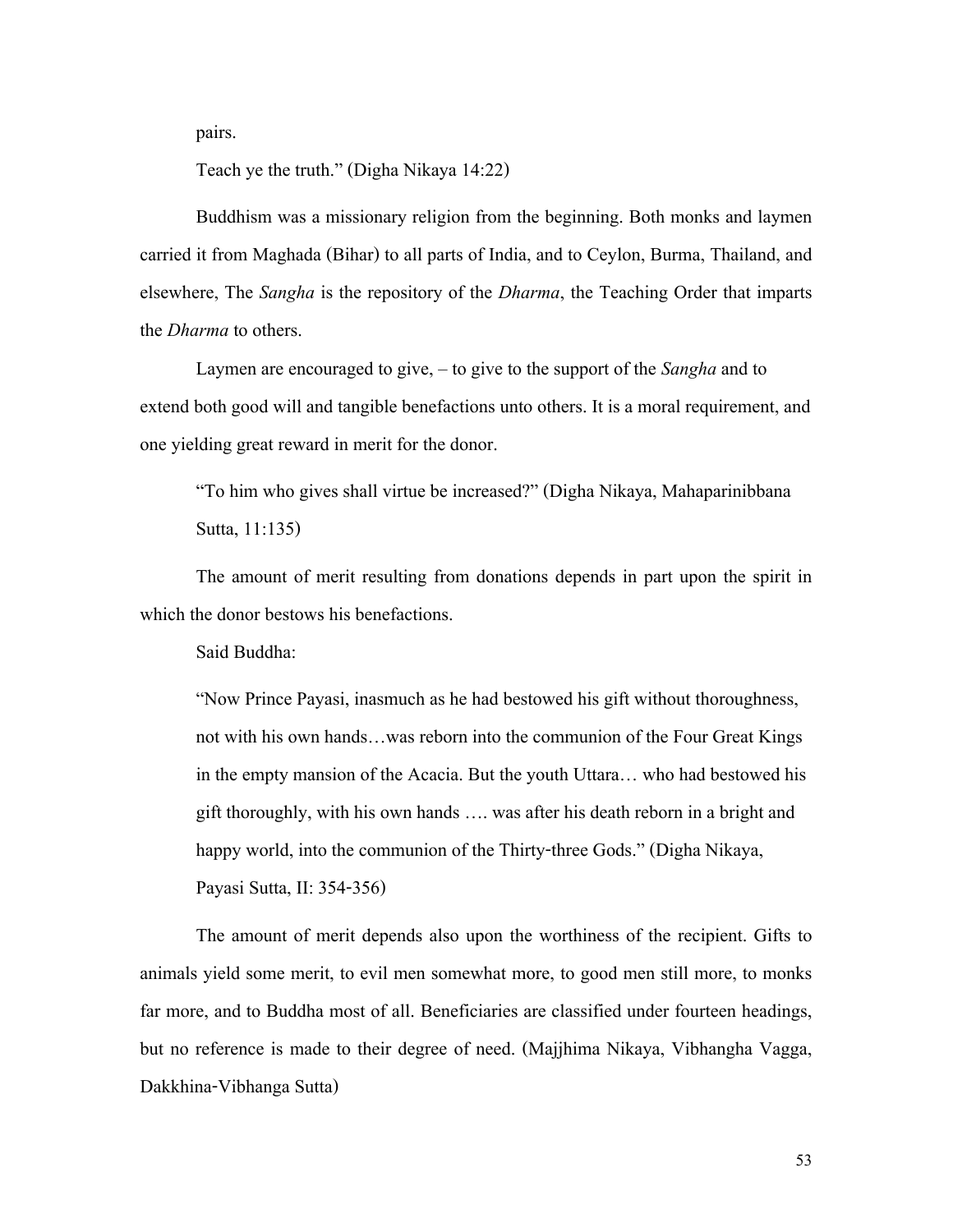There is a "rightness" about giving that is affirmed by the glow of inner satisfaction that comes to the donor. And yet it is difficult to separate giving from selfinterest, so closely is merit-making associated with offerings.

Prince Vessantara set the supreme example of meritorious giving by relinquishing all that he had including his throne and his family.

"It was for the sake of supreme wisdom and of the treasure thereof that he (Vessantara) gave gifts so immense...He uttered the verse: 'Jali my son, and Kenghajina my daughter, and my Queen, my wife Maddi, I gave them all away without a thought – And "twas for Buddhahood I did this thing.'" (The Questions of King Melinda IV: 1, 37)

Prince Vessantara was able to give away everything he had except his merit. While merit can be transferred to others, e.g., to deceased parents, yet by this very act of generosity more merit is made.

Benevolent giving has moral significance both for this life and for the life to come. In telling of former times when he was a great ruler, Buddha said:

"Thereupon, monks, I had this thought, 'This is the ripening of three deeds, – that I am now of such mighty power and majesty, namely, deeds of charity, self-control, and abstinence." (Khuddaka Patha, Itivuttaka 1:33:11)

Charity and benevolence have social implications; abstinence and self-control are moral disciplines associated with solitariness and detachment, *upekha*. Meditation and concentration may accompany detachment, and may be practiced by laymen as well as monks. It is in the exercise of these that disciples seek ultimate reality and that which is of highest significance in life.

Release from life's suffering and constant round of rebirths requires detachment from life's concerns and urges. So difficult is renunciation of these that monks seriously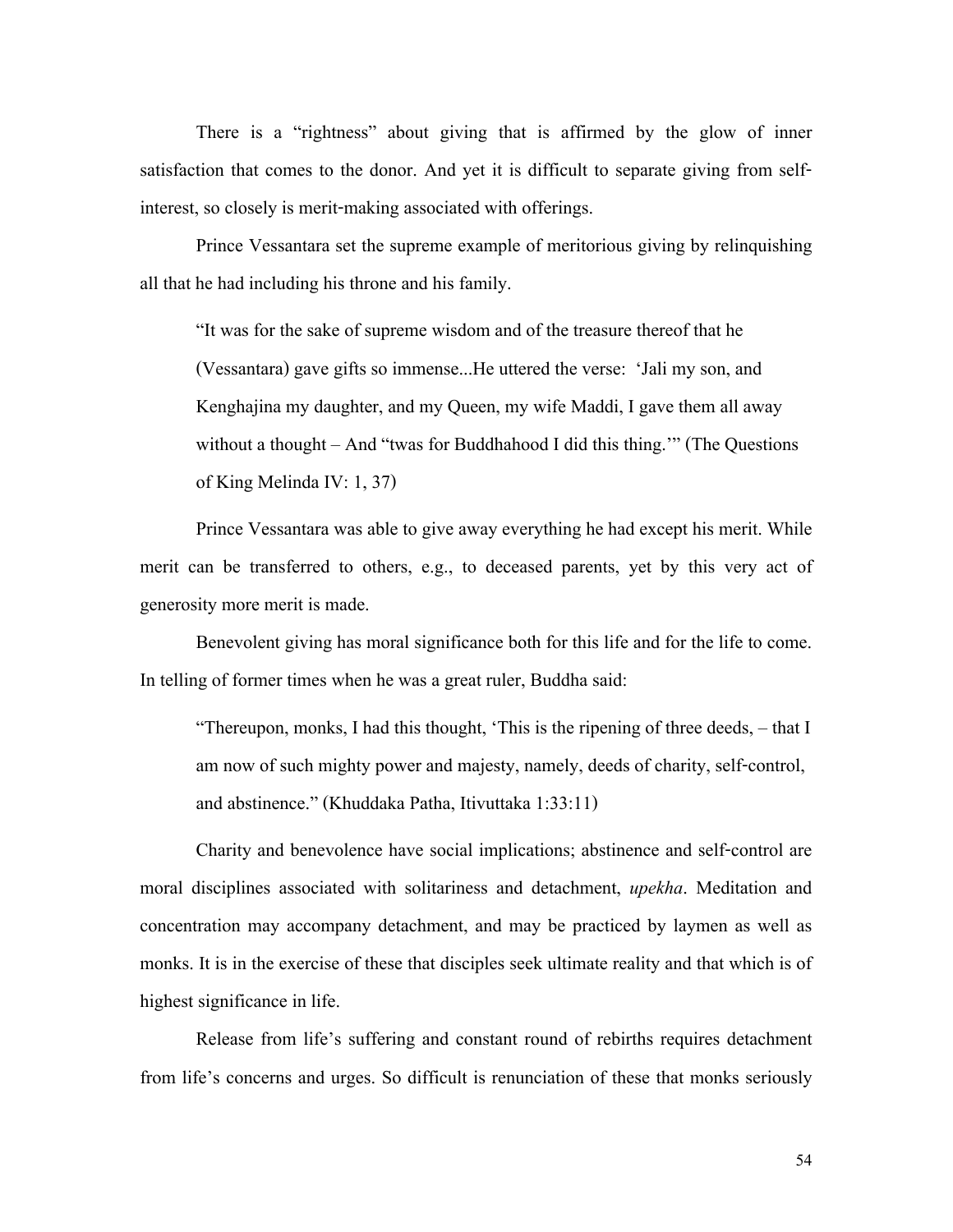engaged in the attempt are held in high esteem. Numerous sections of the *Tripitaka* give encouragement to those who would practice detachment, *upekha*.

"He whose mind is not shaken when he is touched by the things of the world, but remains free from sorrow, free from defilement, and secure, this is the highest blessing." (Sutta Nipata, Kulavagga, Mahamangala Sutta) "Visakha, whoso have a hundred things beloved, they have a hundred sorrows…Whoso Have but one thing beloved, have but one sorrow. Whoso have no thing beloved, they have no sorrow. Sorrowless are they, and passionless." (Khuddaka Patha, Udana Sutta VIII: 8)

As for self-control or self-discipline, it is implicit and explicit in the Eight fold Path, in all passages prescribing meditative practices, and in the numerous teachings having to do with rational and psychological processes of thought. The attainment of selfdiscipline depends ultimately upon man's will power. The truly strong can succeed.

"When evil and unworthy thoughts arise in the mind, images of lust, hatred, and infatuation, the monk must win from these thoughts other and worthy images...If in spite of these efforts, evil thoughts and images still rise in his mind, he should let them go to pieces one by one…If this method does not succeed, then with teeth pressed against each other, with his tongue pressed against his gums, he should by the exertion of his will overthrow, press down, destroy these evil thoughts." (Majjhima Nikaya, Sihanada Vagga, Vitakka Santhana Sutta)

Pre-occupation with self necessarily attends rigorous practices of moral and mental discipline.

"How does a monk become self-possessed? He acts in full presence of mind whatever he may do, in going out or coming in, in looking forward or in looking around, in bending his arm or stretching it forth, in wearing his robes or carrying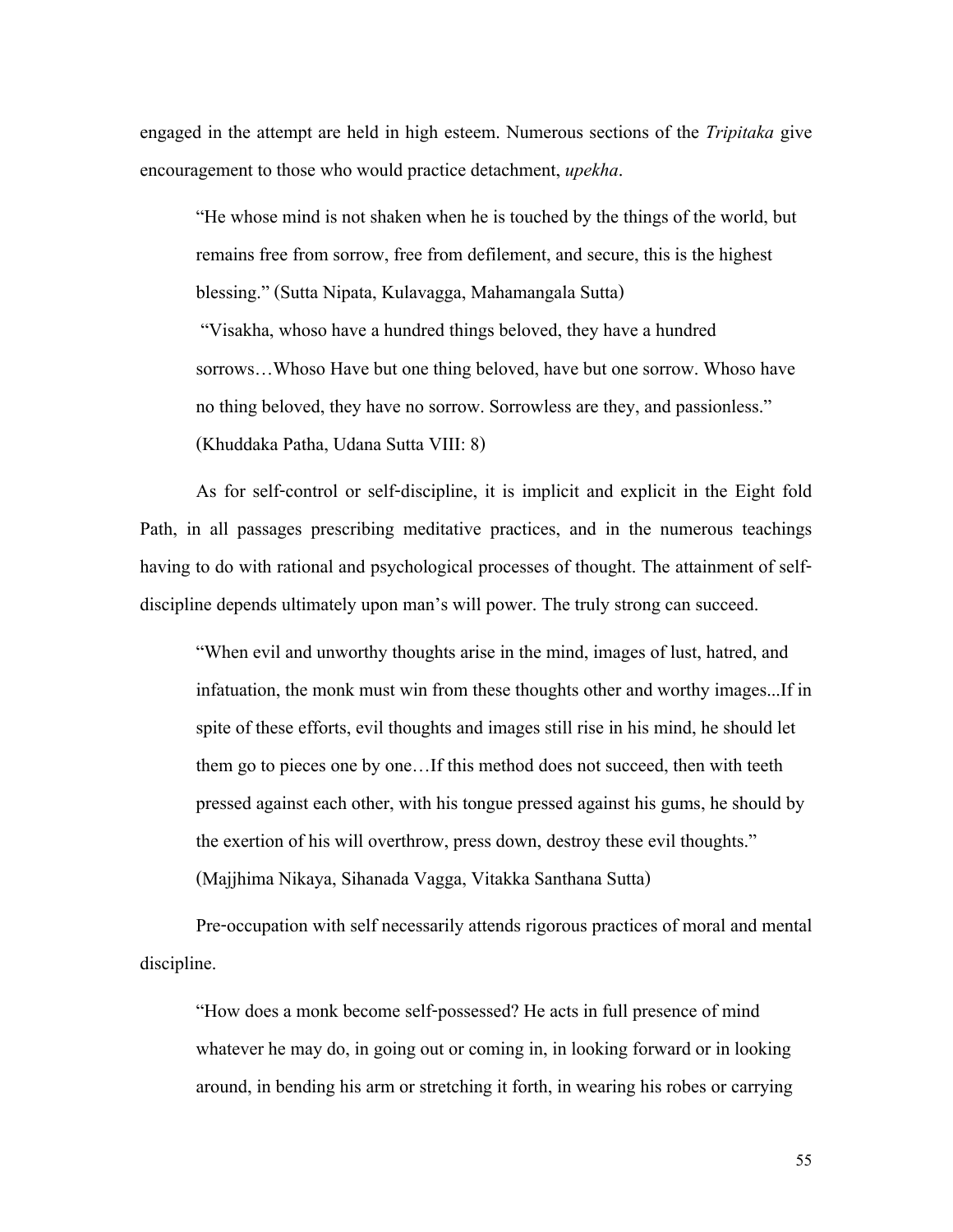his bowl, in masticating or smelling, in walking or standing or sitting, in sleeping or waking, in talking or being silent." (Digha Nikaya XV1:13)

Mental concentration, *samadhi* is practiced to bring the mind under control, that is, to free it from wandering thoughts and vagrant distractions, and to obtain true insight. Forty *kasinas*, objects or subjects of contemplation, are prescribed for the attainment of mental control and force. Yoga postures and practices may accompany the meditative process.

"Mindfulness by breathing is very fruitful and profitable. It perfects the four bases of mindfulness, which, being perfected, perfect the seven factors of enlightenment, which, being perfected, perfect in turn deliverance by comprehension," (Majjhima Nikaya, Anupada Vagga, Anapanasati Sutta)

"Deliverance by comprehension" is the essential element in Buddhist salvation or release from suffering. Morality contributes to mental tranquility, but final release, the attainment of arahantship, comes by intuitive knowledge, – a sudden realization of truth.

"He knows things as they really are: 'These are the *asavas*' (desire, existence, ignorance). He knows as it really is; 'This is the origin of *asavas*, this is the extinction of *asavas*' He knows as it really is: 'This is the path leading to the extinction of the *asavas*.' In him, thus set free, there arises the knowledge of his freedom, and he realizes: 'Rebirth is no more. I have lived the pure life. I have done what ought to be done. I have nothing more to do for the realization of arahantship. This is the bhikku's knowledge (vijja).'" (Digha Nikaya, Silakkandha Vagga, Ambattha Sutta 8)

The knowledge here mentioned includes the doctrine of *anatta*, no-ego, noabiding-self. Said Buddha: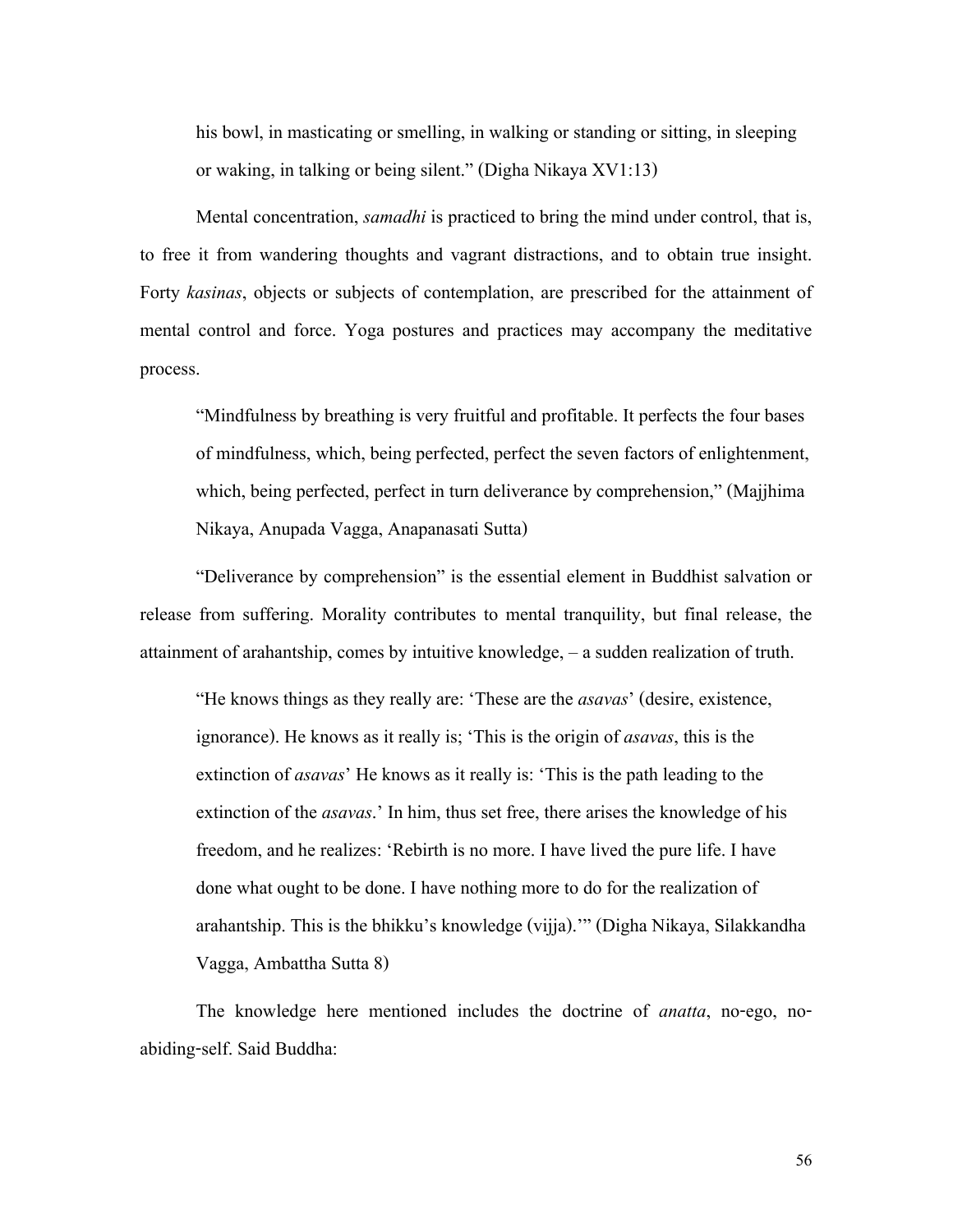"Moreover, Meghiya….in order to excise (evil) thoughts the monk must practice inhalations and exhalations. For the removal of pride which says, 'I am' he must exercise himself in the consciousness of impermanence. By the consciousness of impermanence, the consciousness of non-self is established; he who is conscious of non-self succeeds in the removal of the notion, 'I am', and in this very existence attains to Nirvana." (Khuddaka Nikaya, Udana IV: 1)

"You have to see and fully know…that no form, no feeling, no perception, no constituents (*sankharas*) no consciousness...is either 'mine' or 'I' or 'self-ofmine'. (Majjhima Nikaya Devadaha Vagga, Maha Punnama Sutta)

Such knowledge includes an understanding of the full implications of the Dharma including the unreality of nearly all that man sees and thinks.

"And again, Patthapada, the monk by passing quite beyond the consciousness of the infinity of cognition, thinking: 'There is nothing that really is,' reaches up to and remains in the mental state in which the mind is concerned only with the unreality of things,…And there arises in him a consciousness, subtle but yet actual, of unreality as the object of his thought…He goes on from one stage to the next….And when he is at the summit it may occur to him. 'To be thinking at all is an inferior state. It were better not to be thinking….so I will neither thinks nor fancy any more.' And he does not….so he falls into trance."(Digha Nikaya, Pithead Sutta, 15-17)

Both in the attainment of Enlightenment and of Parinirvana, Buddha passed through a series of meditative trances, *dhyana*. (Majjhima Nikaya, Mula-Pariyaya Vagga, Samma Ditthi Sutta and Mahaparinibbana Sutta 5).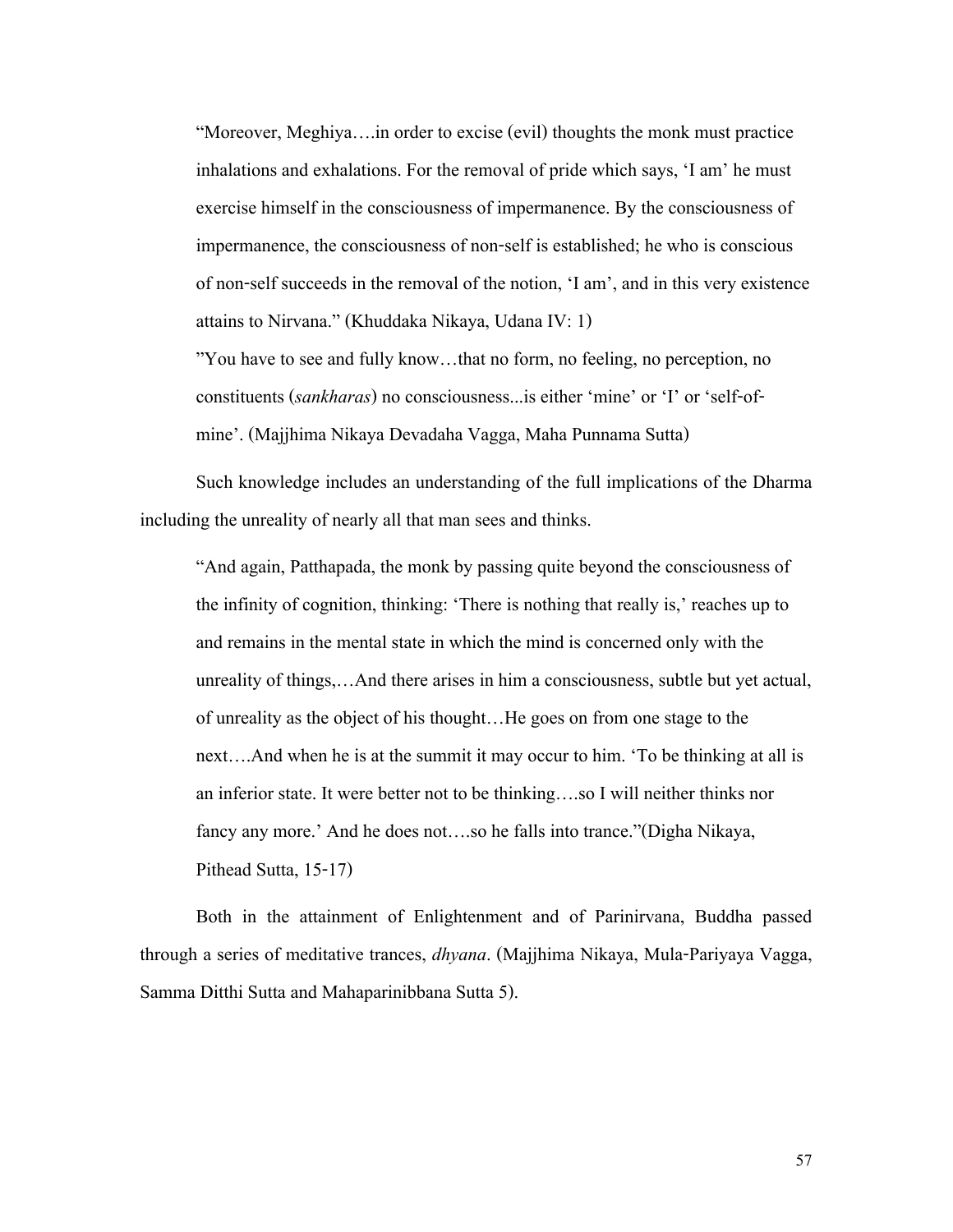There is not time to discuss what is meant by Nirvana. The trend today is to speak of Nirvana as a state of abiding, form-less bliss. Description falters, we are told, because the language of this world does not apply to Nirvana which is wholly "other."

"Monks, there exists that condition wherein there is neither earth nor water nor fire nor air; wherein….is no coming to birth, no going, no duration, no falling, no arising. It is not something fixed, it moves not on, it is not based on anything. Just this is the end of suffering: (Khuddaka Patha, Udana 8:1)

Buddhist writers frequently say that Buddhism is based upon reason and therefore is not dependent upon *faith*. However, great reliance is placed upon faith when accepting Buddhist views of man's past and future and the many teachings that cannot be tested empirically. Recognizing this, one writer said, "Buddhism would sweep the world – if the doctrine of Rebirth could be proved."

The first step in becoming a Buddhist is an act of faith. It is to say: "I go for refuge to the Buddha….to the Dhamma...to the Order." This commitment is made by:

"those who have faith in the Buddha…

those who have faith in the Dhamma…

those who have faith in the Order." (Khuddaka Patha, Itivuttaka 3:5, 1)

Faith is placed first in the list of "The Five Moral Powers," which are"

Faith, Energy, Thought, Contemplation, and Wisdom. (Digha Mahaparinibbana Sutta 2:120)

To adopt the life of a bhikkhu, the way of renunciation, requires faith. Said Buddha: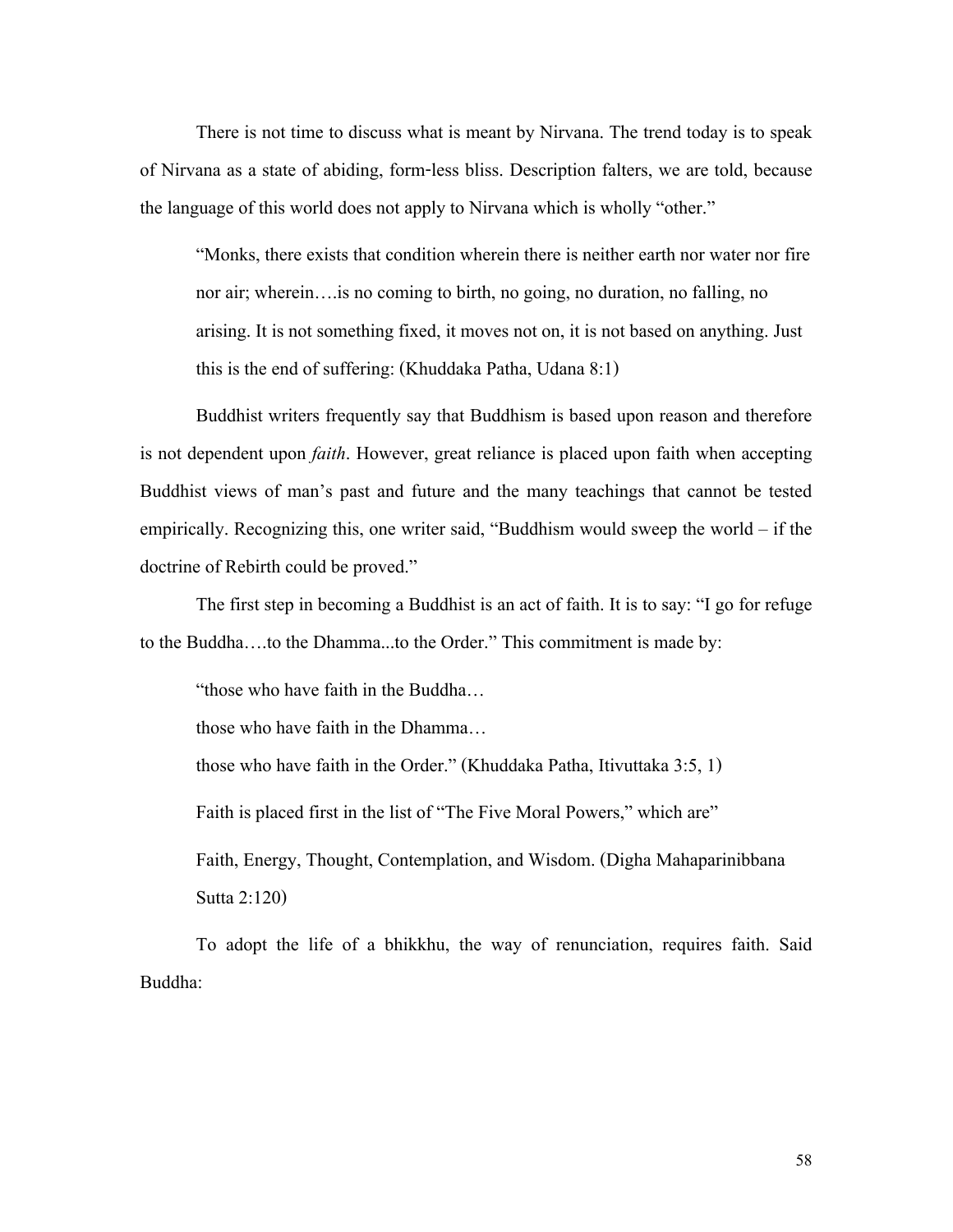"Was it not for faith's sake, Phagguna that you went forth from a comfortable home to homelessness as a pilgrim?" Phagguna: "Yes, Lord." (Majjhima Nikaya, Opama Vagga, Kakacupama Sutta)

To follow Buddha as the Teacher and exemplar requires faith.

Said Buddha: "Herein is a monk full of faith: he has faith in the Enlightenment of the Truth-finder, thinking: 'Indeed this Lord is the perfected one.'" (Majjhima Nikaya 2:95:128)

As if to answer doubts concerning the doctrine of rebirth, Buddha said:

"I am your surety (guarantor) for not returning (be reborn)." (Khuddaka Patha, Itivuttaka I: 1:1)

Steadfast perseverance in the Eightfold Path requires steadfast faith. Said Buddha: "And further, O monks, when a monk does not doubt in the system of belief, is not uncertain regarding it, has confidence in it, and has faith in it, then his mind inclines to zeal, exertion, perseverance, and struggle." (Digha Nikaya, Ketokhila Sutta 16)

"But if faith comes to have vanished, then disbelief sets in, stays, then there is stepping in of wrong." (Anguttara Nicaya 3:5)

The man who said, "I will attain Release by my own efforts, even if it takes me a million rebirths," had faith in himself, faith that his own entity would continue indefinitely, faith that he could sever the causal chain of *sansara* by "works," i.e., his own efforts, and faith that supreme knowledge resided within him ready to be realized under proper conditions. He who plans for the future ventures by faith.

The psychologist C.G. Jung said: "Modern consciousness shudders at faith and therefore also at those religions based on it." Often those who shudder at such faith accept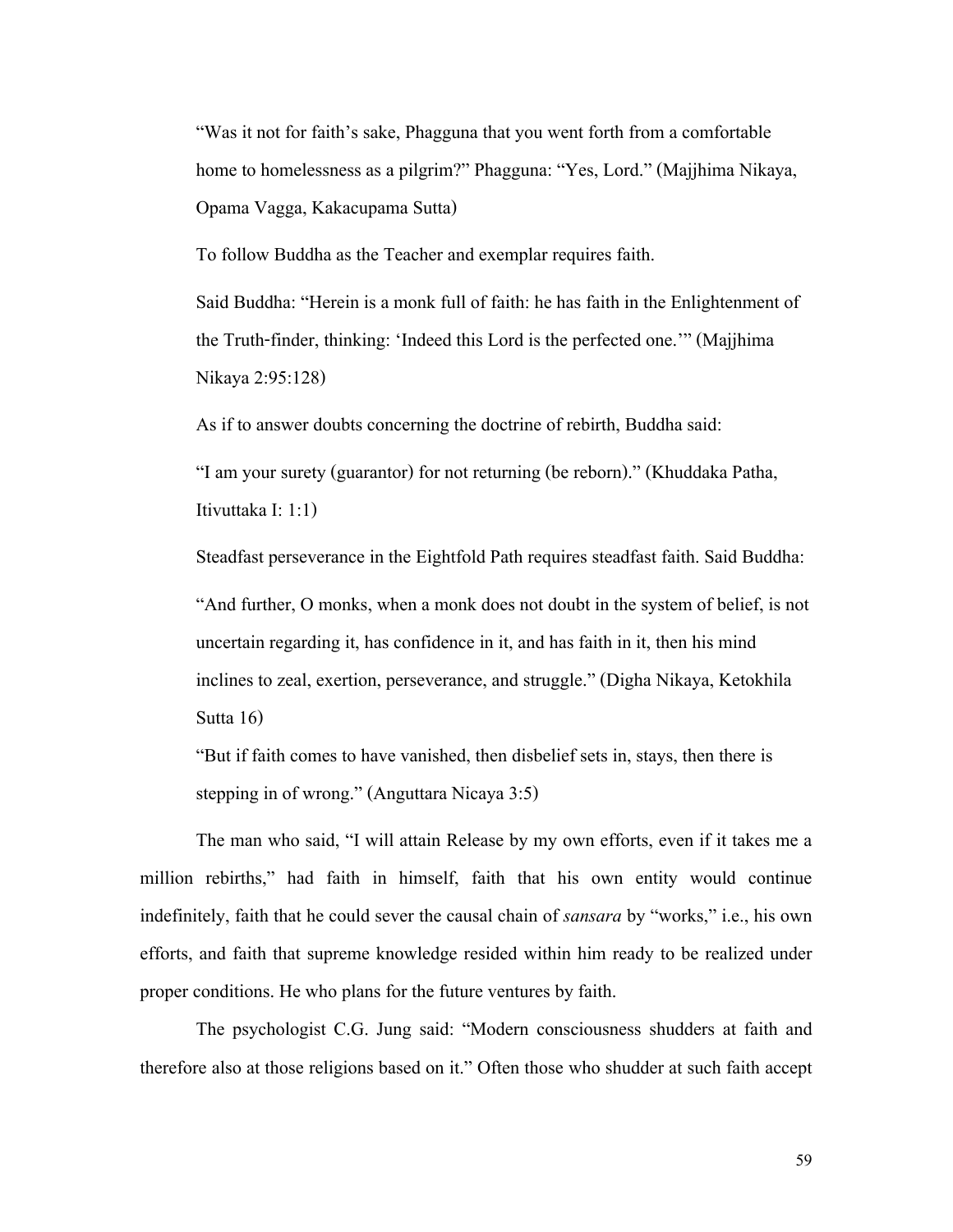without question various beliefs about luck, fate and destiny which come from their social group or from childhood conditioning. However much they may deprecate such departures from strict logicality and attribute them to mere whimsy, they yet illustrate the point that men do not in fact live and think solely by reason. Faith and emotion also are determining factors.

#### <span id="page-59-0"></span>**C. THE CHRISTIAN APPROACH.**

Without hesitation Christians refer to their religion as a faith. They do not consider theirs a blind faith but that which is born of reason, insight, and experience. What has faith to do with morals? Christians hold that true faith undergirds morality, that without God man is morally unstable, self-centered, opportunistic, and lacking in enduring ethical principles. The moral absolutes of Christianity are considered to have divine origin. Man's moral corruption is held to be the end result of alienation from God.

The first five books of the Bible are *The Books of the Law*, the moral law of God. Christians believe that He who created the cosmos also created the physical and moral laws that structure the cosmos and make it operative, The Creator and Law Giver is also the supreme Witness and Judge of all creation. "Thou, God, seest me!" haunts the evil doer. The Psalmist, thinking of God's omniscience, said:

*"If I say, 'The dark will screen me, the night will hide me,' Yet darkness is not*  dark to Thee, the night is as clear as daylight." (Psalm 139:11, 12. Moffat)

Christian ethics is founded upon moral and religious concepts dating back over three millennia. Biblical writers hold that true morality consists of obedience to God's laws. The primeval wrong-doing was man's disobedience in the Garden of Eden. The man and woman ate of the forbidden fruit, not because they were hungry, but because they wanted to "be as gods" and to do as they wished. Their disobedience brought them exile and insecurity, – their Creator and Judge had beheld their misdeeds. (Genesis 3) Their son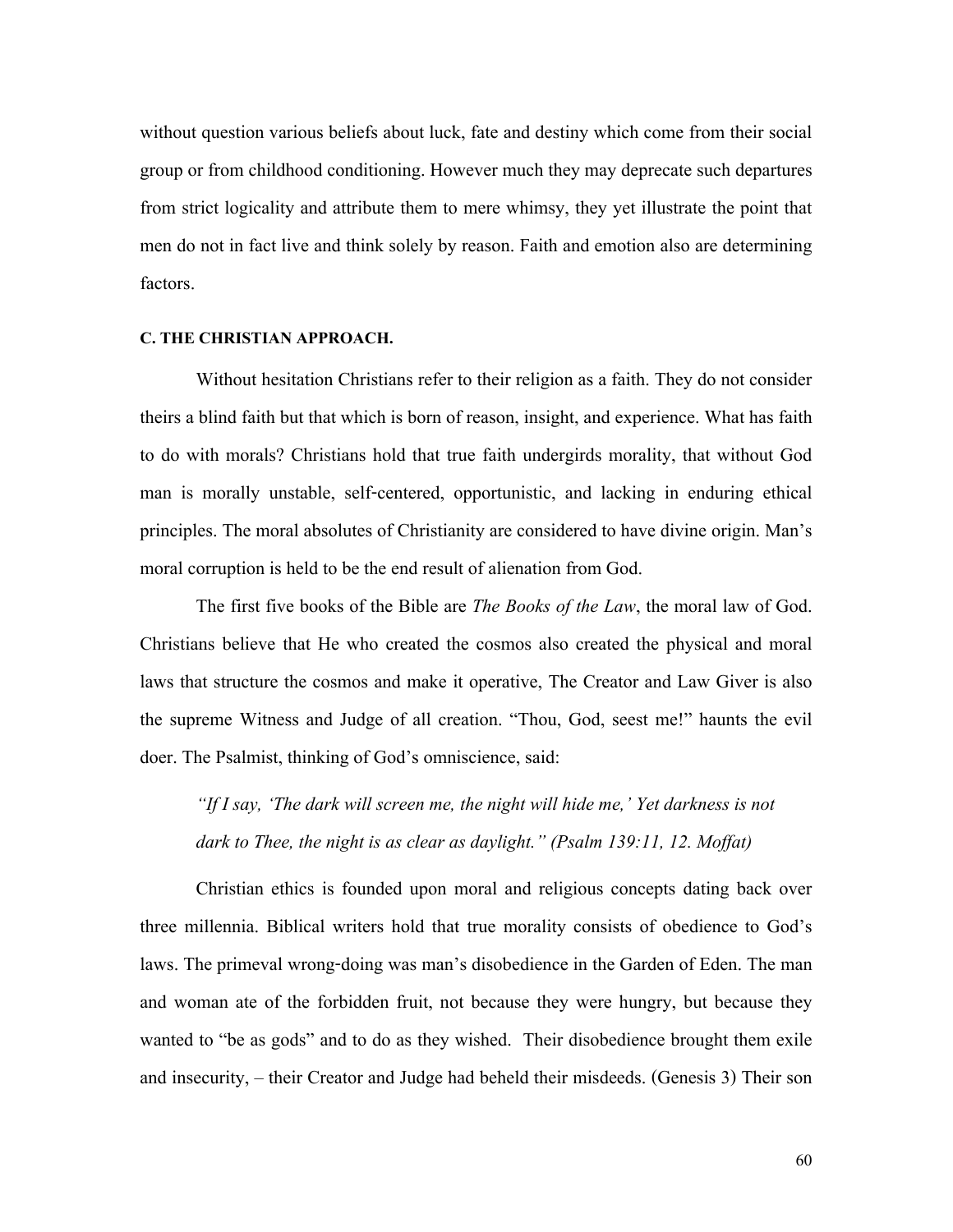Cain, also self-willed, killed his younger brother Abel. Even before the crime, Cain's moral conduct and religious practices had met God's disapproval.

*"Cain brought to the Lord an offering of the fruit of the ground… But for Cain and his offering, God had no regard. So Cain was very angry. The Lord said to Cain: 'If you do well, will you not be accepted?... Sin is crouching at the door, but you must master it.'" (Genesis 4:3-7)* 

Right worship requires a right attitude. To approach God the worshipper must take thought to cleanse his heart and to be penitent in God's presence. To repent is to acknowledge that self-will is self-defeating and must be supplanted by God's will. True moral values are those approved of God. The aim of Christian ethics is not expressed in terms of human happiness and highest good, but in terms of God's will. True piety does not focus attention on self but on God. For any individual the possibility may arise that he will be called to a life of sacrifice for others. The concept of sacrifice, of vicarious suffering for others, is woven inextricably into the fabric of Christianity.

And yet, paradoxically, man's highest good and greatest happiness are to be found in the will of God, – for His will is highest good, and His wisdom is ever supreme. The paradoxes of Christianity have an other-worldly sound, and yet they ring true to human experience:

*"He who would save his life must lose it." "To be great is to be as a servant." "It is more blessed to give than to receive." "Love, and feed, your enemies."* 

Modern man seeks an ethic that meets the deepest needs of human personality in this age of advanced learning, of mass movements and vast impersonal forces. He seeks and an ethic that will not become out-moded in swift-changing modern society where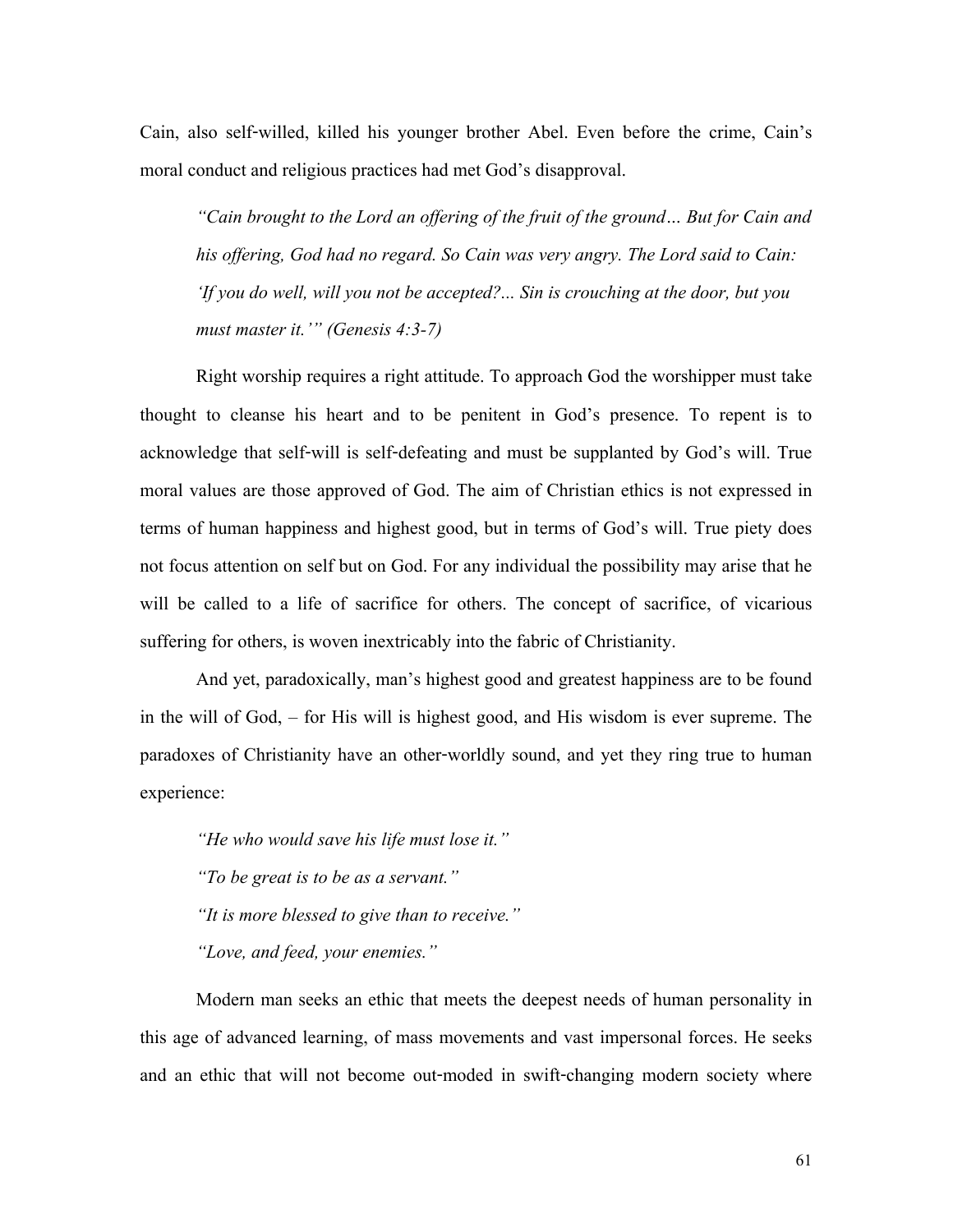populations increase with frightening rapidity. Christianity believes that God's moral laws are appropriate for every culture and every age, and that they apply to man is solitude as well as in society. God "knows what is in man,"' what he can and should do.

In the crowded world that lies ahead, proper human relationships will be of first importance. The Commandment termed *great* by Jesus is relevant to such a teeming, jostling world: "*Love God and love your neighbor*." That is, give true devotion to that which is Highest; give loving service to your neighbor, your city, your country, and to all mankind.

In Christianity *faith* is a rich and vigorous word supported by experience and history. Faith is conviction based on and going beyond reason and experience. Faith is an act of understanding and will; it is commitment of ones life to a Way or to a Person. By faith man sets energies in motion: to open the hand to receive blessings, to open the mind to new values, to point the feet toward worthy goals.

*"Whoever would draw near to God must believe that He exists, and that He rewards those who seek Him. Without faith it is impossible to please Him." (Hebrews 11:6)* 

Here faith means not only "faith in," or trust, but "faithful to." Christian faith undergirds Christian ethics.

*"The righteous shall live by faith,"* said the Apostle Paul the foremost New Testament theologian. *"Faith was reckoned to Abraham as righteousness,"*  Abraham*, "the father of all who believe." (Romans 1:17; Romans 4:9, 11)* 

Can faith be a form of righteousness? To grasp what this concept has meant to Christians of all generations one must go back in human history to Abraham and the beginnings of Christianity 3,600 years ago. The reference is to human historical experience. Hebrew boasts that they are descendants of Abraham, that he was their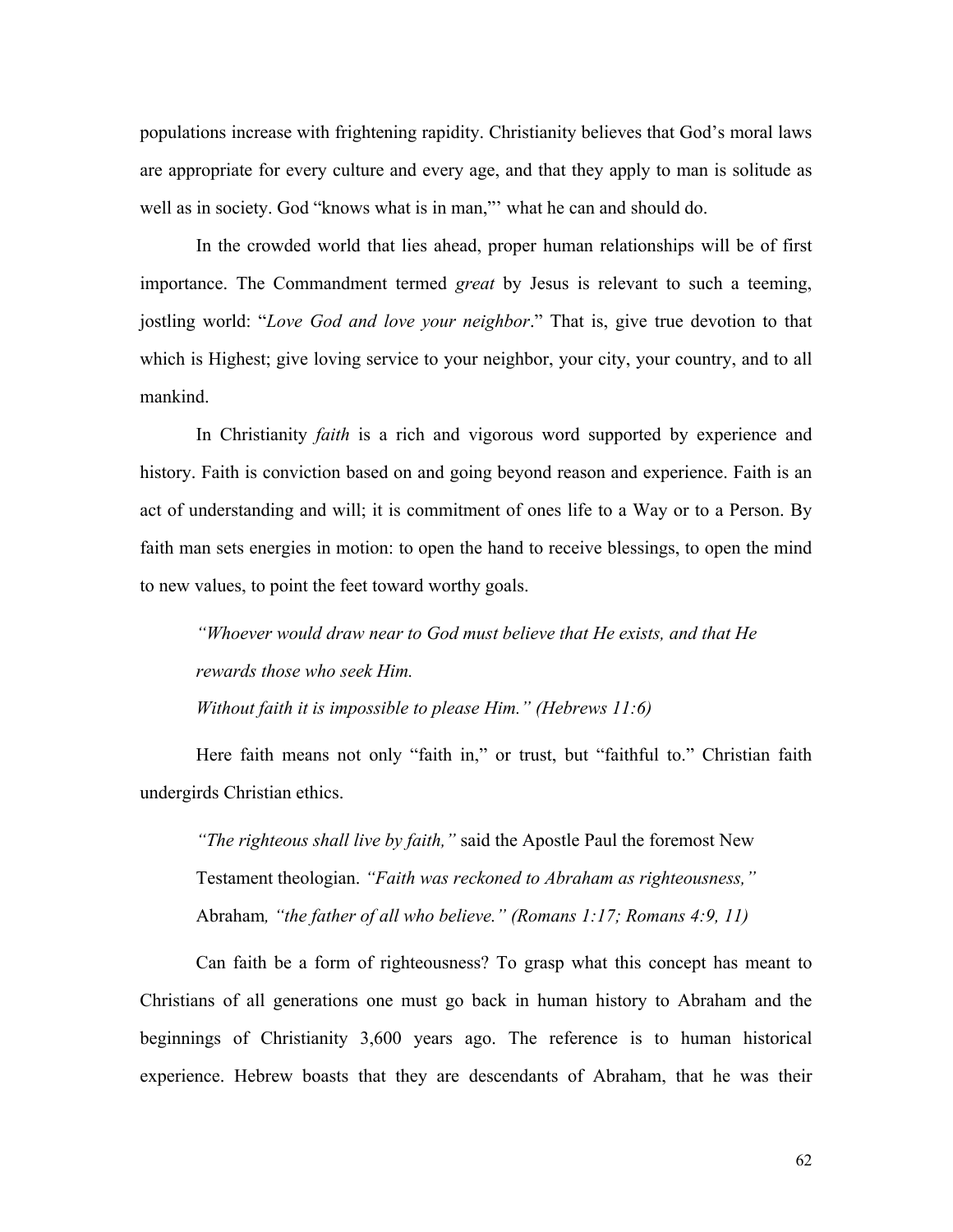physical and spiritual father. Arab Mohammedans make the same boast, – they are children of Abraham through his son Ishmael. Both Arabs and Jews are Semites. As for Christians, the first verse in the Christian New Testament reads:

*"The books of the genealogy of Jesus Christ, the son of David, the son of Abraham." (Matt.1:1)* 

Abraham is a revered archetypal figure in the Hebrew Scriptures, in the Koran of the Mohammedans, and is the Christian Bible. Present day Jordan and Israel were once Abraham's homeland. His descendants are still there. This calls to mind the covenant that God made with Abraham long ago:

*"I will make of you a great nation, and I will bless you, and made your name great." (Genesis 12:2)* 

It was God who would make Abraham great. God said:

*"I will give to you and to your descendants after you…all the land of Canaan (Israel) for an everlasting possession." (Genesis 17:8)* 

God acts in history. This promise which Abraham experienced and accepted by faith is now a political reality. But when God made the promise Abraham was old and had no son. Therefore Abraham asked:

*"O Lord, what will you gives me, for I continue childless?" (Genesis 15:2)*  God replied: *"Your own son shall be your heir. Count the stars if you can, so shall your descendants be." (Genesis 15:4, 5)* 

Then follows the Biblical statement that religious teachers treasured through the centuries:

*"Abraham believed the Lord, and He reckoned it to Abraham as righteousness." (v. 6)*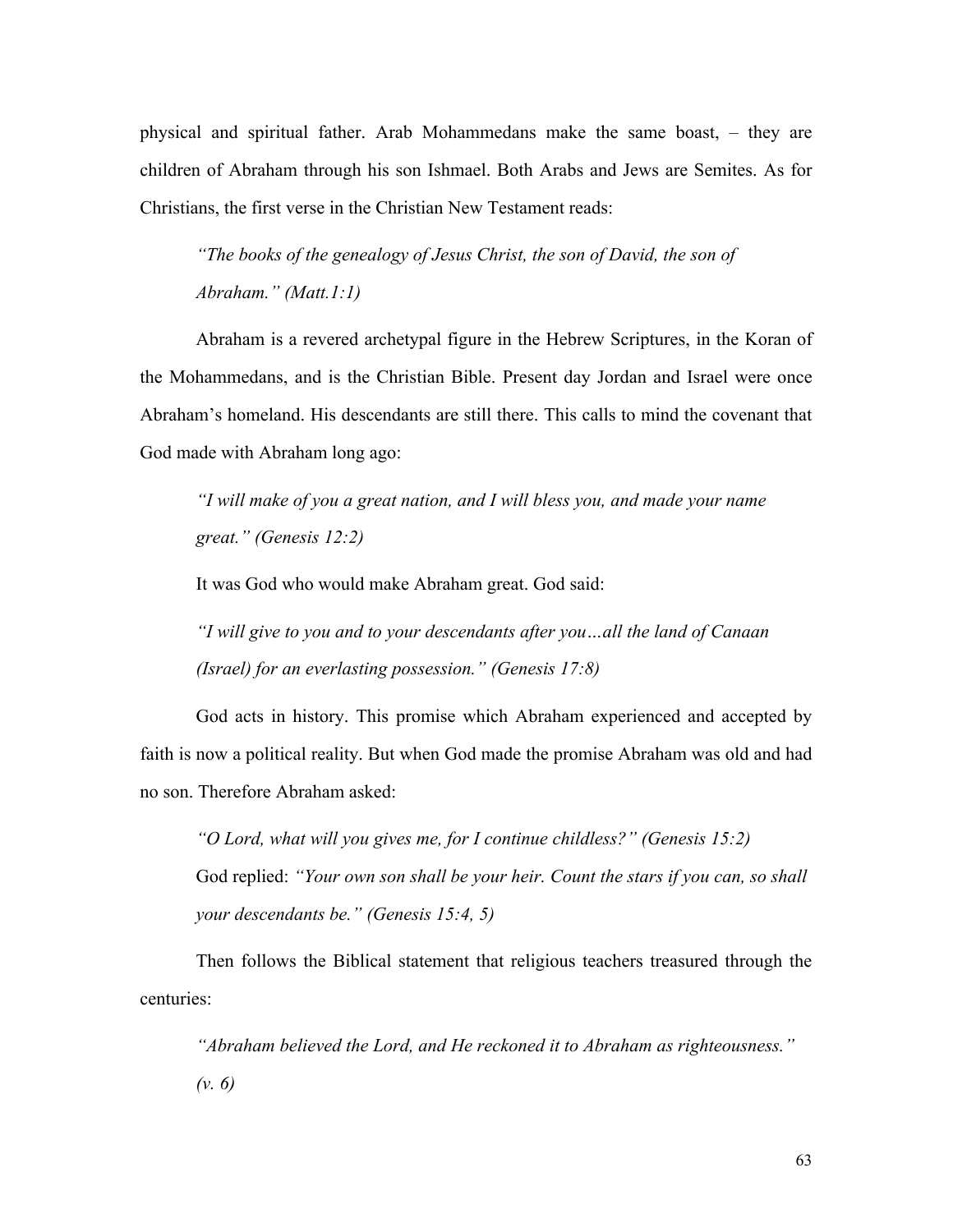Karl Barth points out that Abraham had faith in a God who was faithful to His promises. (A shorter Commentary on Romans P.53.1960) It was after Abraham's acceptance of God's word by faith that Abraham became the father of Isaac and Ishmael, – of the Hebrews and the Arabs. The significant point is: Abraham's act of faith was a righteous act, a moral act. This achievement of faith did not involve elaborate worship ceremonies or strict adherence to numerous ecclesiastical regulations. It did not require renunciation, monastic vows, or munificent donations. By faith in a righteous God, by faith expressed in obedience to the Word of God, Abraham was termed righteous. God's *word* includes the moral commands of God given in times past as well as the guidance God gives to individuals in their needs today. God still speaks. He is a God who reveals His will to man.

Here one sees a distinctive feature of Christian morality: righteousness comes with right relationship with righteous God. By faith in and association with God one becomes infused with the Spirit of God. The Apostle Paul said:

*"The fruit of the Spirit is love, joy, peace patience, kindness, goodness, faithfulness, gentleness, self-control." (Galatians 5:22)* 

An act of faith is an act of will. A man does not become a saint against his will. But if a man, although corrupt, is willing to receive God's Spirit, to receive "this treasure in earthen vessels' (2 Cor. 4:7) by an act of faith, then he welcomes the transformation God's Spirit works within him. His faith is a response to God, not simply an idea about God. It is then that he is enabled to become, by God's help, truly or fully human. He attains a new spiritual stature because he is, as the Apostle Paul said, "*a new creation*." (2 Cor. 5:17)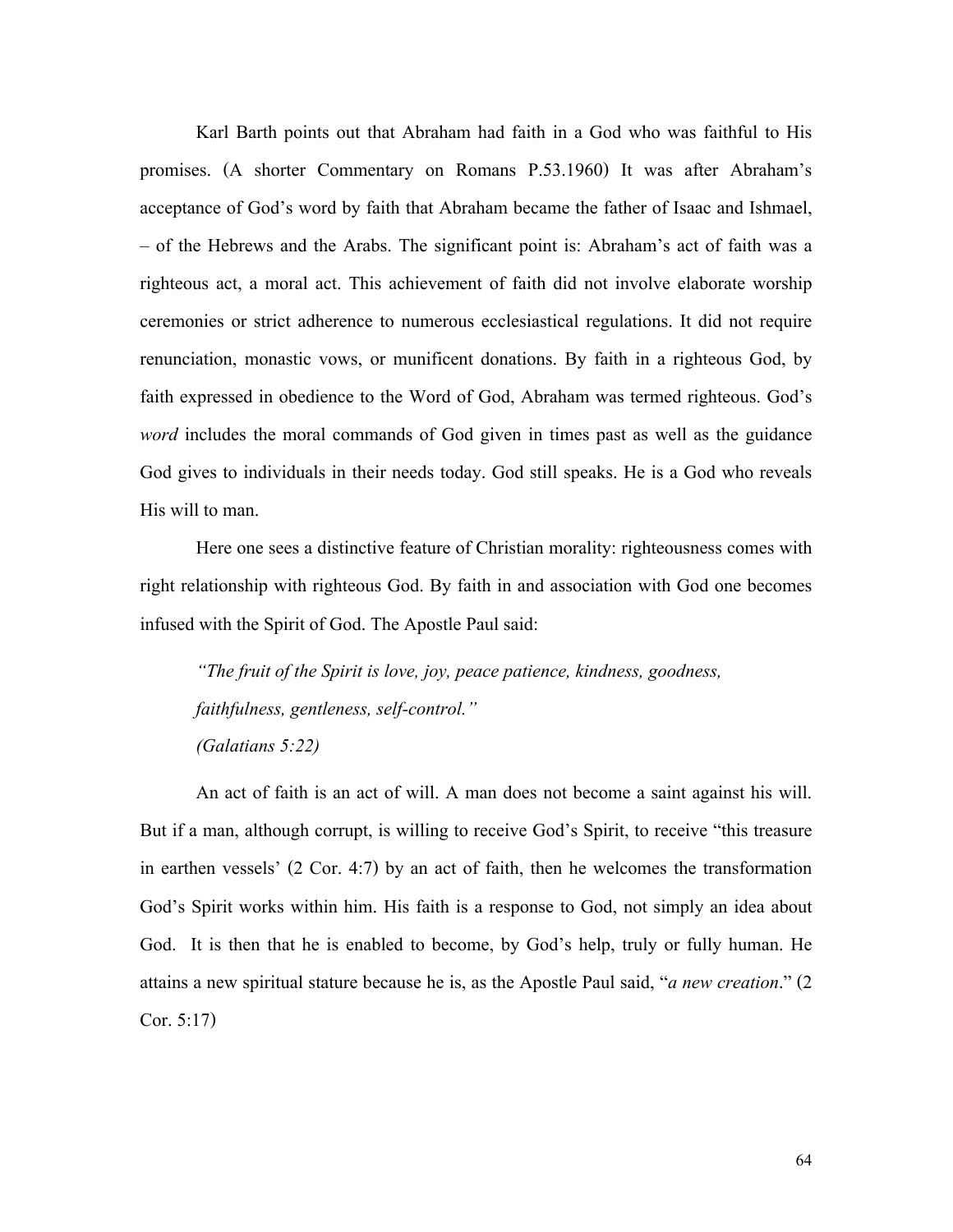*"For by grace you been saved through faith; and this is not your own doing, it is the gift of God."(Ephesians 2:8)* 

The disciples of Jesus saw universal significance in the supreme test put to Abraham: Would he obey God to the extent of offering up his son Isaac as a sacrifice? As Abraham journeyed three days to Moriah, the place of sacrifice, his troubled heart was sustained by one conviction, – God was righteous, and just. At the scene of the sacrifice the boy Isaac said,

*"Behold the fire and the wood, but where is the lamb for the offering?" Abraham replied: "God will provide himself the lamb for a burnt offering, my son." (Genesis 22:7, 8)* 

And God did, and Isaac lived, and Abraham's faith in God was vindicated. Long after, in New Testament times, John said of Christ:

*"Behold the Lamb of God that takes away the sin of the world." (John 1:29)* 

John and his hearers believed that man could not, unaided, divest himself of his own evil and guilt. Only sacrifice, vicarious suffering, God's help, could do it. Paul spoke for universal man when he said:

*"I do not understand my own actions. For I do not do what I want, but I do the very thing that I hate… I can* will *what is right, but I cannot* do *it." (Romans 7:15, 18)* 

Paul's discovery was a new righteousness achieved by faith in God as revealed in Jesus Christ.

*"Who will deliver me from this body of death? Thanks be to God through Jesus Christ our Lord." (Romans 7:24)*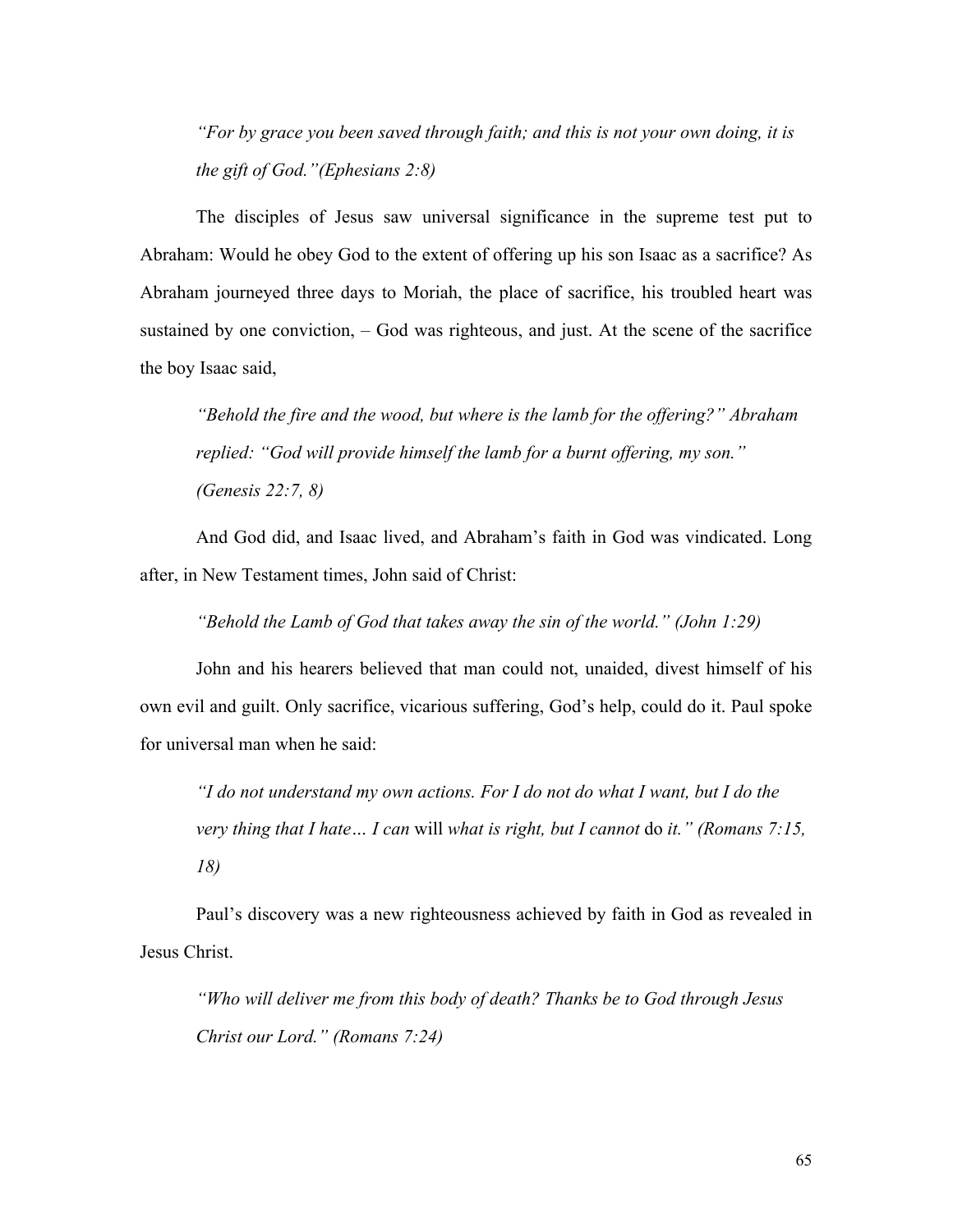*"For God has done what the Law….could not do, sending his own Son." (Romans 8:3)* 

*"All this is from God who through Christ reconciled us to himself…so that in him we might become the righteousness of God." (2 Corinthians 5:18, 21)* 

God took the initiative with Abraham. God again took the initiative through Jesus Christ to reach the descendants of Abraham. Those who saw in Jesus the image of the invisible God could more readily seek reconciliation with God.

The Christian Gospel, the Good News, in essence is Jesus Christ. When man asks: Does human life has significance? Does thought, does moral effort have meaning? Christianity says yes, – the affirmative answer is found in Jesus Christ.

In an upper room in Jerusalem twelve disciples met with Jesus to observe the sacred rites of the Passover. The shadow over the supper was the impending death of Jesus. He could have avoided that death, but accepted it as necessary for mankind. What final word had he for his disciples? What he then did affirmed the worth of man more conclusively than anything he said.

He took a towel and a basin of water and washed the disciples' feet, – over their protests. He took bread, broke it, and gave each one a portion saying: "*This is my body….broken for you."* (I Corinthians 11:24) He took the wine cup and said. "*This is my blood…poured out…*" (Matthew 26:28) One disciple, Judas, whose feet had been washed, betrayed Jesus that night for thirty pieces of silver. Another disciple, Peter, before dawn denied that he had ever known Jesus. All twelve men deserted Jesus before the unjust trial that took place the next morning. They were ordinary men, like ourselves perhaps. Jesus died that Friday, voluntarily, by crucifixion, and his body was put in a tomb. He died beyond all doubt. Then followed the unexpected.

Two days later some women disciples took spices to the garden, found the tomb empty and hurried home to report it. "*Their words seemed to the apostles as idle tales, and*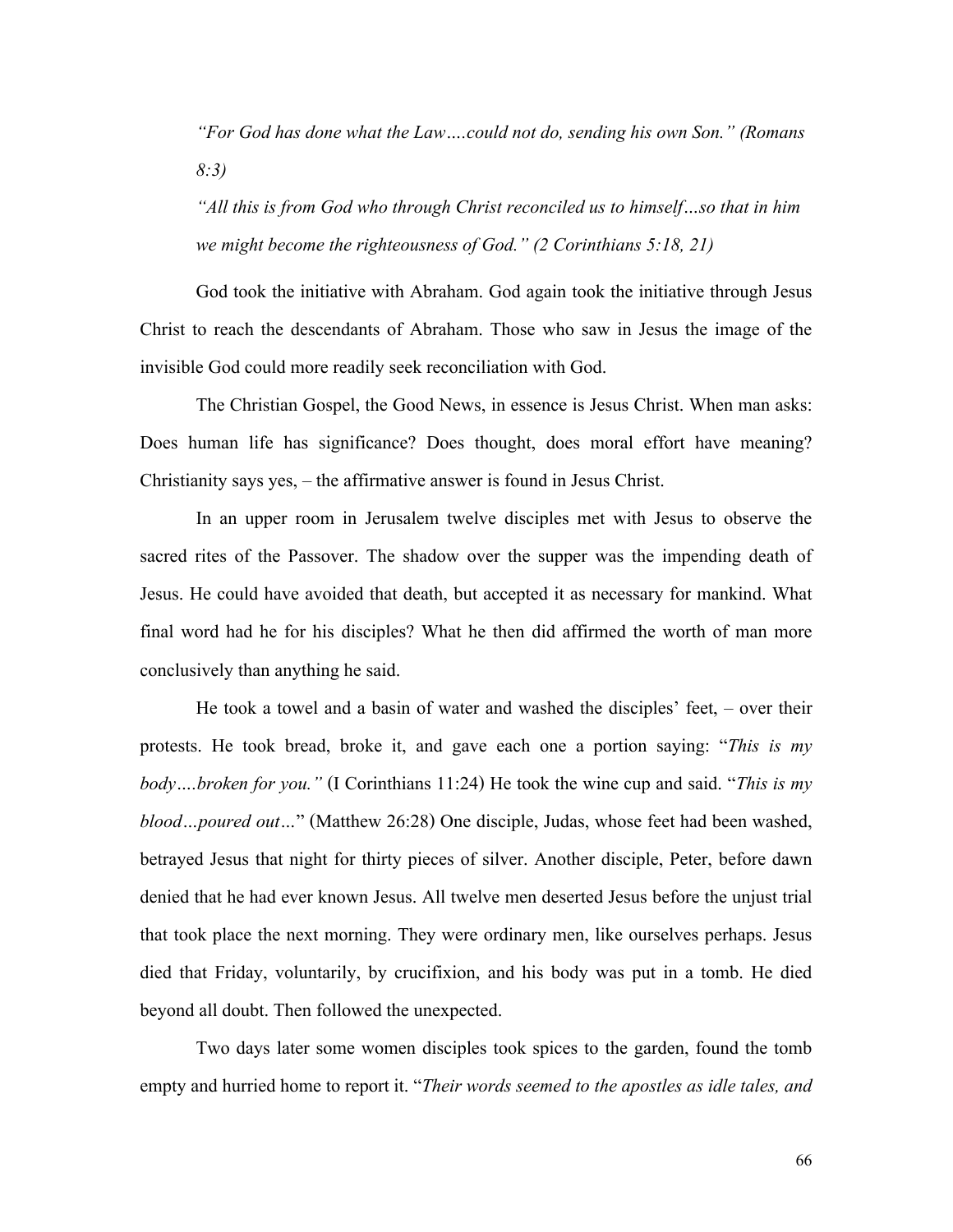*they did not believe them."* (Luke 24:11) Thomas heard that Jesus had risen from the dead and had appeared to the other disciples. But Thomas did not believe it, and said that he would not believe it unless he himself saw Jesus and could put his finger into the spear wound in Jesus' side. (John 20:25) Cleopas and another disciple talked of the death of Jesus, and of their dead hopes, as they walked seven miles to their home in Emmaus. But along the way they met Jesus, alive. He talked with them at length, and sat down to eat with them, then left. Although weary, the two men rose up and walked the seven miles back to Jerusalem to report the incredible event – that Jesus had appeared to them. In Jerusalem they met equally astonished disciples who said that Jesus had appeared also to Simon and others. (Luke 24:13-35) Then Jesus appeared to doubting Thomas that prostrated himself before Jesus saying, *"My Lord and my God!"* (John 20:28)

What of Judas, the betrayer? Judas gave back the thirty pieces of silver and went out and hanged himself. And Peter, who denied Jesus? Peter became a new man, an active, courageous, lifelong witness to the resurrection of Jesus. Peter died for his faith in Rome. The other disciples likewise braved death to witness the resurrection. Paul, a highly educated official in Jerusalem, at first hated Christians and persecuted them to the death thinking he was doing God's will. But Paul on the way to Damascus met Jesus, – and thereafter Paul became the most influential of witnesses to the resurrection for Jesus. Paul suffered long imprisonment and at last execution in Rome for the Christian faith.

The early Christian disciples were common people with an uncommon experience. To their own great astonishment they had witnessed the return of Jesus from the dead. This strange event became the greatest reality of their lives. "*This Jesus,"* they said, *"God raised up, and of that we all are witnesses."* (Acts 2:32) Witnesses in spite of themselves, Paul Tillich expressed their message: "We only want to show you something we have seen, and to tell you something we have heard."